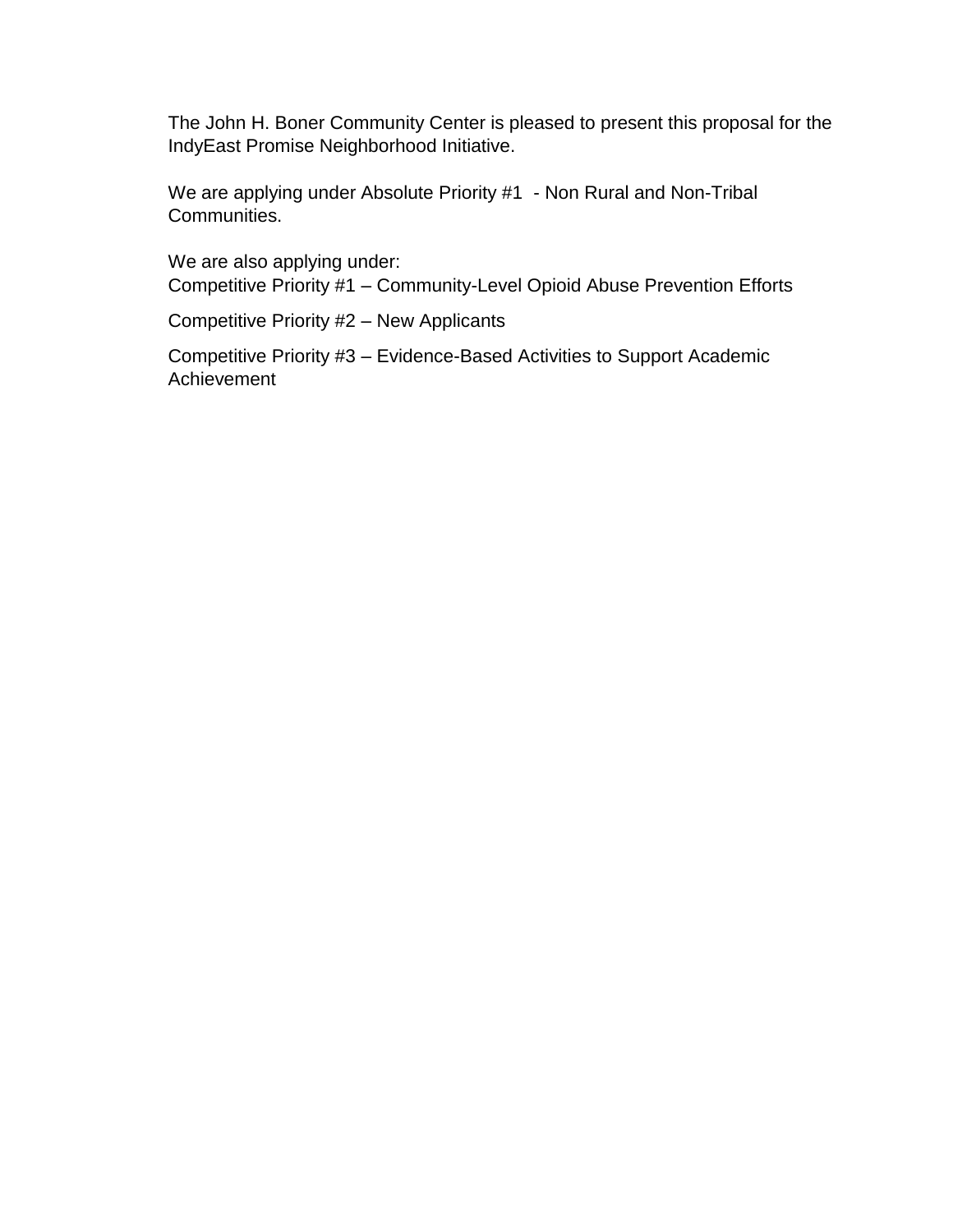#### **A. Need for Project**

#### A1. Magnitude of the Problems to be Addressed

The IndyEast Promise Neighborhood Initiative (IEPNI) has defined a geography that is spread across two neighborhoods east of downtown Indianapolis: the Near Eastside and Martindale-Brightwood. Despite being immediately adjacent to the prosperous city center, families and children who reside in these neighborhoods face a number of challenges. The sections to follow will show how high poverty and high unemployment, low educational attainment, and high rates of violent crime create layers of adversity in the school, home and community for aspiring students. Adding to these layers of adversity is an environment in which access to the resources necessary to overcome these barriers is limited. For example, there are eight liquor stores within the IEPNI boundaries, but only one fully-functioning grocery store. While opportunities to fall away from a pathway to success abound, families lack access to the resources required to adequately care for a child's basic needs. Children in the IEPN are already at high risk for a number of negative outcomes, including academic failure, poor health and a lifetime of intergenerational poverty. Unless the IEPN is empowered to address these issues, children growing up in the IEPN will unjustly suffer the consequences of beginning their lives with few opportunities for success.

To assess the magnitude of need in the IEPN, the John Boner Neighborhood Centers (JBNC) engaged the Indiana University Public Policy Institute (PPI) to conduct a Needs Assessment and Segmentation Analysis. Between February and April 2021, PPI worked with JBNC, neighborhood residents, schools, community stakeholders and partner organizations to obtain data and conduct the analysis. The table below lists data sources used to develop the Needs Assessment and Segmentation Analysis. The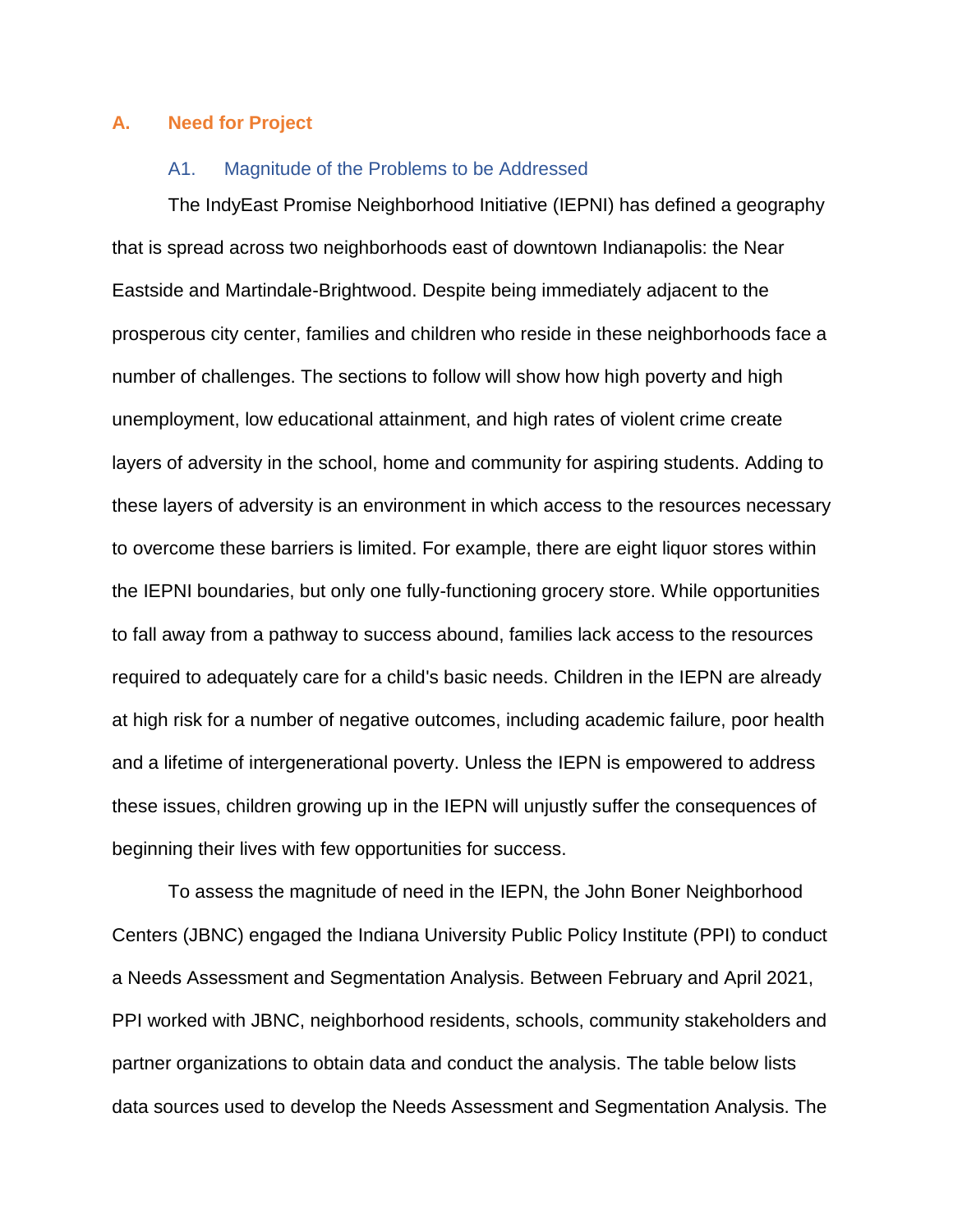document utilized descriptive, statistical, and qualitative techniques to present the information. The table below shows data source used and the dates and information

analyzed.

| <b>Data Source</b>                                            | Year | <b>Description</b>                                                                                                                                                                                                                                                                                     |
|---------------------------------------------------------------|------|--------------------------------------------------------------------------------------------------------------------------------------------------------------------------------------------------------------------------------------------------------------------------------------------------------|
| Open Indy Data Portal                                         | 2018 | Contains all data required by Disclose Indy, a plan<br>to promote honesty, integrity, and cost savings in<br>local government                                                                                                                                                                          |
| U.S. Census,<br><b>American Community</b><br>Survey           | 2019 | IEPN data were aggregated based on 2010 census<br>tracts boundaries, for the most recent Census data<br>available (2019)                                                                                                                                                                               |
| Indiana Department of<br>Education                            | 2021 | School level data in the IEPN                                                                                                                                                                                                                                                                          |
| Indiana Commission<br>for Higher Education                    |      | The state agency provides data on enrollment in<br>and completion of higher education among Indiana<br>students                                                                                                                                                                                        |
| <b>SAVI</b>                                                   | 2019 | SAVI is a statistics database managed by The<br>Polis Center, utilizing local and nationally obtained<br>data that are specific to Central Indiana. The<br>database also provides data at the neighborhood<br>and zip code levels, which were used when IEPN<br>census tracts data were not available. |
| <b>Marion County Health</b><br>Department                     | 2018 | Data on neighborhood births, newborn care, and<br>infant deaths                                                                                                                                                                                                                                        |
| <b>Marion County</b><br><b>Superior Court</b>                 |      | Data on juvenile arrests                                                                                                                                                                                                                                                                               |
| Indianapolis<br><b>Metropolitan Police</b><br>Department      | 2018 | Data on crime incidents for Indianapolis reported to<br><b>UCR</b>                                                                                                                                                                                                                                     |
| 211                                                           | 2020 | Free and confidential service that helps Hoosiers<br>across Indiana find local resources the need. This<br>service is provided by the Indiana Family & Social<br><b>Services Administration</b>                                                                                                        |
| <b>Family and Social</b><br><b>Services</b><br>Administration | 2020 | Data on child care and early learning enrollment                                                                                                                                                                                                                                                       |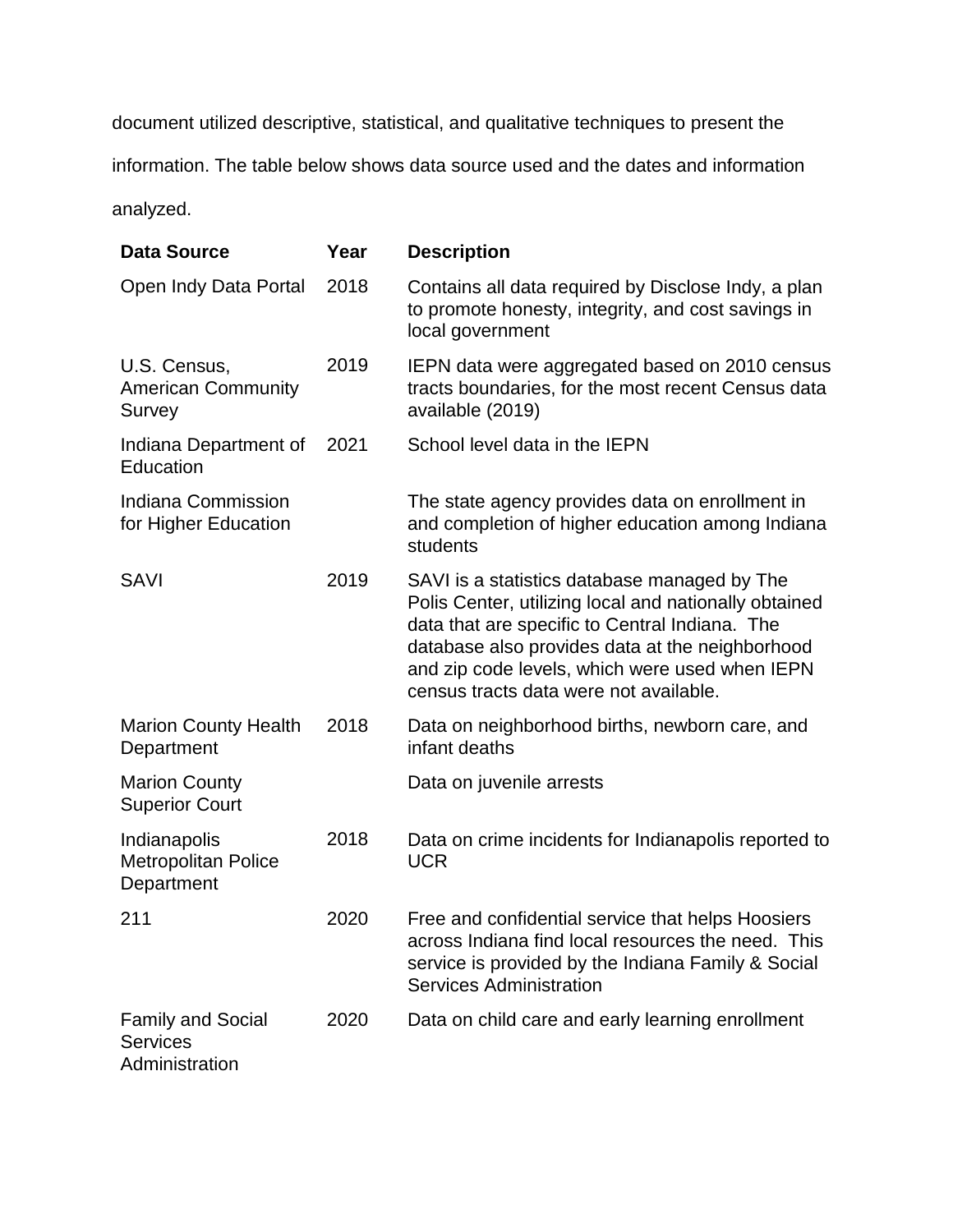| IndyGo                                                      | 2020 | Data on IEPN bus routes                                                                                                                                      |
|-------------------------------------------------------------|------|--------------------------------------------------------------------------------------------------------------------------------------------------------------|
| PolicyMap                                                   | 2019 | Online mapping with data related to people,<br>places, and business, used for select indicators in<br><b>IEPN</b>                                            |
| 500 Cities Project,<br><b>CDC</b>                           | 2019 | Data related to chronic disease risk factors, health<br>outcomes, and clinical preventative services used<br>for the largest 500 cities in the United States |
| Indianapolis<br><b>Emergency Medical</b><br><b>Services</b> | 2018 | Data related to calls made for service by IEPN<br>residents                                                                                                  |

The tables below list some of the most relevant data from the Segmentation and

Needs Analysis that demonstrate the magnitude of the problems that exist in the IEPN.

# **FAILING SCHOOLS FAIL STUDENTS**

| <b>Need</b>                                                             | <b>Description</b>                                                                                                                                                                                                                                                                   | Page in<br><b>Segmentation</b><br><b>Analysis</b> |
|-------------------------------------------------------------------------|--------------------------------------------------------------------------------------------------------------------------------------------------------------------------------------------------------------------------------------------------------------------------------------|---------------------------------------------------|
| <b>School Grades</b>                                                    | Of the seven schools included in the<br>geography, only one public school met A-<br>level standards in the 2018 - 2019 school<br>year                                                                                                                                                | 58                                                |
| <b>Test Scores</b>                                                      | Across all grades, very few students in IEPN<br>schools passed standardized tests in 2018,<br>the most recent year of available data. None<br>of the three public elementary schools had a<br>greater than 23.5% pass rate for ELA and<br>none had a pass rate above 16.4% for math. | 67                                                |
| Gap in availability of<br>quality early<br>childhood education<br>seats | There are 1,660 children under the age of six<br>within the IEPN for whom all parents are in<br>the labor force, yet there are only 270 seats<br>in facilities that meet national accreditation<br>standards                                                                         | 60                                                |
| <b>Graduation Rates</b>                                                 | Graduation rates at the high school in the<br><b>IEPN geography have decreased in recent</b>                                                                                                                                                                                         | 70                                                |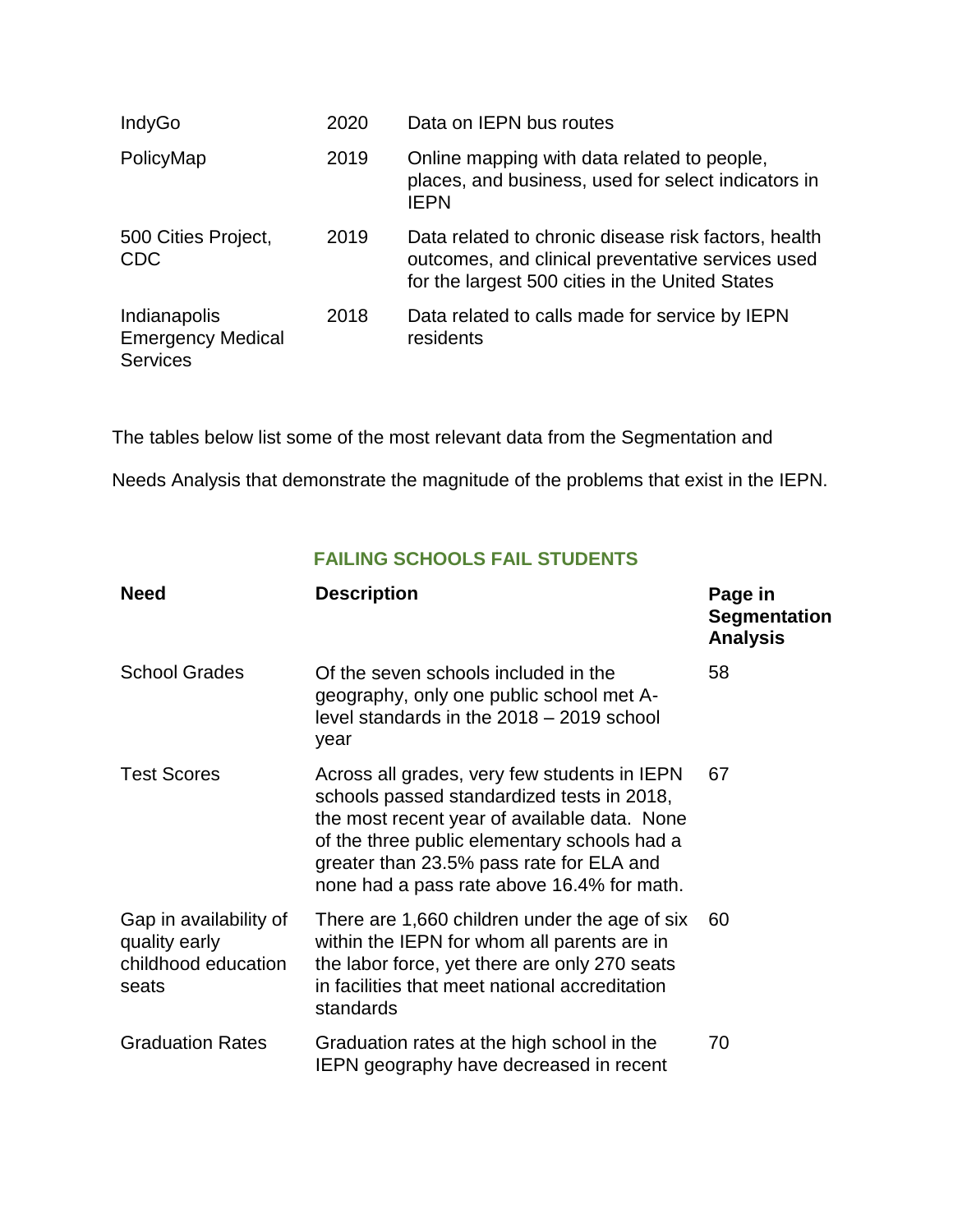|                          | years, dropping from $74\%$ in $2014 - 15$ to<br>just 69% in 2018-19.                                                           |      |
|--------------------------|---------------------------------------------------------------------------------------------------------------------------------|------|
| <b>College Readiness</b> | In 2018, only 38.6% of high school graduates<br>in the IEPN attended college, 7.5% less than<br>just three years prior in 2015. | - 72 |

# **STRUGGLING FAMILIES STRUGGLE TO SUPPORT STUDENTS**

| <b>Need</b>                   | <b>Description</b>                                                                                                                                                                                               | Page in<br><b>Segmentation</b><br><b>Analysis</b> |
|-------------------------------|------------------------------------------------------------------------------------------------------------------------------------------------------------------------------------------------------------------|---------------------------------------------------|
| Families living in<br>poverty | The median household income in every IEPN<br>census tract is between 18% and 53% lower<br>than the median household income for the<br>surrounding Marion County area (\$50,458)                                  | 20                                                |
| Increased<br>unemployment     | In 2019, the unemployment rate in the IEPN<br>was nearly three times that of the<br>Indianapolis MSA, at 13.5% and 4.8%<br>respectively                                                                          | 25                                                |
| Increased digital<br>divide   | Nearly half of all IEPN households lack<br>broadband internet at home, a rate three<br>times higher than that of the Indianapolis<br>MSA. Similarly, 42.3% of IEPN households<br>did not have a computer at home | 30                                                |

# **TRAUMATIZED COMMUNITIES TRAUMATIZE STUDENTS**

| <b>Need</b>                      | <b>Description</b>                                                                                                                                             | Page in<br>Segmentation<br><b>Analysis</b> |
|----------------------------------|----------------------------------------------------------------------------------------------------------------------------------------------------------------|--------------------------------------------|
| Increased violent<br>crime rates | The violent crime rate in the IEPN is more<br>than 30% higher than that of the surrounding<br>township and over three times that of the<br>surrounding county. | 36                                         |
| Increased mental<br>health needs | In 2018, there were a total of 411 emergency<br>calls for some type of mental illness,<br>representing 4.4% of all emergency calls.                            | 42                                         |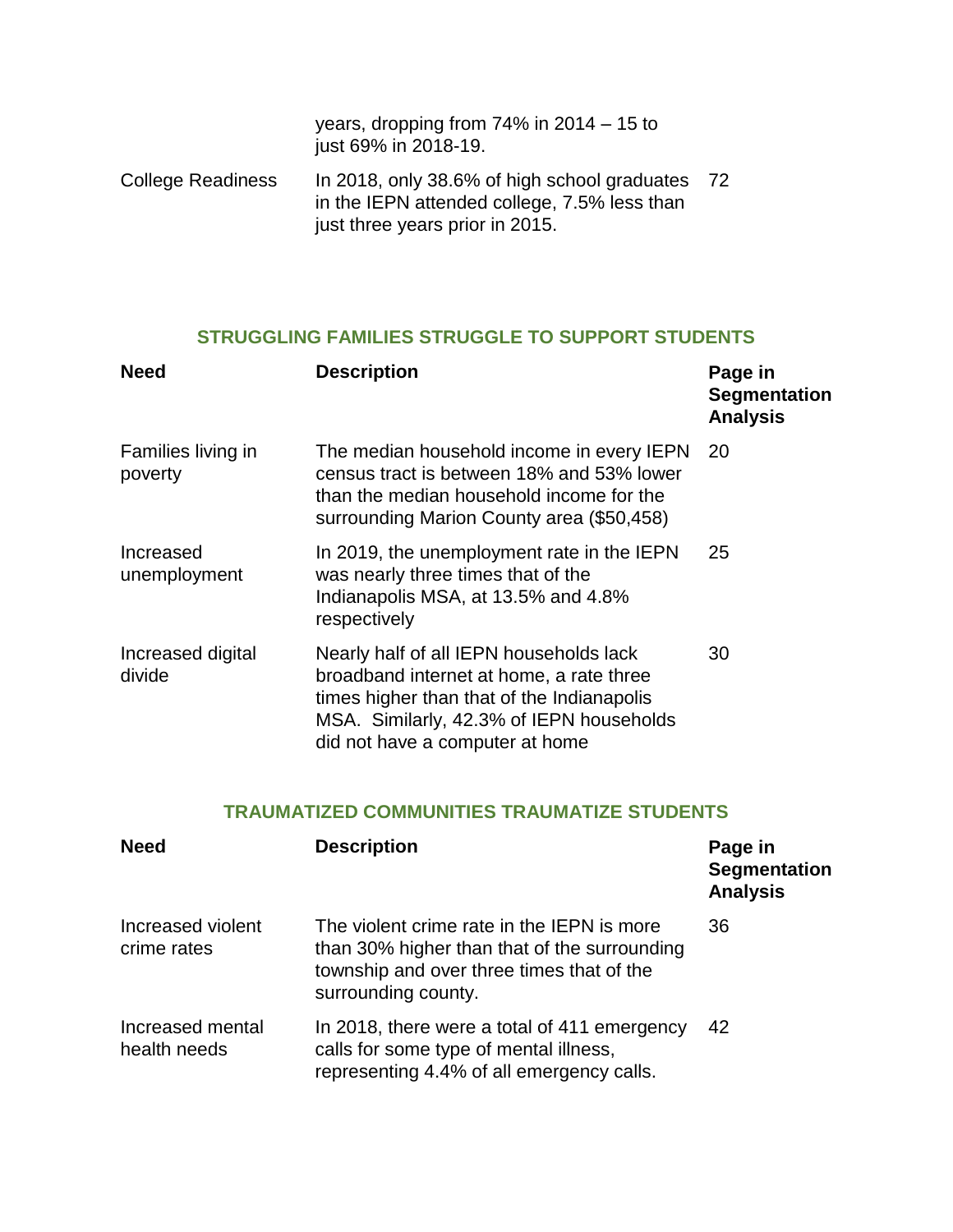|                             | These calls occurred at twice the rate in the<br>IEPN compared to the county as a whole.                                                                                                                                                                   |
|-----------------------------|------------------------------------------------------------------------------------------------------------------------------------------------------------------------------------------------------------------------------------------------------------|
| Increased overdose<br>rates | In 2018, there were 484 emergency calls<br>related to overdoses of various kinds. This<br>represented 5.2% of all calls during the year.<br>Compared to the Marion County average,<br>overdose calls occurred in the IEPN about<br>three times more often. |

#### A2. Extent to which specific gaps or weaknesses have been identified and will be addressed

#### i. Nature and magnitude of those gaps

As part of the development of this proposal, IEPN conducted a gaps analysis as part of its Needs Assessment and Segmentation Analysis. This gaps analysis deeply investigated the findings of the Needs Assessment and Segmentation Analysis; the existing assets, programs, and services in the IEPN provided from federal and nonfederal sources of funding support; and the community infrastructure that exists to manage and expand the activities that are effective. This process identified gaps and weaknesses in results, opportunities, services, and infrastructure which were then used to develop the Pipeline Services in order to address these gaps as well as the management plan supporting the pipeline and ensuring IEPNI's ability to successfully implement its programs and plans to ensure success of the IEPNI. In addition to identifying existing assets as a way to identify gaps, IEPN staff conducted a full assessment of programs, services, and initiatives currently available. These assets form a solid foundation upon which to begin organizing a comprehensive set of Pipeline Services. The asset map and program assessment visuals are included in the appendix.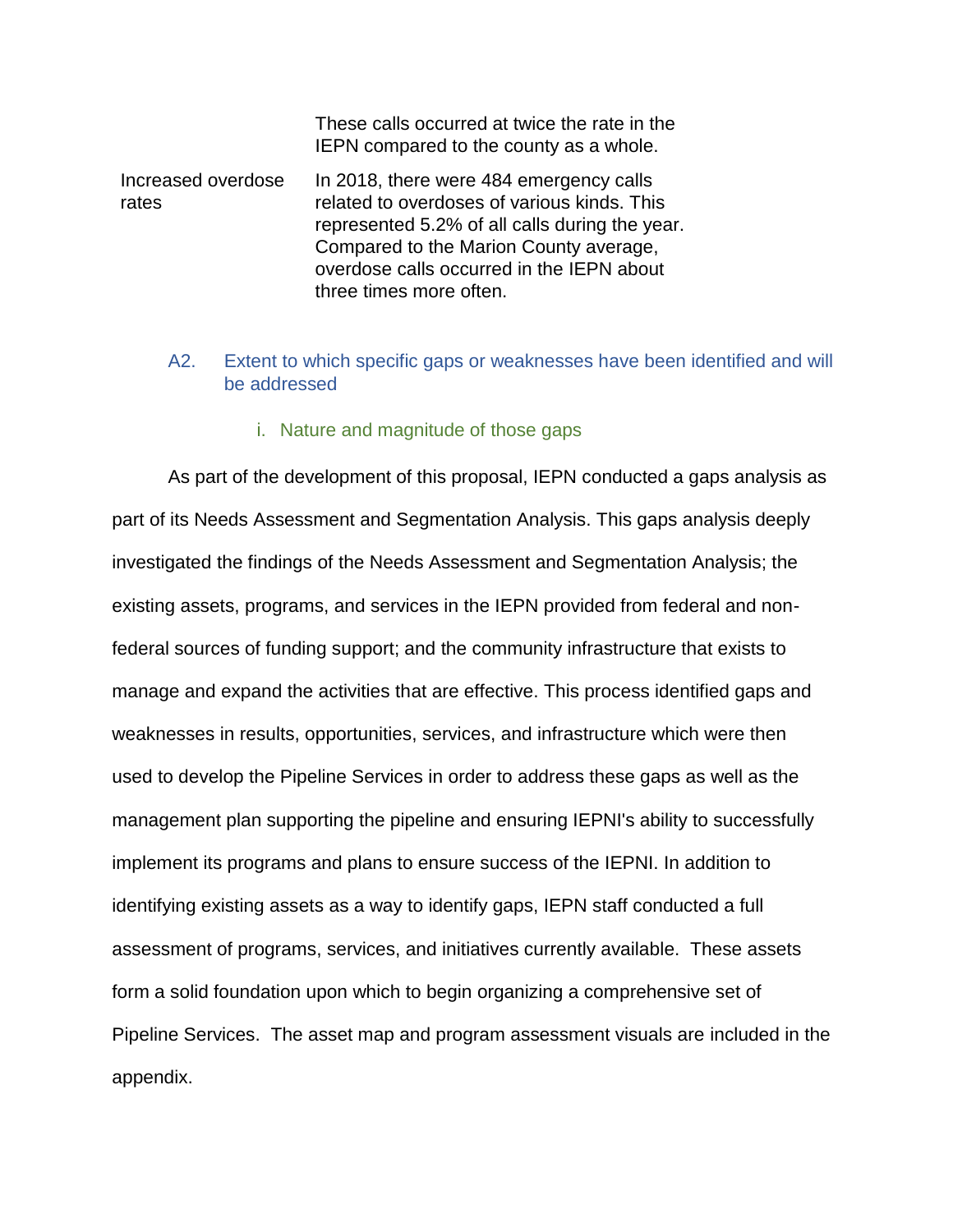As previously discussed and more detailed in the Segmentation Needs and Analysis, the IEPN contains a population that disproportionately suffers from high poverty, low educational attainment, high crime, housing instability and other complex and interconnected challenges. Several systemic factors compound these difficulties, such as failing schools, a lack of early childhood education opportunities and few resources invested in high school students wanting to attend college. In addition to these issues, families struggle with basic livability. The IEPN is a food desert, lacks opportunities for recreation and employment, struggles with drug and crime issues, and suffers from a basic lack of community cohesiveness due to decades of decline and systemic neglect. As such, the IEPN is an area of cumulative and concentrated disadvantage in which needs in one dimension most often coincide with needs across many dimensions and in which there are massive gaps in the resources needed to address these challenges at the scale necessary. These gaps are summarized in the table below:

# **Identified gap(s) or weaknesses in population results, opportunities, services, or infrastructure**

Children fail to achieve developmentallyappropriate early learning benchmarks and fail to enter Kindergarten prepared to succeed in school.

In 2016 SY, only 23% of students in IEPN schools were Kindergarten ready according to DIBELS scores.<sup>1</sup> Research highlights critical importance of early childhood development on long-term educational and

**Nature and magnitude of gap(s) or weaknesses**

> Learn Early. Engage families of newborn and young children to connect to parenting supports (training & coaching) through high-quality home visitation. Increase the number of high-quality early childhood education

**How gap(s) will be** 

**addressed**

 $\overline{a}$ 

<sup>&</sup>lt;sup>1</sup> Indianapolis Public Schools, SY 2016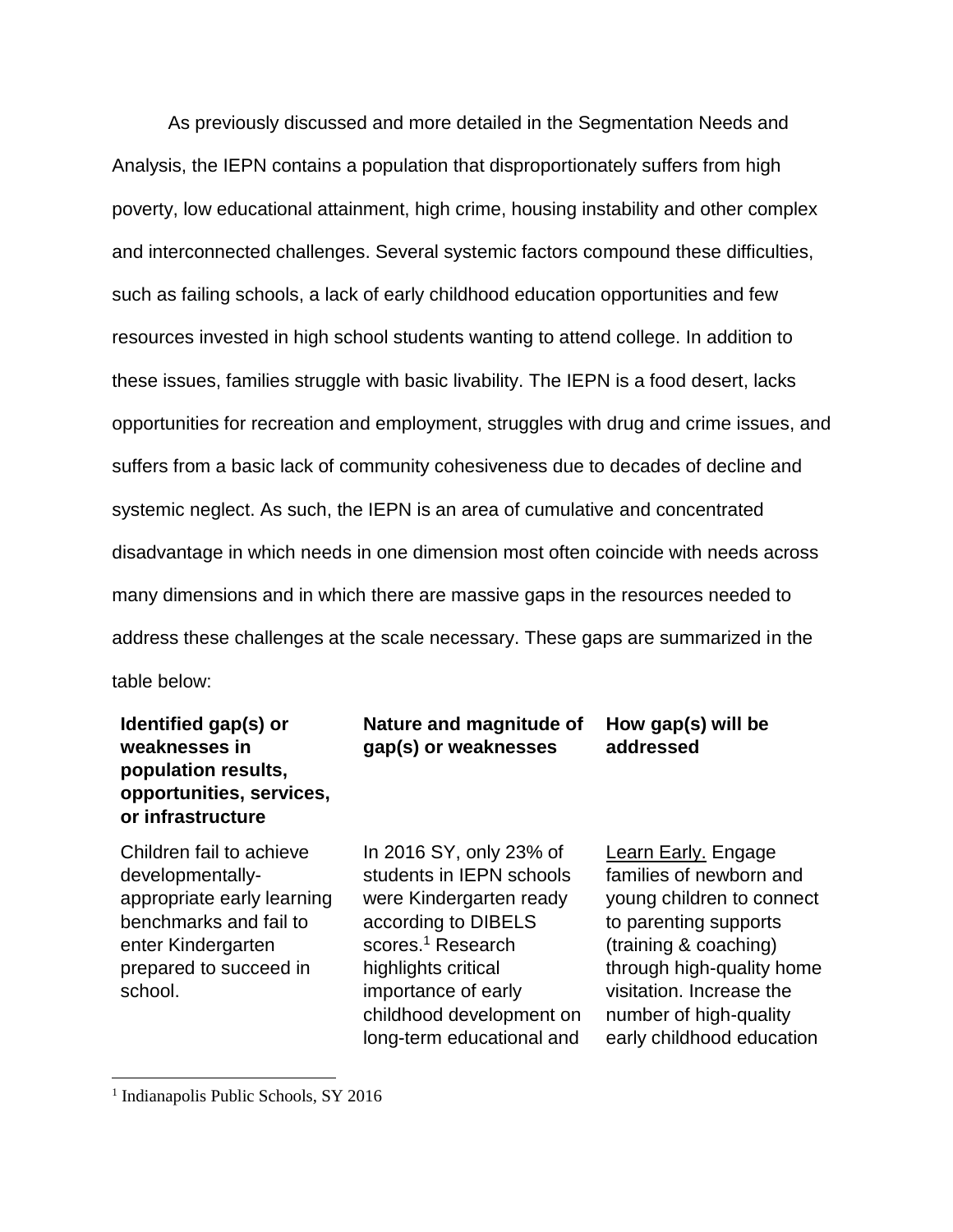| Identified gap(s) or     |
|--------------------------|
| weaknesses in            |
| population results,      |
| opportunities, services, |
| or infrastructure        |

# **Nature and magnitude of gap(s) or weaknesses**

**How gap(s) will be addressed**

earnings outcomes. Quality early childhood and school readiness programs are critical to the future success of each child and fundamental to the Pipeline Services.

Most students in IEPN fail to attain grade level proficiencies in math and English/Language Arts throughout their K-8 schooling.

For three elementary schools, average passing rate in ISTEP tests in 2016 SY is 23% (Mathematics) and 29% (ELA). Only 15% of elementary students passed both parts of ISTEP.<sup>2</sup>

(ECE) programs in IEPN and connect parents to those programs. Ensure that ECE providers and families collaborate so that children meet developmental benchmarks culminating in Kindergarten readiness.

Learn in School. In context of Innovation School reform that improves school quality and increases academic rigor, introduce individualized student supports, with data-driven Academic Case Management; highquality tutoring; extended learning (afterschool and summer); and nonacademic supports for students and families that removes barriers to learning.

Many students are unprepared to transition successfully to 7<sup>th</sup> grade at Harshman Middle School.

 $\overline{a}$ 

Unsuccessful middle school transition too often reflects in continued low academic performance that follows; failure to enroll in Indiana 21st Century Scholars program; and results in an unsuccessful transition to

# Learn in School & Learn in College and Career. Academic Case Management intensifies individualized academic services with interventions that addresses deficiencies

in preparation and nonacademic barriers. College

<sup>2</sup> Indiana Department of Education, SY 2016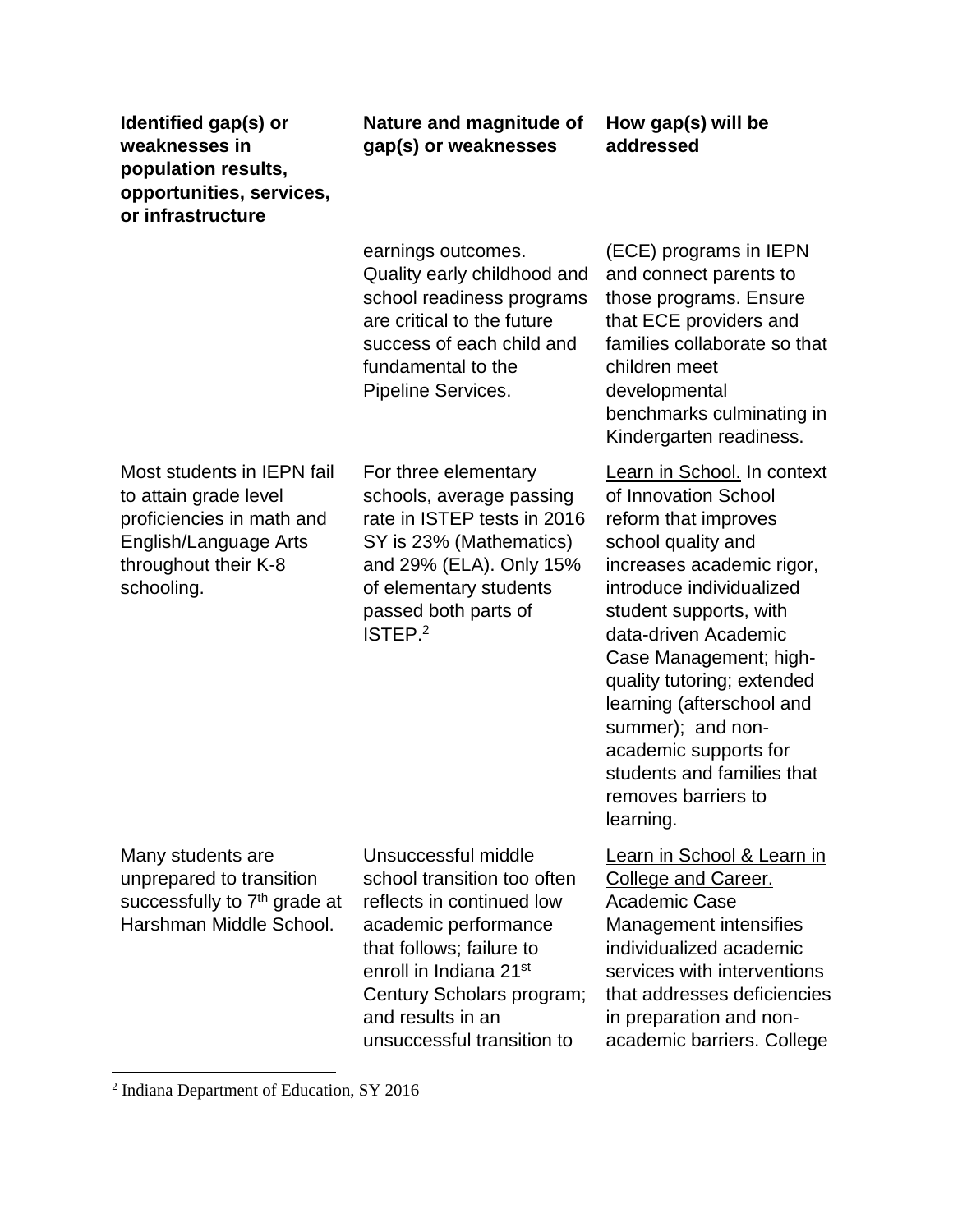# **Nature and magnitude of gap(s) or weaknesses**

# **How gap(s) will be addressed**

high school, academic failure in ninth grade, leading to higher possibility of students dropping out. Graduation rate at Arsenal Technical High School is lower than the state average and IEPN student post-secondary attainment and completion is even lower. In 2016 SY, only 74% of ATHS students graduated on time (89% Indiana).<sup>3</sup> About 46% of all graduating students began a post-secondary experience.<sup>4</sup> For a cohort of the 2010 graduating class, 46% of those who began a 4-year degree program completed in six years; 14% of those who began a 2-year program completed in six years.<sup>5</sup> Degrees, certificates, and

high-quality credentials are a prerequisite for successful careers in 21st century economy and failure to complete them will create yet another

and Career Navigators coach students to create personal aspirations for education and work, and believe that their academic work at middle school will lead to realize those aspirations

Learn for College & Career and Learn in School. Academic case management intensifies individualized academic supports with interventions that addresses deficiencies in preparation and nonacademic barriers, so that students are prepared to go to post-secondary education. College and Career Navigators ensure that students Know How to Go, and then Go, Stay, & Complete a postsecondary experience. Partnerships with Indiana University Purdue University Indianapolis, Ivy Tech, and EmployIndy create pathways specific to IEPN for a 4-year, a 2-

 $\overline{\phantom{a}}$ 

<sup>3</sup> Indianapolis Public Schools, SY 2016

<sup>4</sup> Indiana Commission on Higher Education, 2015

<sup>5</sup> Indiana Commission on Higher Education, 2016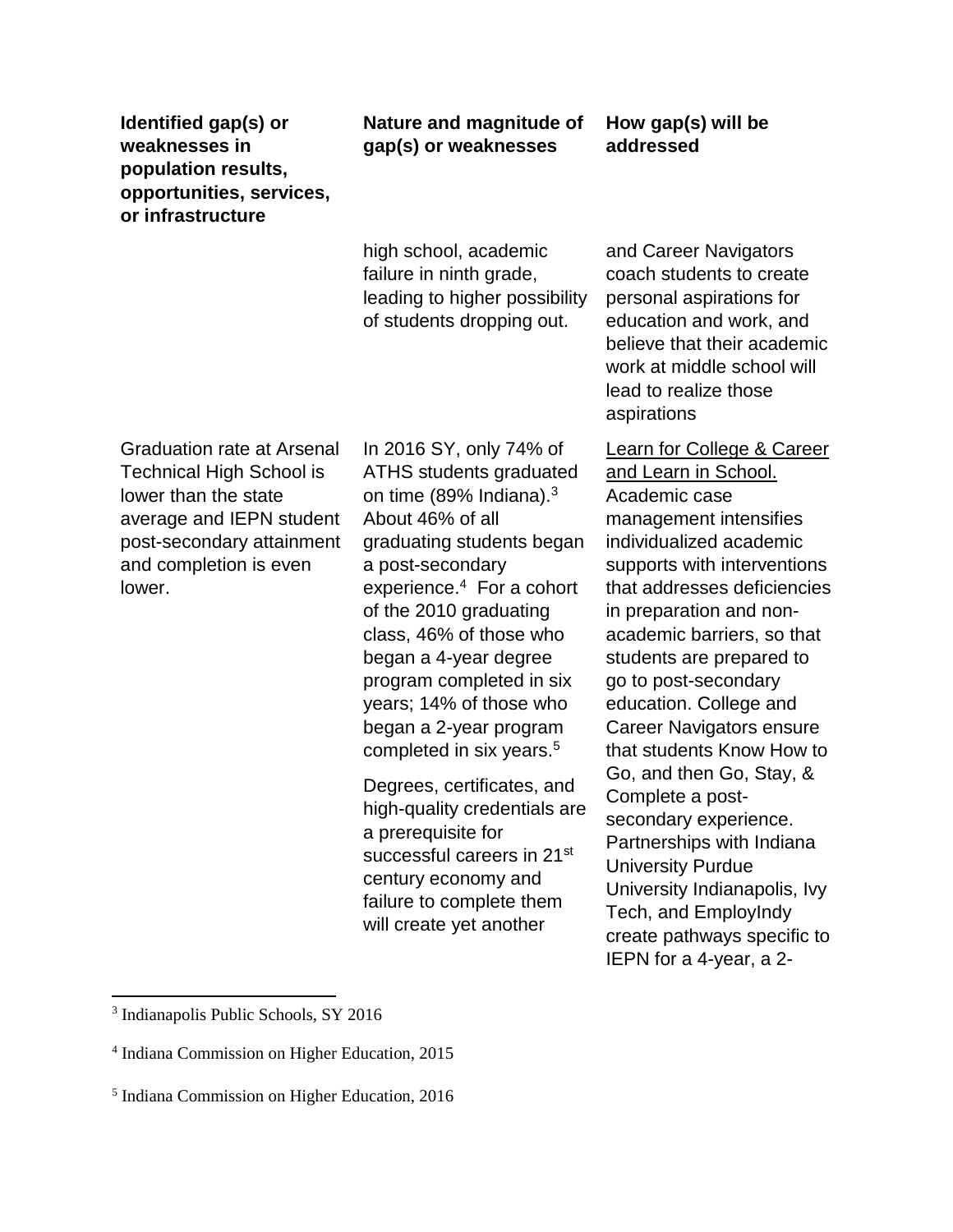# **Nature and magnitude of gap(s) or weaknesses**

**How gap(s) will be addressed**

generation of economic failure.

**Struggling Families Struggle to Support** Students. Too many IEPN families with children are isolated from their communities and disempowered from pursuing economic opportunities.

About 45% of all IEPN families with children under 18 are in poverty and the neighborhood median income at \$25,814 is half of that for the MSA.<sup>6</sup> Unemployment rate in the IEPN is 18%.<sup>7</sup> 55% of parents with children in Target Schools "Strongly Disagree" with the statement, "I can trust people in this neighborhood."<sup>8</sup>

Economic challenges result in family instability, particularly housing instability, which presents for students in many ways, including high rates of student mobility. At three IEPN elementary schools, mobility rates range from 59% to 105%, with student stability rates ranging from 59% to 73%. Chronic absence, an early warning of mobility, is at 12% for

year, and on a skilled employment opportunities pathway.

Learn in Community. As part of the Two-Generation Strategy, Community Connectors and other Home Visitors establish relationships to families with children and link them to supports to build family economic security, including the Center for Working Families at JBNC and Edna Martin Christian Center, creating long term relationships to empower families to find their own pathways to economic success. (The CWF works with training, education, and workforce development partners in the Pipeline Services.) A pilot program at TGNS, "Housing Stability for School Success" will offer 95 transitional housing units for families with students at that school and also provide supportive services to those families,

 $\overline{\phantom{a}}$ 

<sup>6</sup> American Community Survey, 2015

<sup>7</sup> American Community Survey, 2015

<sup>8</sup> Student & Parent Survey, SY 2017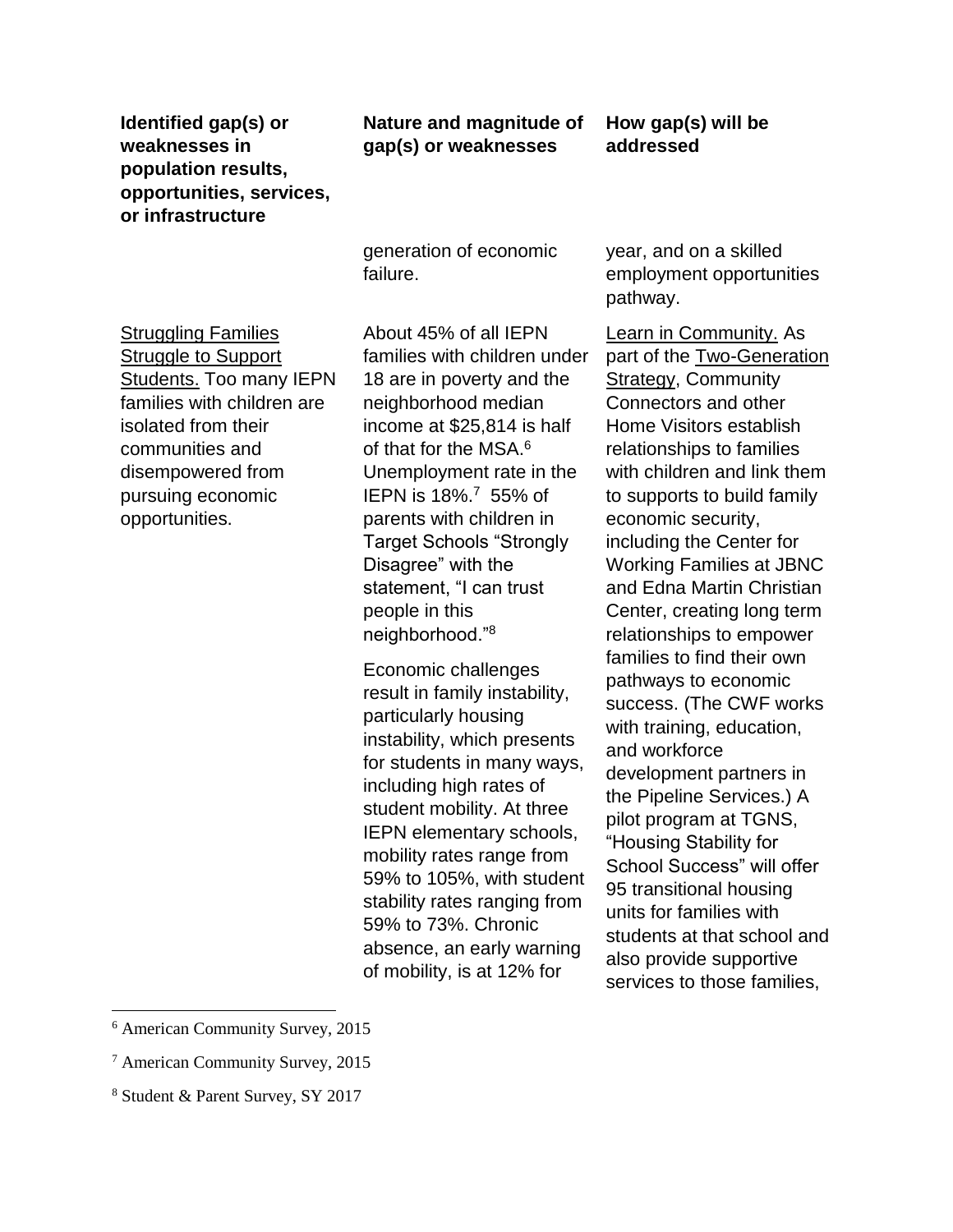# **Nature and magnitude of gap(s) or weaknesses**

# **How gap(s) will be addressed**

Traumatized Communities Traumatize Students. IEPN has one of the highest crime rates in the city, which along with several other factors, including substance abuse (including opioids), domestic violence, and economic insecurity, provide multiple sources of trauma for families and students.

IEPN schools; 9% of students report attending more than one IPS school during the school year.<sup>9</sup>

ACES (Adverse Childhood Experiences) assessments conducted with IAEZ families showed an average score of 2.43 (out of a possible high of 5), indicating a high incidence of traumatic experiences.<sup>10</sup> Neighborhood informants in community listening sessions, as well as educators, confirm that trauma is a significant challenge for many adults and students in the community. As a result adults are often unable to function effectively in their daily lives and students bring trauma-based barriers to learning into school.

in order to anchor those families with TGNS.

Learn in Community. As Part of the Two-Generation Strategy, Families First will lead the development of trauma-informed practice with all family supporting partners in the IEPN and directly provide trauma reduction to families with students in IEPN target schools.

Learn in School. With Families First, TGNS will pilot trauma-informed practice infused throughout the school program, including promoting socialemotional learning. (Over time, the capacity for trauma-informed practice will be extended to all IEPN schools.) Educators will also collaborate with out-of-school and youth development partners to introduce solutions that support increased resilience for young people

 $\overline{a}$ 

<sup>9</sup> Indianapolis Public Schools, SY 2016

<sup>10</sup> Families First, 2015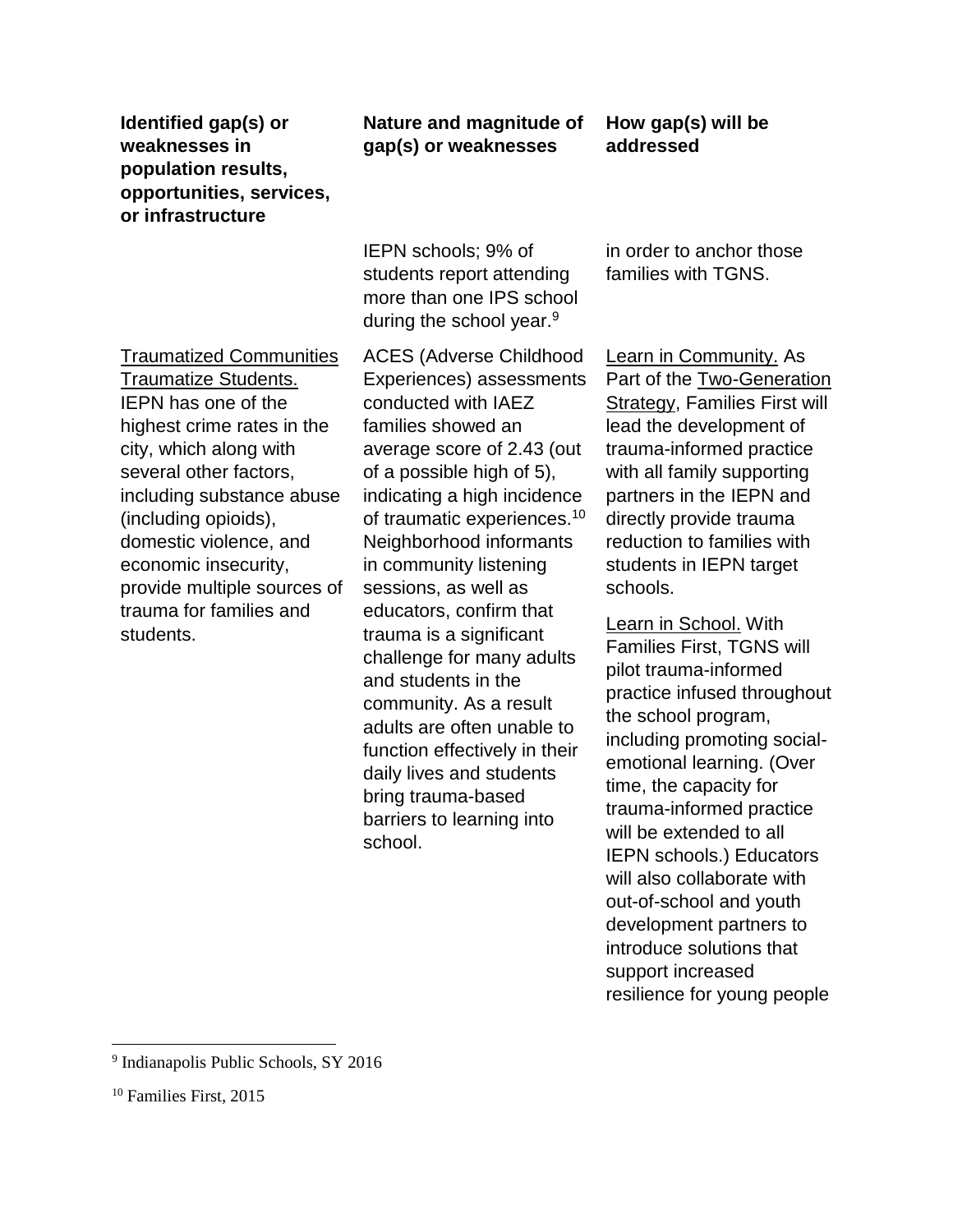**Nature and magnitude of gap(s) or weaknesses**

#### **How gap(s) will be addressed**

and strengthen their conflict resolution capacity.

Collaboration with the Indianapolis Byrne Criminal Justice Innovation program, the Indy Promise Zone's Safe IndyEast committee, and the Indianapolis Metropolitan Police Department increases crime reduction through community policing to help more families feel safe in the community.

Families are disengaged from their children's education, lacking belief that they can influence student success and knowledge of how to exercise that influence. Families do not know where or how to access the information they need to make informed decisions. Economic disempowerment and family trauma presents obstacles to family leadership in education. Schools and community partners lack appreciation

Nearly a third of parents of IAEZ school students report never reading to their children (32.4%) or talking to their children about education or careers (31.1%).<sup>11</sup> While 55% of families report attending school events <sup>12</sup>, educators report low participation in events like Parents in Touch day and Family Nights, as well as a nonresponsiveness to teacherparent communications. Families report problematic communications with educators, including lack of *for Family-School* 

Two-Generation Strategy. Home visitation for parents of newborns and young children is the first step of a long-term strategy of engaging families in the education and development of their children, a family engagement strategy continuing throughout the student K-12 pipeline, including a leadership development pipeline. Utilizing the U.S. Department of Education's *Dual Capacity Framework* 

 $\overline{a}$ 

<sup>&</sup>lt;sup>11</sup> Student and Parent Survey, SY 2017

<sup>&</sup>lt;sup>12</sup> Student and Parent Survey, SY 2017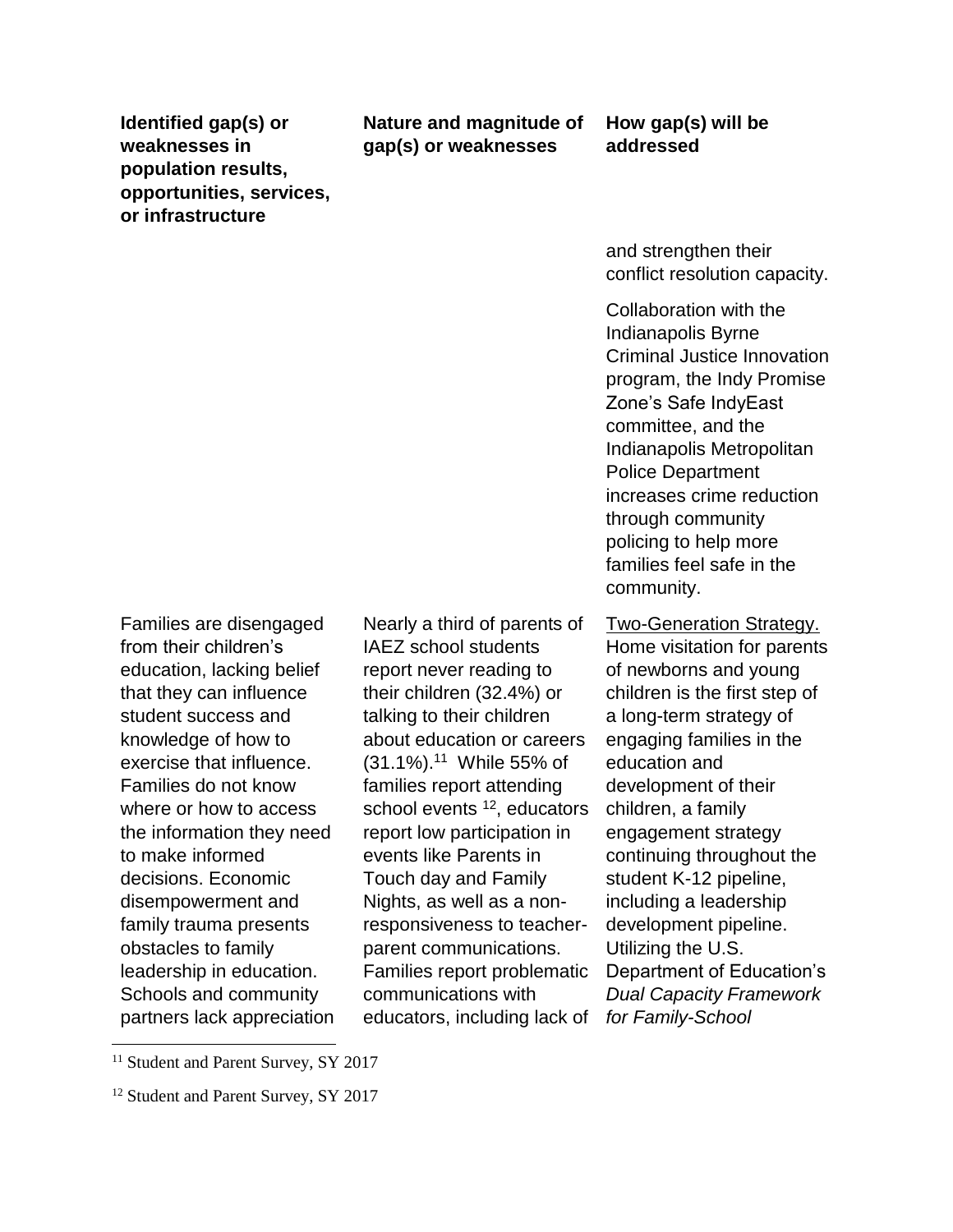# **Nature and magnitude of gap(s) or weaknesses**

# **How gap(s) will be addressed**

of how families can lead academic success for their children and what they can do to enable family leadership.

cultural awareness. About 76% of teachers are White in target schools where 47% of students are African-American and 30% of students are Hispanic.<sup>13</sup>

*Partnerships <sup>14</sup>* , IEPNI will also build the capacity of schools and partners to empower families to fulfill their leadership roles in ensuring student success in elementary, middle, high school and post-secondary education. Family capacity to exercise that leadership is developed through increased economic success and decreased effects from trauma.

Failing Schools Fail Students. Schools in IEPN struggle to achieve academic rigor and to meet high academic standards without the time or resources (i.e. people, academic and nonacademic supports, educator professional development, etc.) needed to innovate reforms that result in sustained student academic success.

The Indiana Department of Education Annual School Performance Reports consider a number of metrics, including student performance on the academically-rigorous ISTEP+ standardized tests and then assigns a "letter grade" on the A-F scale. For the 2016 SY, all five IPS IEPN target schools (three elementary, a middle, and a high school) located in the IAEZ received a "D" letter grade.

**Innovation School Reform** and Learn in School. Beginning with Thomas Gregg Neighborhood School, IEPNI will create a pilot Innovation School model with a goal over time to extend that model to additional elementary schools, as well as the middle and high school in the IEPN. The model focuses on individualized student education for the Whole Child, coordinated by Academic Case

l <sup>13</sup> Indianapolis Public Schools, SY 2016

<sup>&</sup>lt;sup>14</sup> Karen L. Mapp and Paul J. Kuttner, *Partners in Education: A Dual Capacity Framework for Family-School Partnerships.* (A publication of SEDL in collaboration with the U.S. Department of Education, 2013).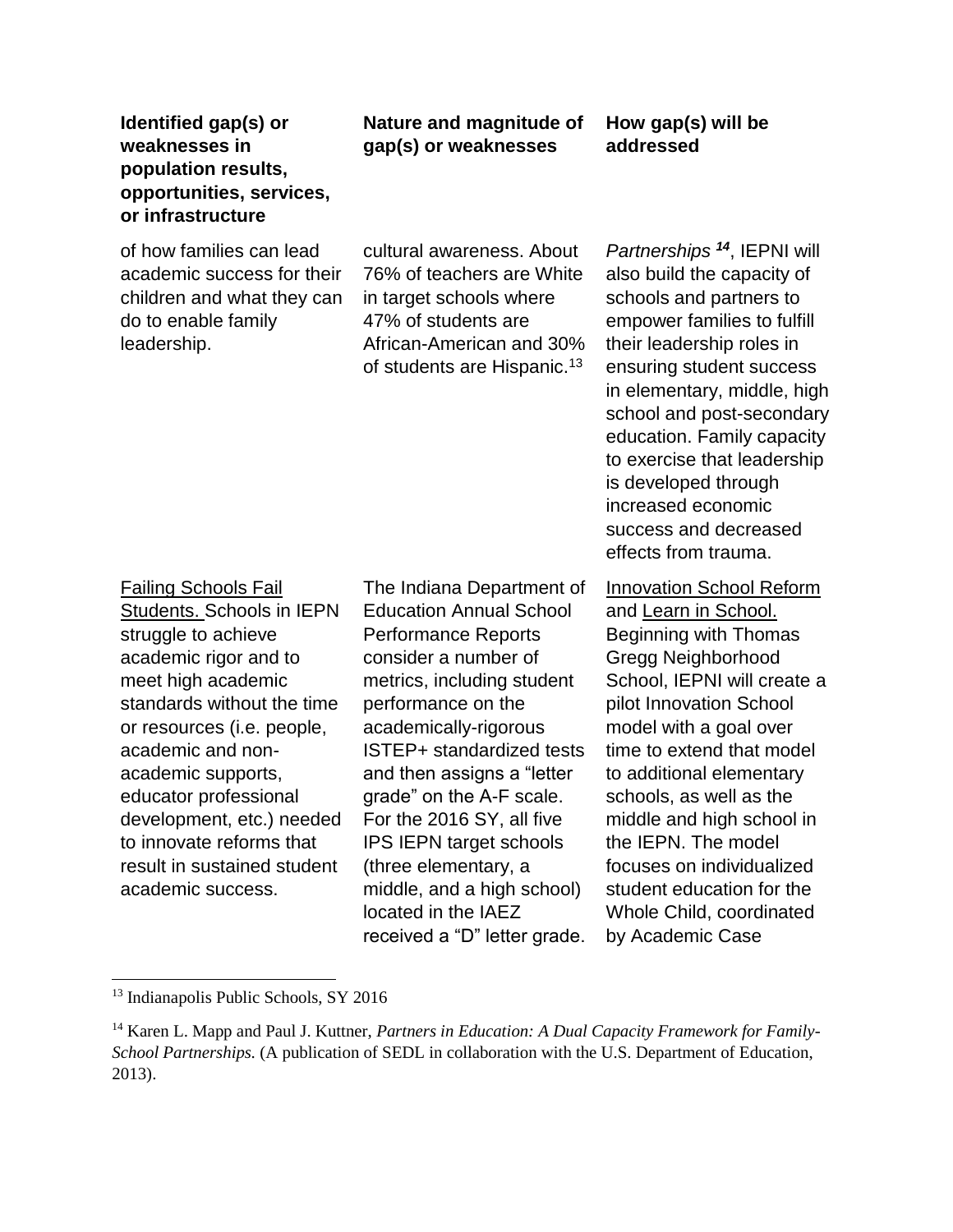# **Nature and magnitude of gap(s) or weaknesses**

**How gap(s) will be addressed**

However, two charters (Paramount and Kipp) that are also target schools received "A" letter grades. 15

Managers; mobilizes Pipeline Services of academic and nonacademic student supports; ensures rigorous academic program, with high-quality, evidencebased curriculum and instruction, teacher professional development, and driven by data including a system of formative and summative assessments. Innovation Schools will ensure and balance the evidencebased Five Essential Elements of Effective Schools, including:

- 1. Effective Leaders
- 2. Collaborative **Teachers**
- 3. Ambitious **Instruction**
- 4. Supportive **Environment**
- 5. Involved Families and Community <sup>16</sup>

The IndyEast Promise Neighborhood Initiative creates a collective impact system, consisting of: a common agenda; common

The IndyEast Promise Neighborhood is service rich, but system poor. Social systems and organizational

 $\overline{\phantom{a}}$ 

Services in the IAEZ are disjointed and uncoordinated. Dinner and Dialogue discussions highlighted the fact that

<sup>&</sup>lt;sup>15</sup> Indiana Department of Education, SY 2016

<sup>16</sup> Anthony S. Bryk, et al. *Organizing Schools for Improvement: Lessons from Chicago*. (University of Chicago Press, 2010).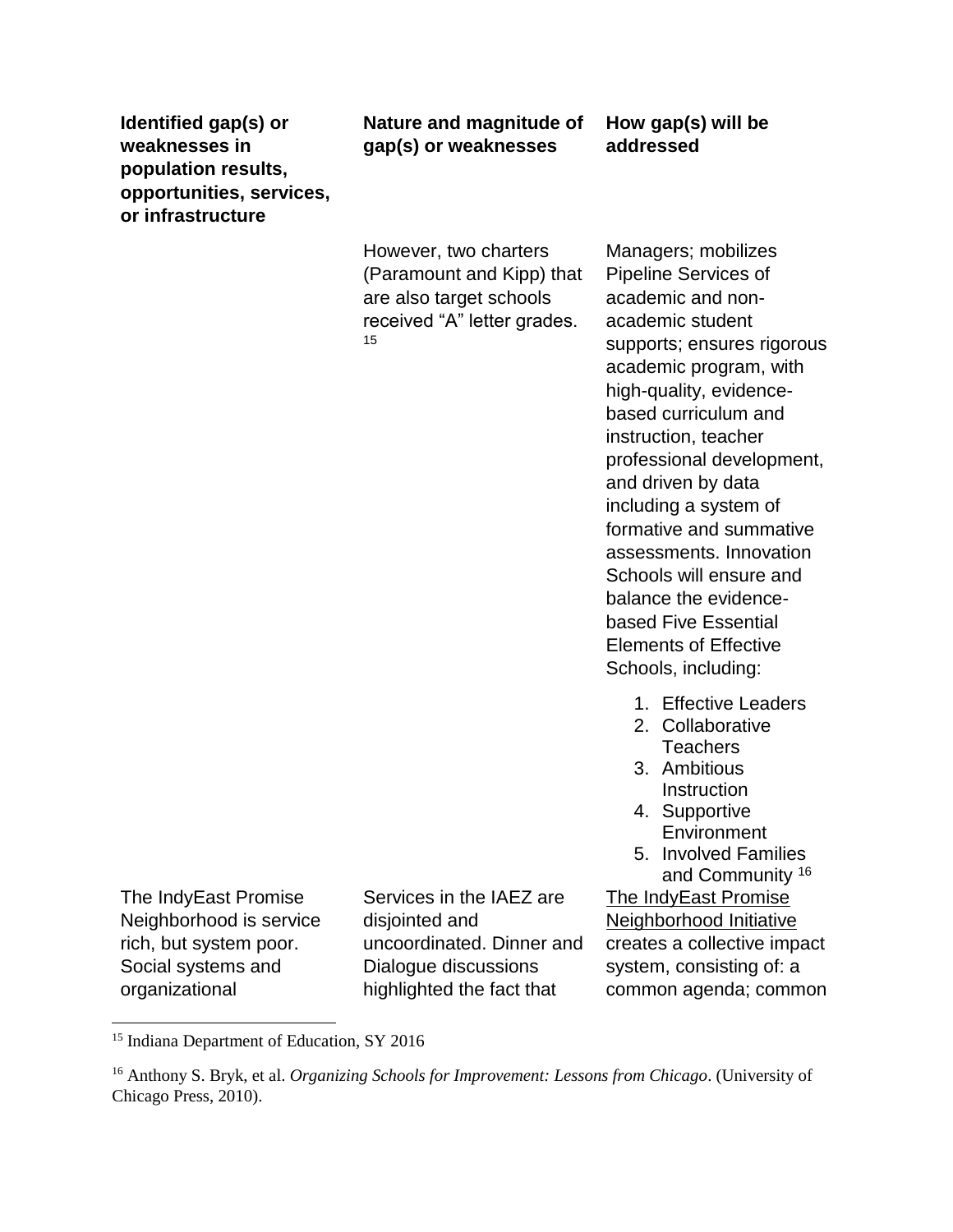infrastructure in the IAEZ are weak and fragmented. Several high-quality providers serve children and families in the neighborhood, but each operates independently, with inadequate coordination. Systems stakeholders, at the state and city level, are not engaged in the IAEZ.

# **Nature and magnitude of gap(s) or weaknesses**

# **How gap(s) will be addressed**

families often lack knowledge about the services that are available and how to access them. Frontline providers at partner organizations, including JBNC, Edna Martin Christian Center, and Families First confirm the challenges that families face in locating and accessing services. Families must often travel to many different locations, outside of the neighborhood to access services and/or information. These access barriers result in preventable health, education, and economic disparities for neighborhood residents and do not allow a long term, two-generation solution to complex challenges that families and children face.

process measures; mutually- reinforcing activities; communications; and a backbone organization, the John Boner Neighborhood Centers to lead the IEPNI. 17

IEPNI is designed on the Promise Neighborhoods model as a pipeline with comprehensive, twogeneration supports for families and students, with cradle-to-career Pipeline Services. <sup>18</sup> The Pipeline is connected by Strong Theory and Evidence-Based Services. Extensive data collection, reporting, and analysis monitors the progress of every student and family along that pipeline and enables realtime, rapid response at the first sign of student or family distress, as well as continuous improvement for all programs and

l <sup>17</sup> John Kania and Mark Kramer, "Collective Impact," in *Stanford Social Innovation Review*. (Winter 2011, pp. 36-41).

<sup>18</sup> Promise Neighborhoods Institute at Policy Link, *A Developmental Pathway for Achieving Promise Neighborhoods Results.* (Oakland CA, 2015).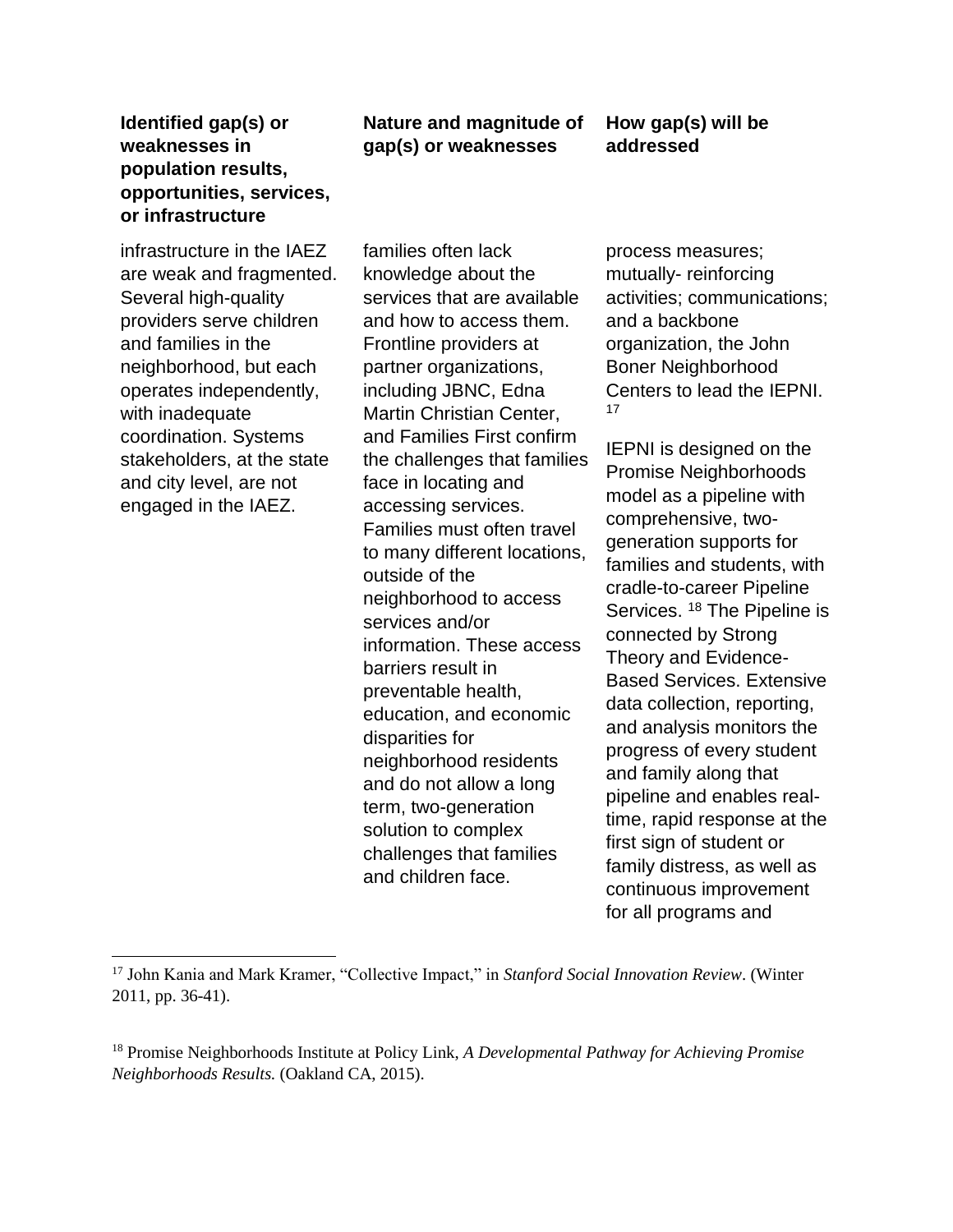# **Nature and magnitude of gap(s) or weaknesses**

**How gap(s) will be addressed**

Since Model Cities in the 1970s, IEPN has seen much well-intentioned work, but little substantive improvement in the lives of families and children. Individual organizations have instituted ambitious programs but lacked strong evidence, theory, and accountability for results, backed by robust data collection. JBNC has developed increasing collaborative capacity but has lacked resources to attempt an effort at the scale of IEPNI.

providers. Every Consortium, Systems, and Pipeline Services Partner has committed to results through a Memorandum of Understanding and is relentlessly held accountable for results that serve as benchmarks along the pipeline. IEPNI mobilizes existing resources and seeks new ones to ensure that the resources will be adequate for a long-term, sustained community change initiative. Success in the IEPN will be replicated in changes in larger systems in the community.

### ii. Pipeline of solutions addressing gaps

The IEPN team worked to develop a complete pipeline of solutions that will address the identified gaps. These solutions have been segmented into the following categories:

Learn Early: Birth through Kindergarten

Learn In School: First Grade through Graduation

Learn for College & Career: After Graduation through Career

Learn in Community: Wrap-Around supports for families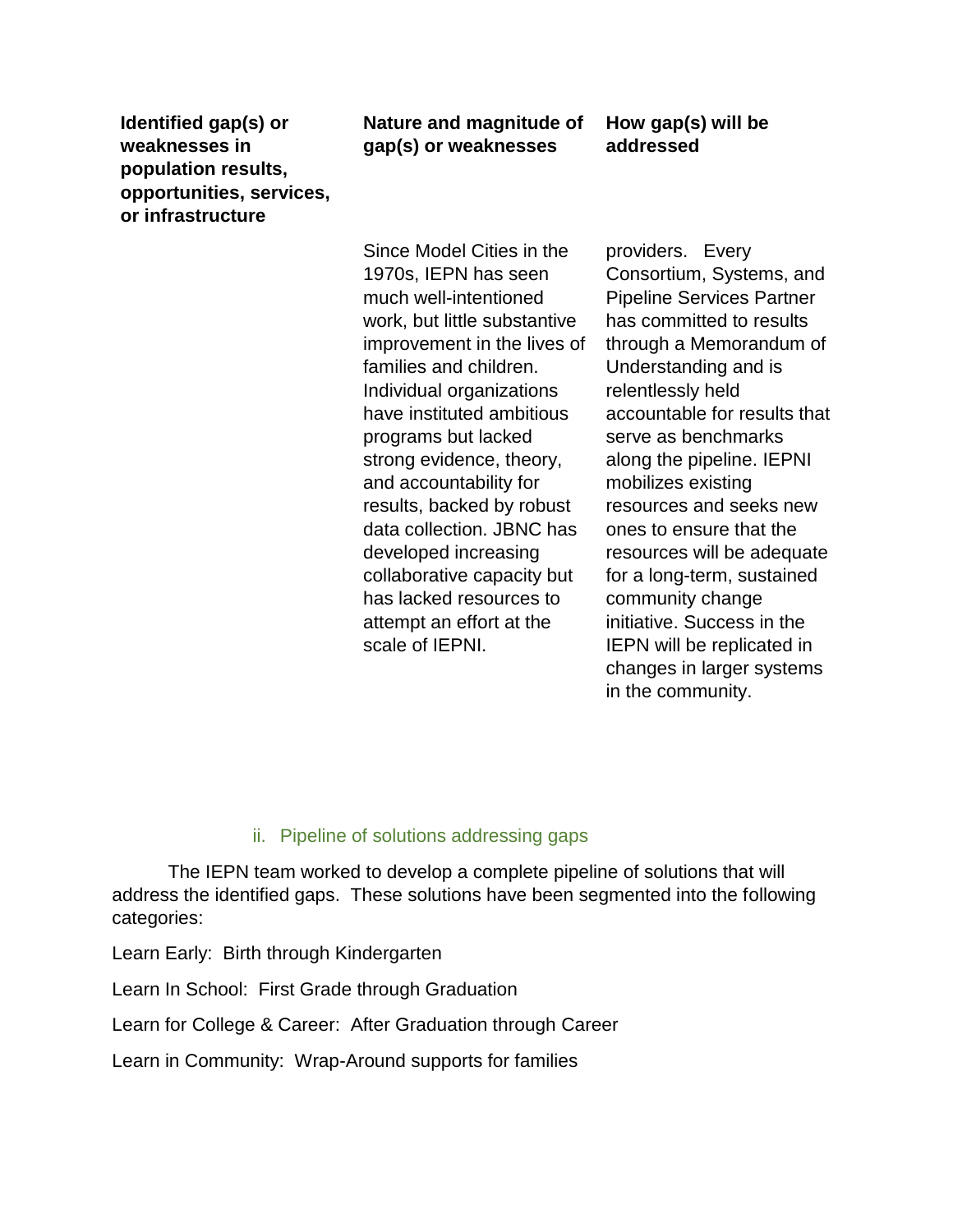Each of the above categories provide robust solutions for the appropriate age group and provide extensive transition support as a child moves from one category to the next. In this way, the pipeline exists without time or resource gaps and ensures that the resources are available to meet families where they are and address their specific needs.

Addressing the significant challenges our neighbors face on a daily basis will require a holistic, integrated and coordinated strategy to leverage effort and investment. This strategy must be a radical departure from the piecemeal efforts that have characterized the interventions made in this neighborhood until recent years and will require an unprecedented alignment between systems of service providers, educational institutions, community funders, governmental agencies, neighborhood residents and others. As such, resources to support this coordination and alignment will need to be built, including a common data system and data sharing measures, increasing the capacity of multiple partners to scale services and manage partnerships, and increasing the capacity of multiple partners to achieve results and affect policy change supportive of necessary reforms. While there are many resources in the IEPN for pursuing this effort, the IEPNI integrated approach fills a defined gap in the community for increased coordination, results-based accountability, and evaluation focused on results.

In this way, IEPNI will comprehensively address the gaps in the neighborhood and empower students and families in the process.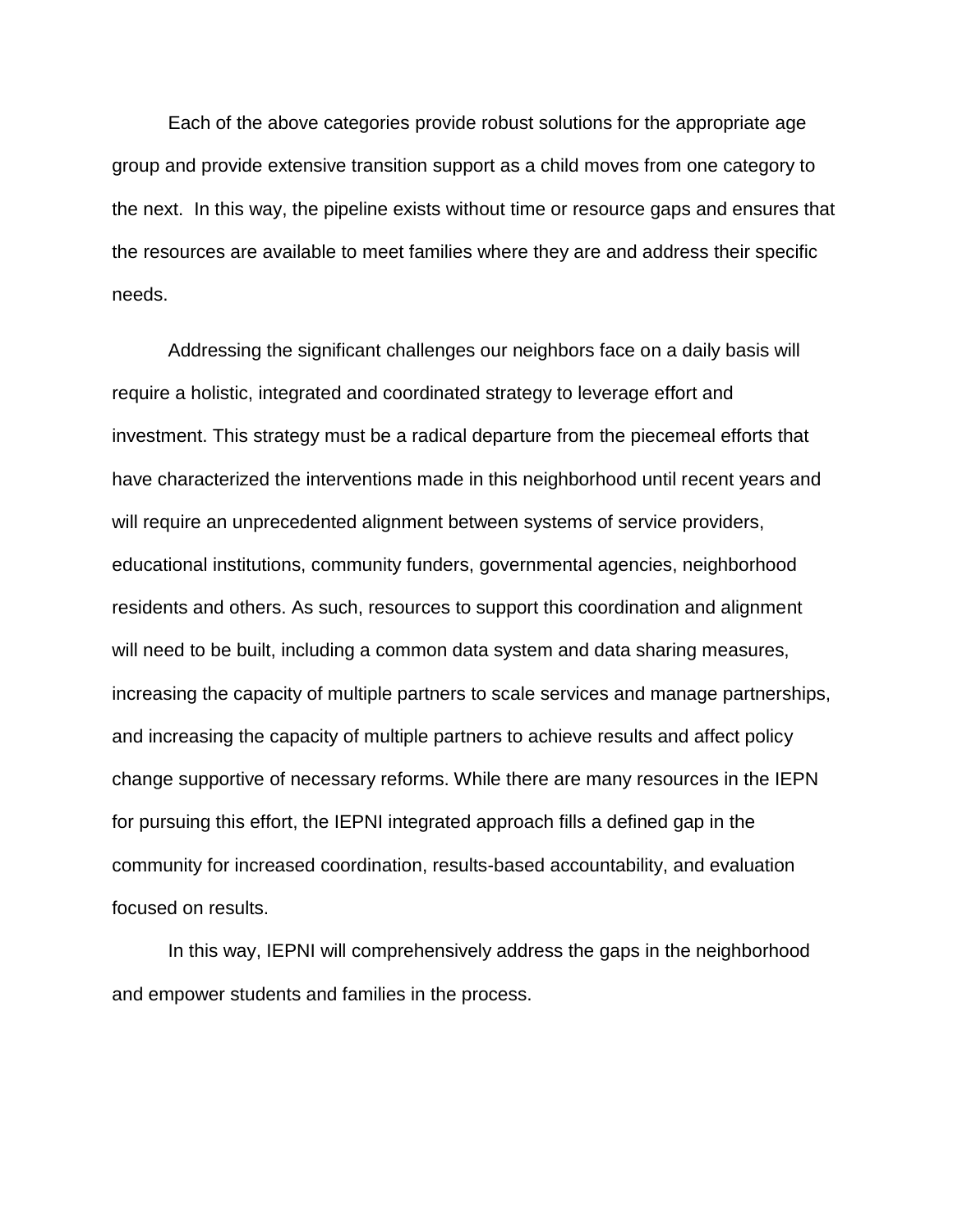#### **B. Quality of Project Services**

# B1. Quality and sufficiency of strategies for ensuring equal access and treatment

IEPNI's Management Consortium has developed an equity framework to ensure equal access and treatment of participants and groups who have traditionally been underrepresented based on race, color, national origin, gender, age, or disability. This equity framework is built upon three core strategies, namely:

- 1. Equity through Applied Analytics
- 2. Equity in Staffing, Governance and Decision-Making
- 3. Inclusive Practices, Training and Barrier Removal

#### *Equity through Applied Analytics*

Equity through applied analytics is a data-driven process to research and investigate, on an ongoing basis, programmatic data, survey data and other information points to determine where groups are underrepresented in their equal access and treatment by the IEPNI activities, services and programs. This process is based upon a four-step process to inform the IEPNI Consortium Team and others of critical access points, ongoing service delivery processes and outcomes in which disparities may exist in historically marginalized groups. Equity through Applied Analytics shall employ the following strategies:

**1. Engagement of Stakeholders:** The IEPNI will engage an Equity Stakeholder Group to oversee, guide and make recommendations for the equity work from the analysis completed on an annual basis. The group will be nominated, recruited and selected from the community. Additional resident experts within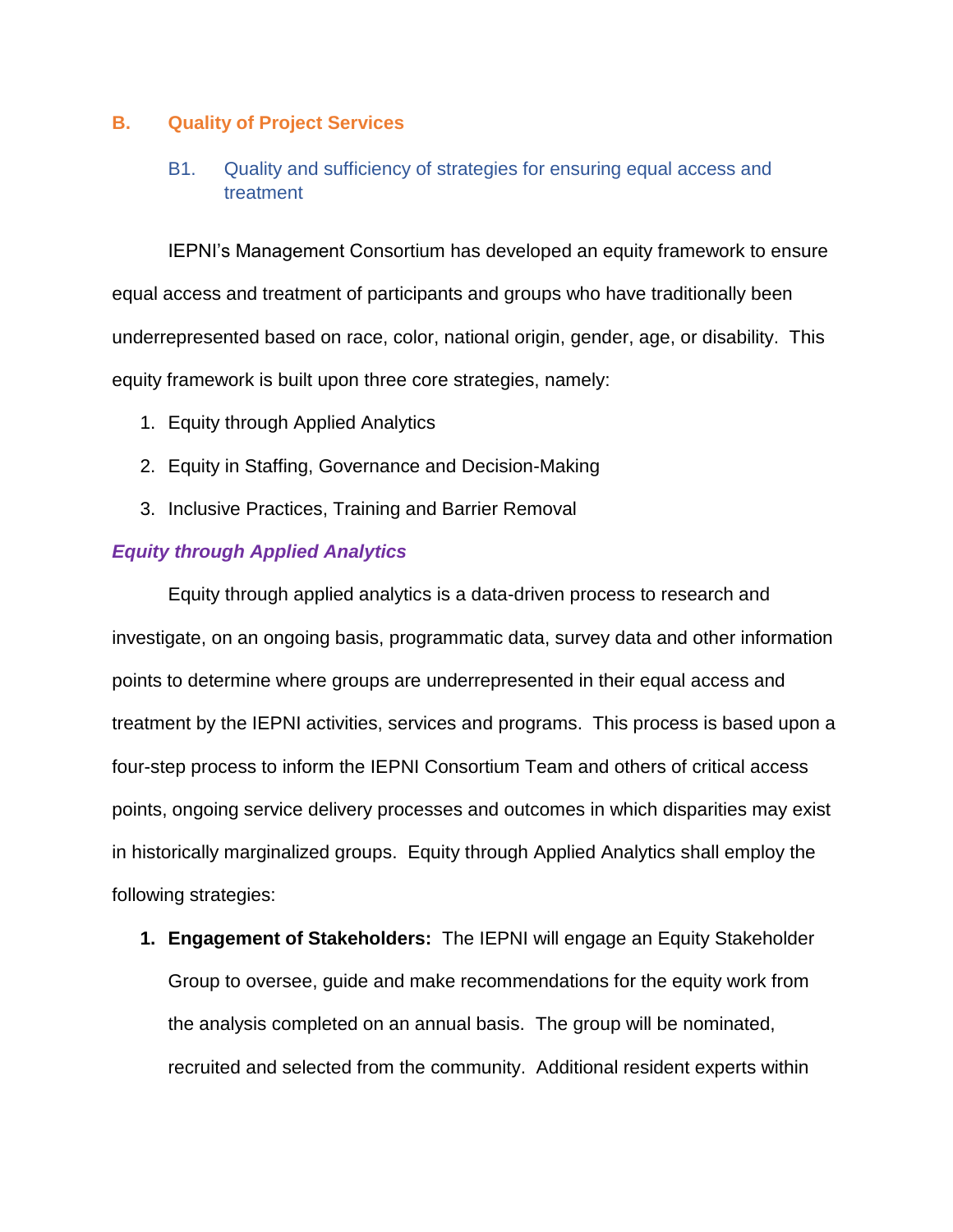the surrounding community will also be engaged given their experiences in addressing inequity within the community. Resident experts will bring an invaluable perspective to the Equity Stakeholder Group, direct experience with inequity, how it presents in the community and in the lives of people like them. Representing the community, resident equity stakeholders will inform the group of equity gap analysis and root cause analysis; providing a reality check to the planning process and a practicality to the development of solutions to overcome inequalities. The Equity Stakeholder Group will develop an annual action plan based upon the results of these analyses and present this plan to the Management Consortium.

**2. Equity Gaps Analysis:** On an annual basis, the Data Team will produce an equity gaps analysis to determine gaps in full participation by all groups in the target area. Data for this analysis will come from two primary sources, namely the ETO database and parent and children surveys. The ETO database, as the primary focal point of case management, captures relevant participant characteristics and can segment groups currently being served by the IEPNI. This data then can be compared to the overall demographics of the IEPN and project program goals for disparities. Secondly, the gaps analysis will pull data from the annual surveys of parents and children that are conducted at all of the target schools in multiple languages and formats so as to be accessible. Each year this survey obtains approximately 1,500 surveys from children and an additional 400 surveys from parents. This data shall be utilized to assess barriers to participation such as lack of outreach, physical, language or cultural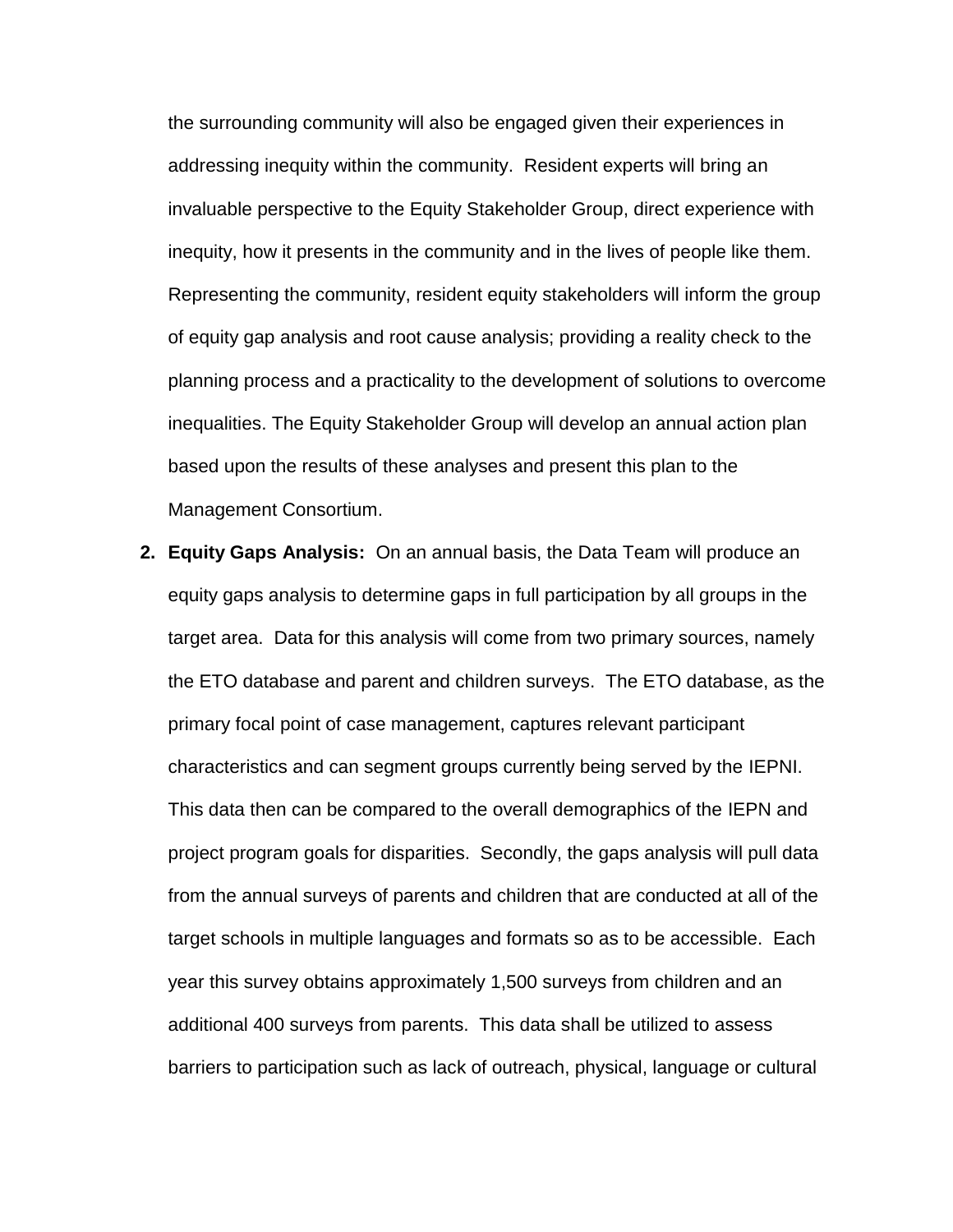perceptions. Based upon prior year equity priorities, questions will be customized to seek relevant information on issues related to the gaps and root cause analysis. The results of the gaps analysis will be provided in the Data Team's annual Equity Report.

- **3. Root Cause Analysis:** Following completion of the equity gaps analysis and identification of underrepresented groups, a root cause analysis will be conducted by the Equity Stakeholder Group to explore the specifics of causation for gaps identified. The Equity Stakeholder Group will be engaged to give context and feedback on gaps identified, and following this feedback, focus groups, surveys or outreach will be conducted to better ascertain the conditions and causes of lack of parity in access and participation. The final analysis will contain both qualitative and quantitative data in determining the root causes of disparities. A specific emphasis will be placed on those root causes that have the greatest validity in both data sets and those that create the greatest disparities.
- **4. Annual Action Plan:** Based upon the results of the gaps and root cause analyses, the Equity Stakeholder Group, and other resident experts, will be engaged to develop potential solutions to address any lack of parity in program participation.

From this exercise, key recommendations will be developed and recommended to the Management Consortium. On an annual basis, the Consortium Management Team will review and take action based upon the recommendations of the Equity Stakeholder Group. These key recommendations will also include key performance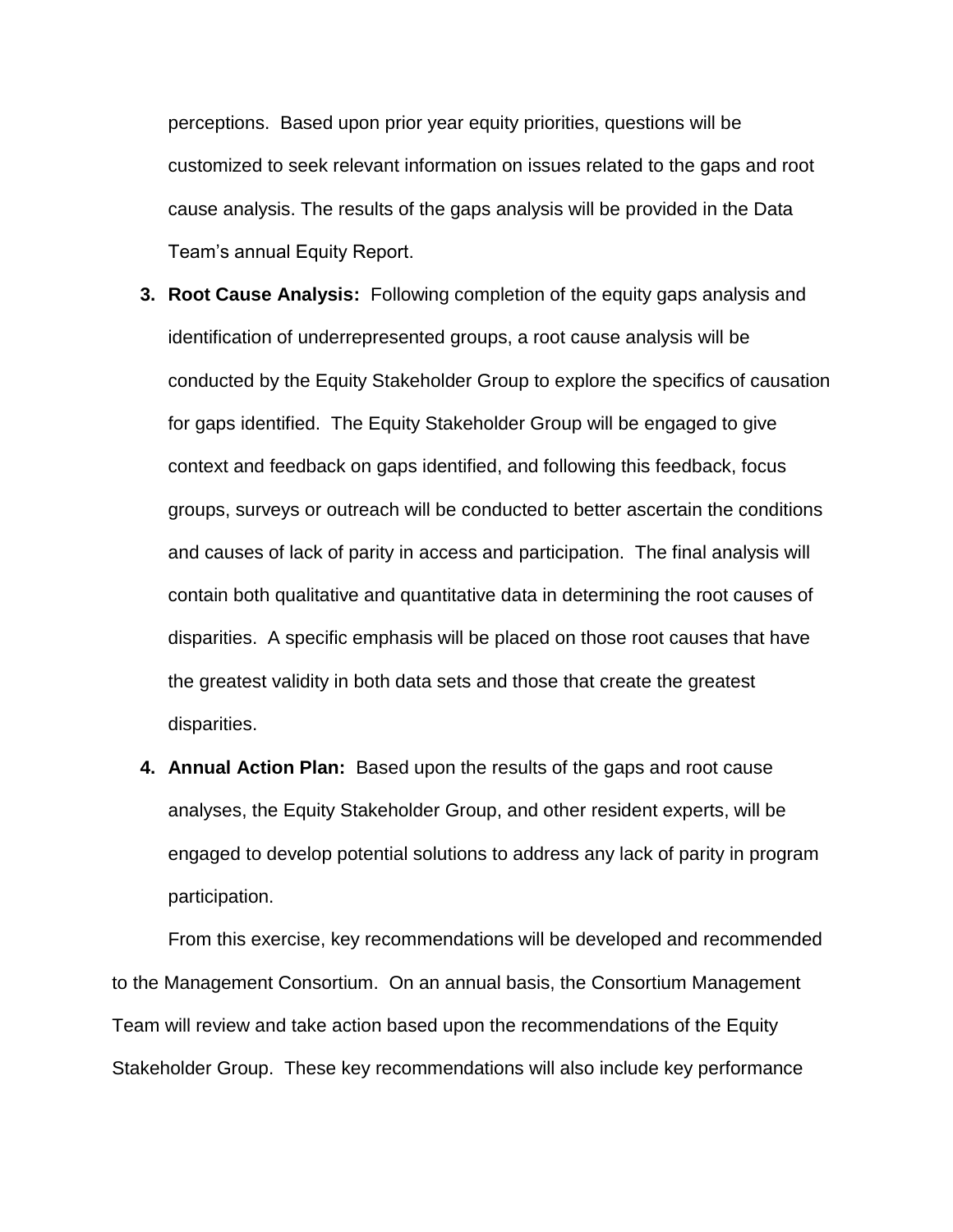indicators that will be used to monitor and measure progress, which will be reported back to the Management Consortium, the Equity Stakeholder Group, IEPNI staff and the JBNC board of directors.

#### *Equity in Staffing, Governance and Decision-Making*

Equity and parity is also achieved by creating organizational accountability in representation of board, staff and decision makers to ensure inclusive representation for those responsible with the management and implementation of the program. As such, JBNC does, and will continue to measure, the demographics of board and staff members, including leadership positions, for representation based upon gender, age, ethnicity, residence (lives in the IEPN) and annually set goals for underrepresented groups or cultural competency training to ensure equity in the work of the organization. The breakdown of these internal sub-groups is then compared to the IEPN geography as a whole to ensure it is representative of the community.

The IEPNI has a goal of hiring no less than 50% of staff from the neighborhood inclusive of the IEPN target area. In addition, demographics of IEPNI staff will be tracked and monitored to ensure a diversity among those from underrepresented groups, gender, people with disabilities, language fluency and cultural competencies. On an annual basis, inclusive goals will be established for the IEPNI as part of JBNC Inclusiveness Plan, which is reviewed and approved by the Board of Directors.

#### *Inclusive Practices, Training and Barrier Removal*

The IEPNI will also address equity through inclusive practices, training and removal of barriers that potentially prevent equal treatment and/or access to services by children and families. The IEPNI Manager of Equity and Outreach is specifically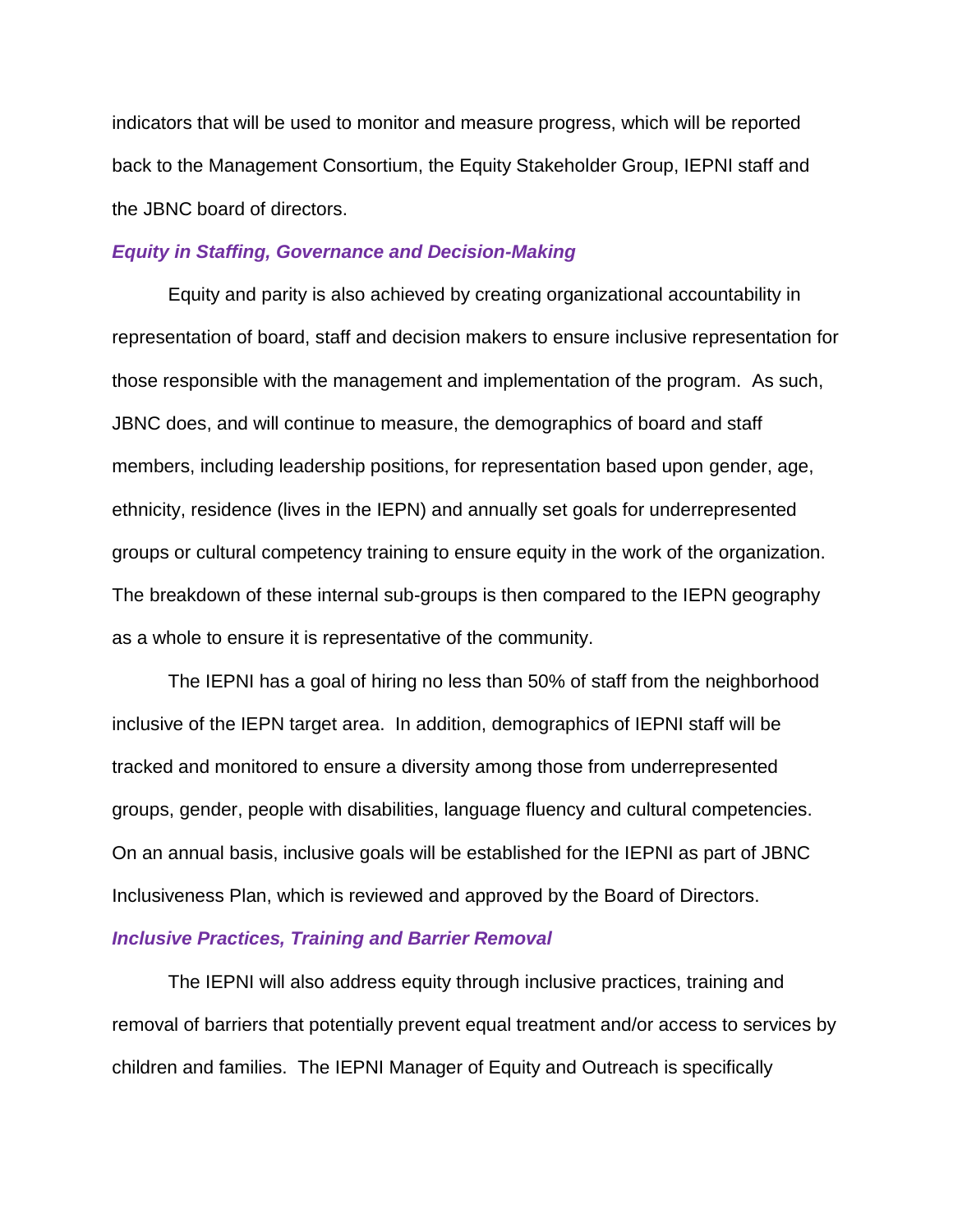charged with developing a program plan to address potential program barriers for marginalized or underrepresented groups. This program will be built upon the results from the Annual Action Plan and will be complemented by the following inclusive practices and trainings:

- 1. Develop and administer a participation survey to identify special access requirements among participants;
- 2. Develop and implement strategies in collaboration with school staff, parents, and service providers to address the identified special access needs indicated by program participants;
- 3. Coordinate and offer cultural sensitivity and American Disability Act training for IEPNI staff, partners, and target school staff as well as training on adapting teaching and service provision styles and on discipline efforts in schools for children with identified special needs;
- 4. Recruit and hire individuals from a variety of populations to fulfill open positions and offer all employees the ability to request reasonable accommodations based upon individual need;
- 5. Ensure that all IEPNI recruitment and program materials are available in diverse formats and can be understood and accessible to all program participants, regardless of their unique challenges;
- 6. Offer interpretation services for participants as needed and appropriate;
- 7. Arrange for assistive technology devices to translate materials for participants in need of such services;
- 8. All program sites currently operated by the lead applicant meet ADA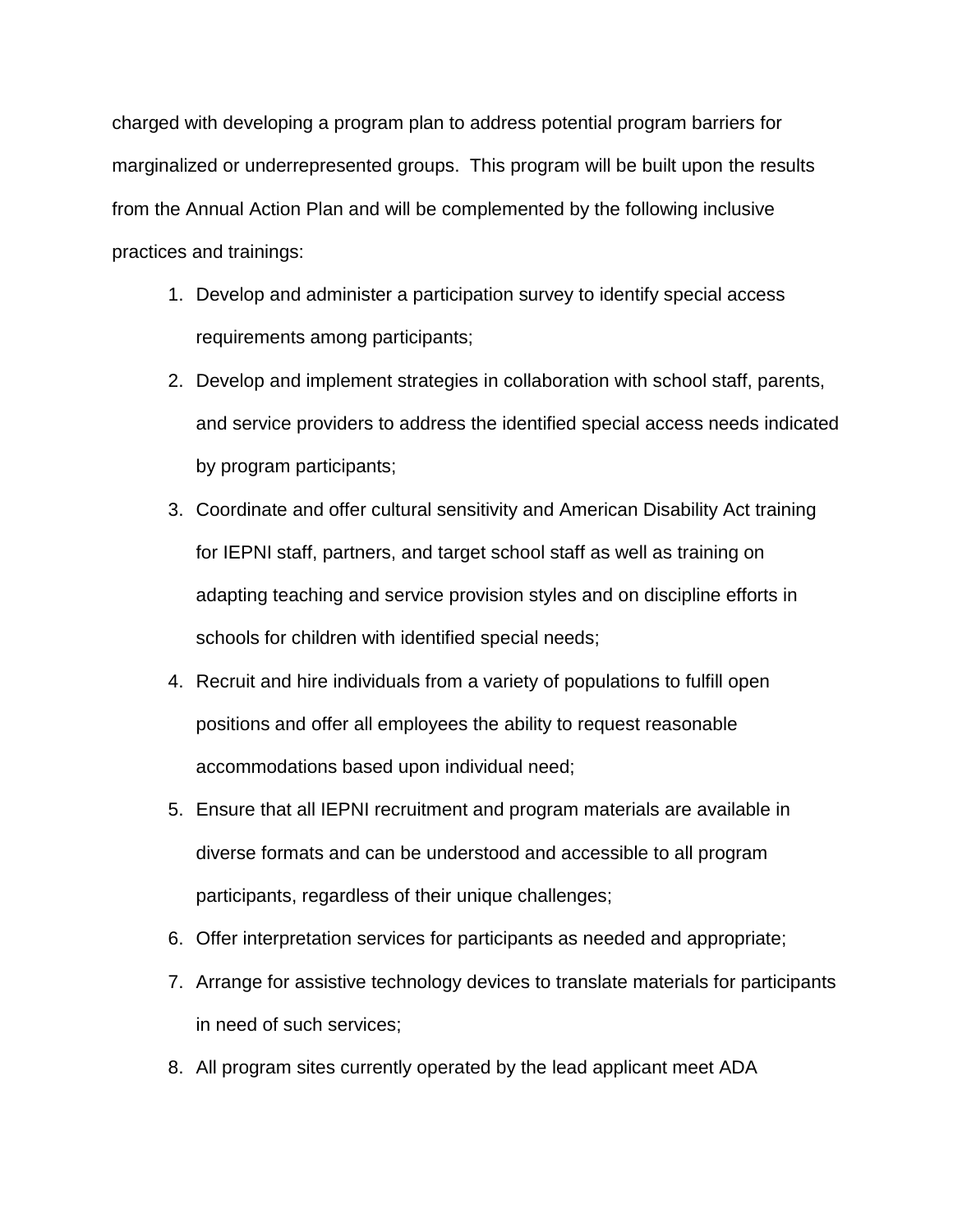standards on accessibility. We will accommodate other disability needs including visual, hearing, cognitive and other impairments to ensure full participation by children and families enrolled in this program. All IEPNI activities, including services provided as part of the Pipeline Services, will be hosted at locations within walking distance of the target schools and/or convenient for all families to use public transportation; and

9. Special outreach efforts will be extended to any underrepresented groups to encourage full participation and equal access to IEPNI and its Pipeline Services.

In addition to the above, the IEPNI has set aside resources within the budget for costs associated with removal of barriers for participation such as translation services, hearing devices, or other needs in which paying this expense will result in equitable access and treatment.

#### B2. Likelihood that the services to be provided will lead to improvement

The IEPN team spent a considerable amount of time working with a researcher from Indiana University Purdue University Indianapolis to ensure that that strategies, services, and interventions are evidence-based and supported by needs identified in the Needs and Segmentation Analysis. Additionally, the IEPNI team solicited feedback from neighborhood residents to ensure that there would be neighborhood buy-in to the plan. Both of these strategies increase the likelihood of the provided services leading to improvement.

The IEPN team is committed to ongoing training and professional development to ensure that all staff understands and is committed to the mission and vision to improve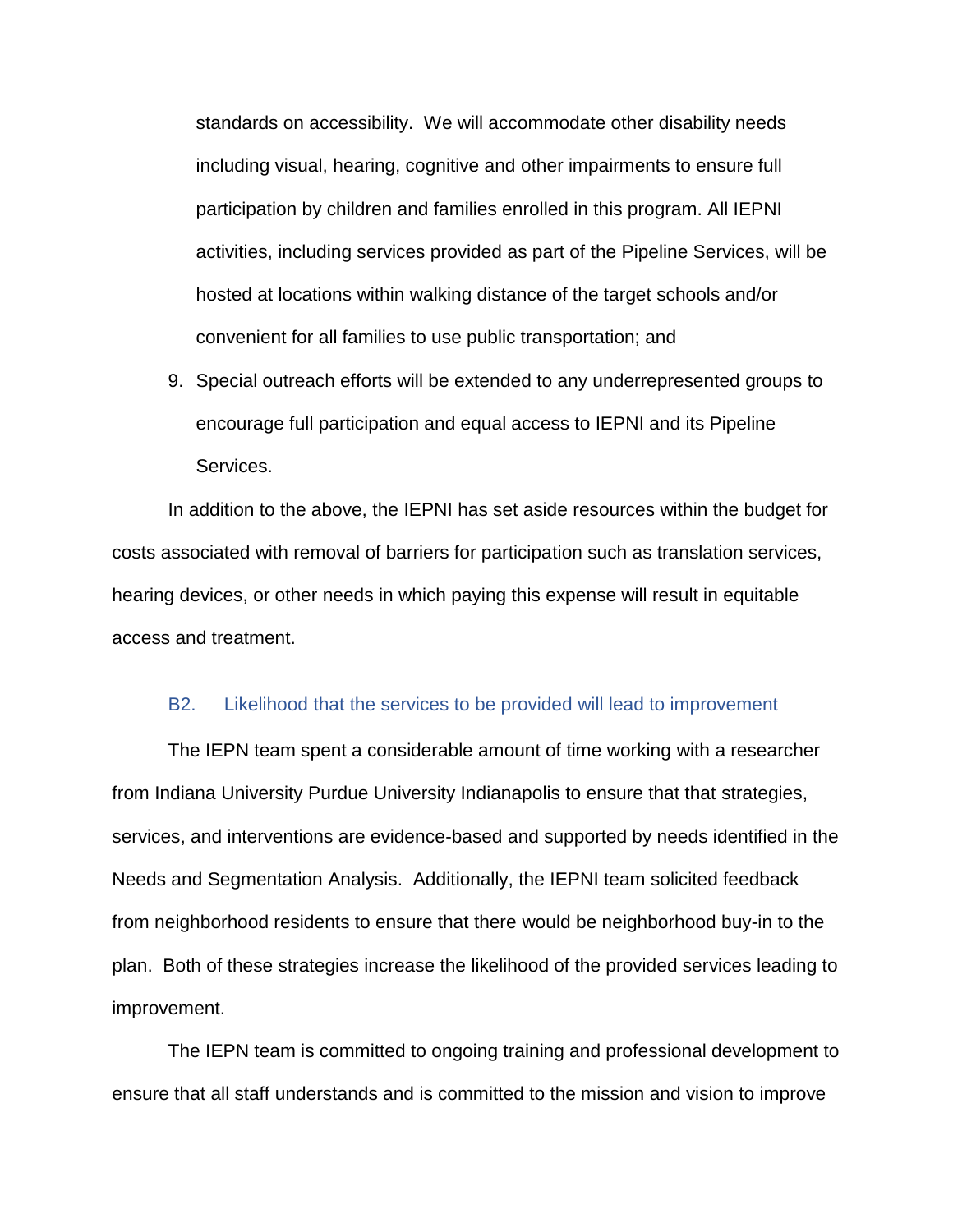the lives of families and children. A clearly defined continuous improvement loop will provide the feedback necessary for management staff to make adjustments as needed so that services can be tailored to ensure the highest level of improvement.

#### **C. Quality of Project Design**

### C1. Extent to which a plan is described to create a complete pipeline of services without gaps

IEPNI envisions three ultimate results: a vibrant neighborhood, with resilient families,and most importantly, thriving children. As such, the implementation plan has been strategically designed to accomplish these ends. The project design has been guided by a focus on student academic success with both families and students served by a proven two-generation system of supports, with families navigating a cradle-tocareer array of evidence-based services addressing documented community needs and, most of all, by a relentless pursuit of results in the lives of families and students. With this project design, IEPNI will improve outcomes for students, their families, and the wider community as measured by improvement on the U.S. Department of Education Promise Neighborhoods project and program indicators.

IEPNI has organized its Pipeline Services into four domains: Early-Childhood (Learn Early), School-Age (Learn in School),High School and Post-secondary through Adulthood (Learn for College and Career), and Whole-Family (Learn in Community). In each domain, the Pipeline Services provides an integrated and aligned high-quality service delivery system designed to ensure each IEPNI student receives an excellent education and successfully transition to college and career.

#### **LEARN EARLY**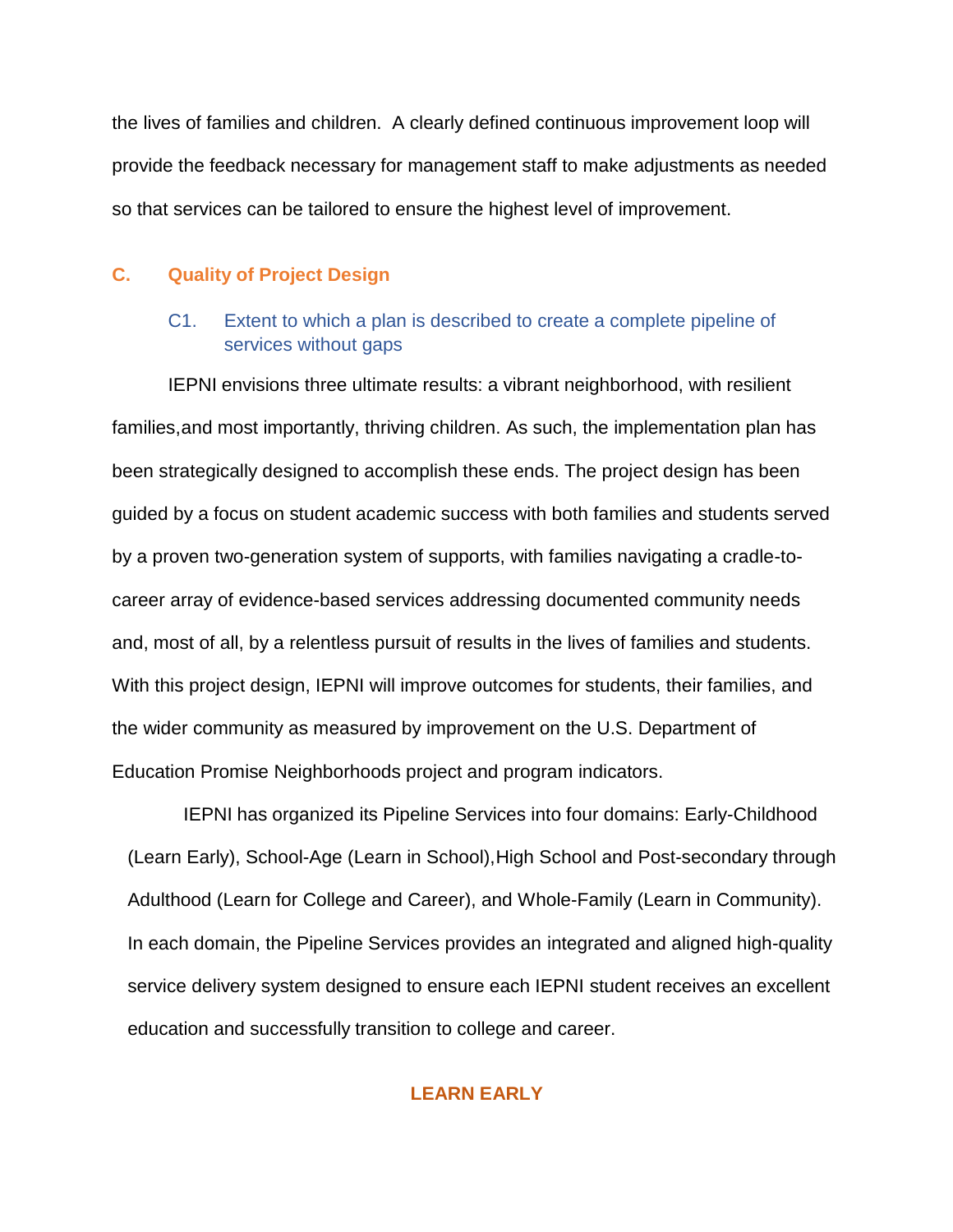| <b>Strategy</b>                                                | <b>Description</b>                                                                                                                                                                                                  |
|----------------------------------------------------------------|---------------------------------------------------------------------------------------------------------------------------------------------------------------------------------------------------------------------|
| Strengthen families<br>of young children                       | Build out a comprehensive home visitation system, namely the<br>Nurse Family Partnership and Healthy Families and add<br>additional capacity through the Family Navigators to increase<br>enrollment.               |
|                                                                | Enroll families in parenting education programs such as<br>Parents as Teachers to ensure that families understand child<br>development and how parents can support young children<br>through formative early years. |
| Increase access to<br>high-quality early<br>learning education | Increase space at existing centers and add seats with home-<br>based providers and in new Pre-K classrooms at existing<br>schools.                                                                                  |
|                                                                | Work with all early childhood education providers to increase<br>their ratings on Indiana's Paths to QUALITY system.                                                                                                |
|                                                                | Coordinate intensive professional development for early<br>childhood educators serving young children in the<br>neighborhood.                                                                                       |
|                                                                | Remove barriers that prevent families from placing young<br>children in quality early childhood education programs,<br>including increasing early childhood education scholarships<br>and vouchers.                 |
|                                                                | Implement a quality campaign to communicate to families the<br>value of early childhood using media, social media, and direct<br>one-on-one family connection through home visitation.                              |
| Improve student<br>readiness and<br><b>SUCCESS</b>             | Place emphasis on early enrollment and regular attendance in<br>high-quality early learning programs through an awareness<br>and attendance campaign.                                                               |
|                                                                | Support student success through the transition into<br>Kindergarten                                                                                                                                                 |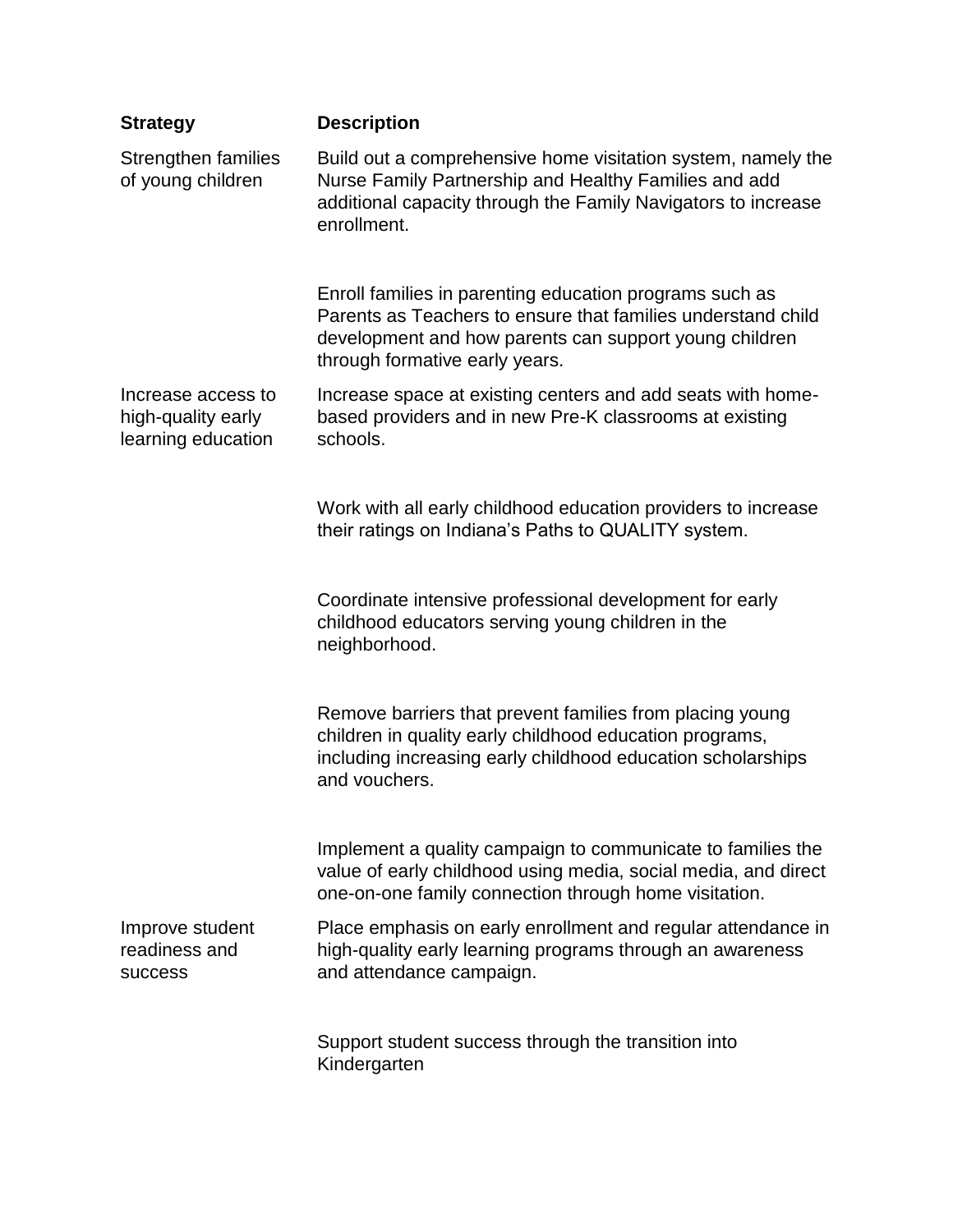# **LEARN IN SCHOOL**

| <b>Strategy</b>                                            | <b>Description</b>                                                                                                                                                                                                                                                          |
|------------------------------------------------------------|-----------------------------------------------------------------------------------------------------------------------------------------------------------------------------------------------------------------------------------------------------------------------------|
| Improve core<br>academic<br>proficiencies                  | Employ a whole-child approach in educational philosophy and<br>practice by integrating three core components of personalized<br>learning, social-emotional learning, and two-generational<br>supports to create and maintain learning environments where<br>students thrive |
| Create a college-<br>going culture                         | Develop this culture early, beginning in elementary school<br>through resource sharing, financial planning and saving for<br>college.                                                                                                                                       |
|                                                            | Provide career awareness and exploration opportunities and<br>activities, particularly as part of the Out of School Time<br>programming.                                                                                                                                    |
|                                                            | Coordinate a 529 college savings plan campaign, including<br>recruiting third party funds to match private family<br>contributions                                                                                                                                          |
|                                                            | Ensure that eligible students are enrolled in 21 <sup>st</sup> Century<br>Scholars program before eighth grade                                                                                                                                                              |
| Increase participation<br>in quality out of<br>school time | Align out of school time learning with in school learning to<br>increase the quality of student learning.                                                                                                                                                                   |
|                                                            | Provide online and in-person training to develop staff capacity<br>to support increased quality in out of school time learning both<br>afterschool and during the summer months.                                                                                            |
| Increase student<br>engagement and<br>well-being           | Provide mental health care services onsite during school<br>hours.                                                                                                                                                                                                          |
|                                                            | Build student resilience by integrating social emotional<br>learning into the school day and out of school time.                                                                                                                                                            |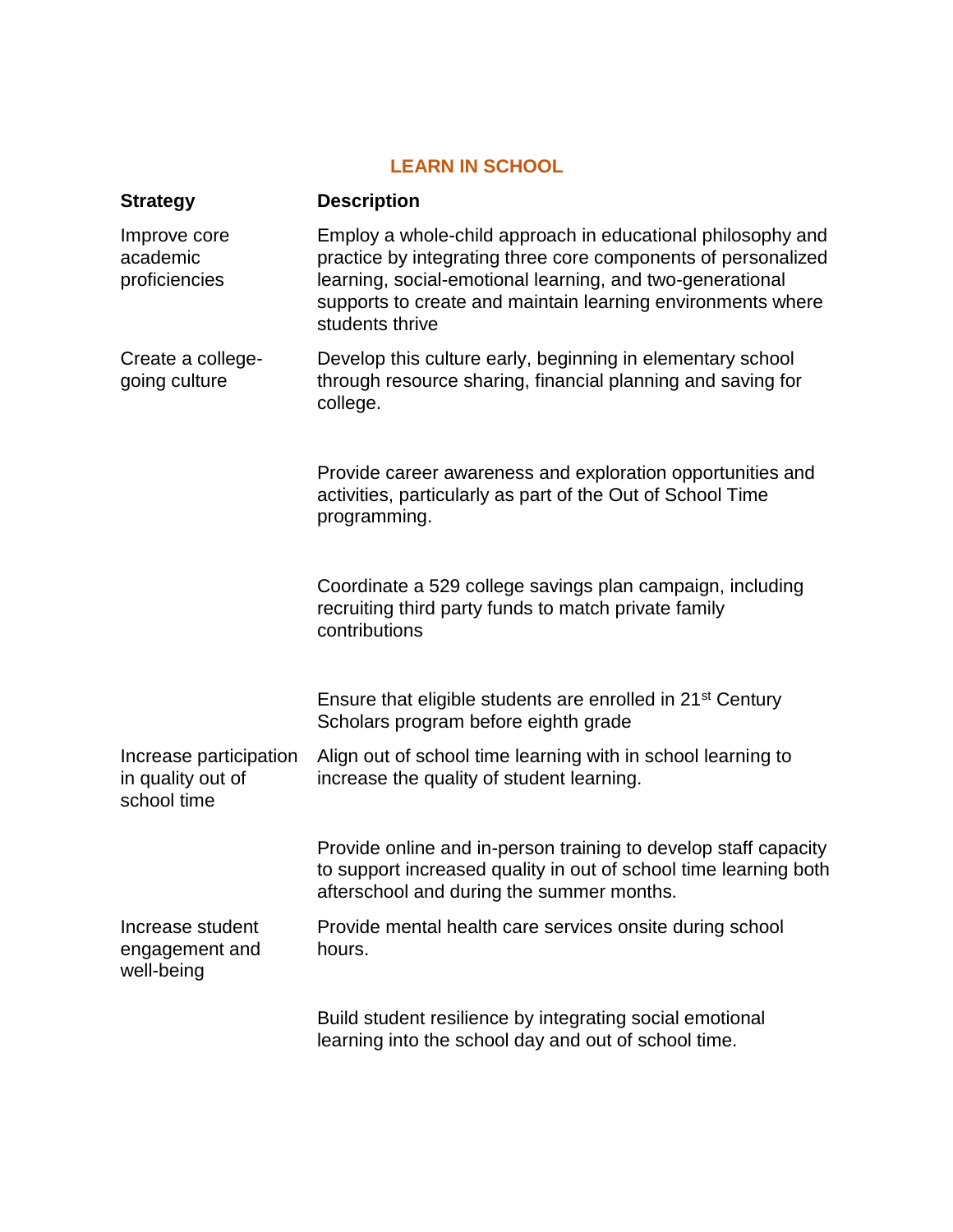Increase access to free meals and food pantry services as well as nutrition classes to help educate families on best practices around maintaining healthy lifestyles

Participate in conflict resolution programs focusing on exploring the fundamental principles of positive character development and understanding the sources of conflict to find mutually acceptable services for conflicts.

Provide one-on-one mentoring with an adult role model to provide additional academic support, encourage school attendance, and develop social-emotional competencies.

### **LEARN FOR COLLEGE & CAREER**

#### **Strategy Description**

Believe you can go Beginning as early as elementary school, create a college going culture to introduce college and career awareness and exploration through classroom and out of school time experiences, building the aspirations of students and families towards career and college pathways.

> Encourage family participation in 529 college savings accounts through an information and matching funds campaign.

Assign College & Career Coaches to guide students in exploring pathways to earn certificates, degrees, and careers.

Prepare to go Employ Academic Case Managers to provide individualized learning supports particularly for students most at risk.

> Ensure supports are available through the two key transition points, from elementary to middle school and then from middle to high school.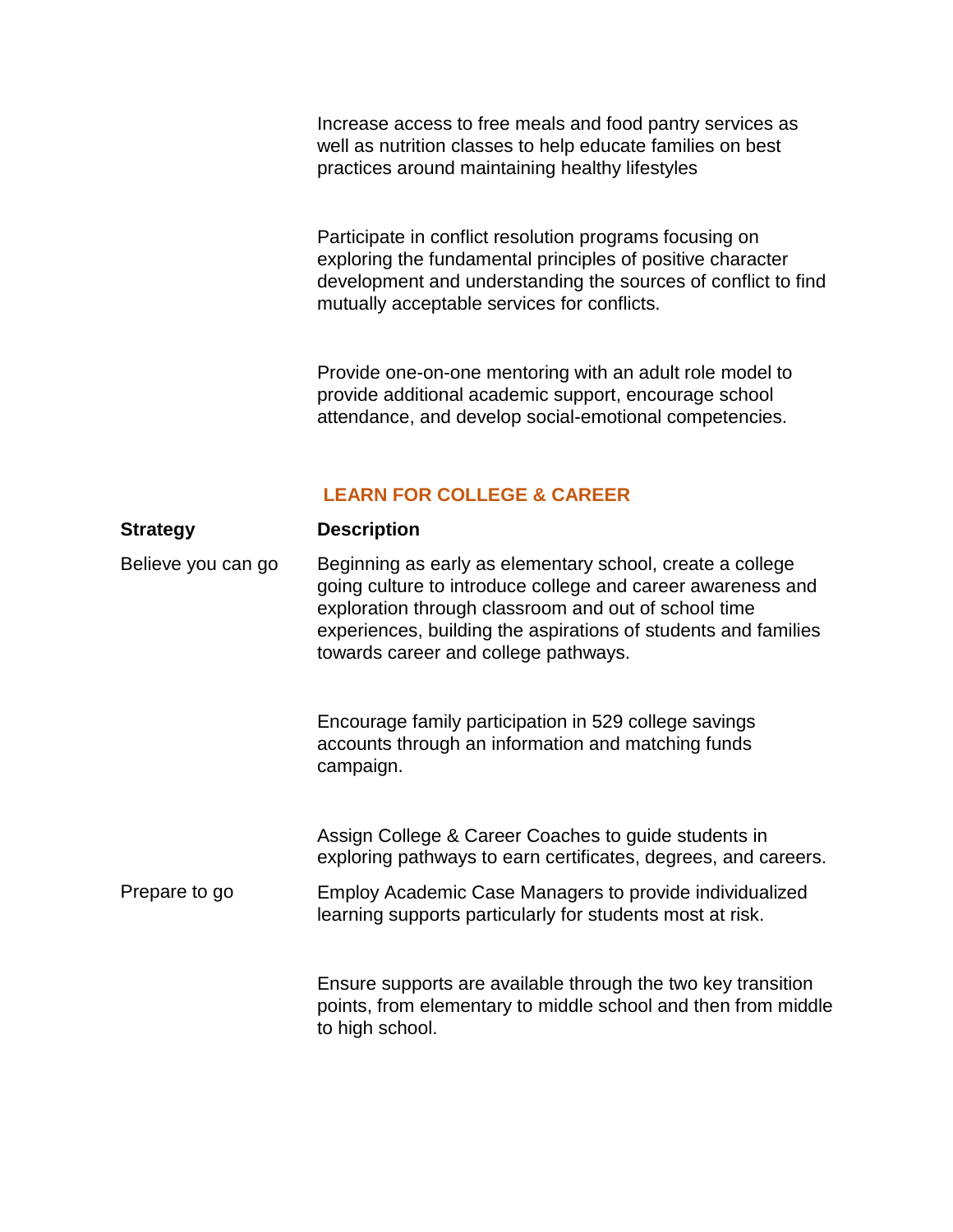|                                                   | Provide support for those with barriers, including specific<br>populations such as:<br>• Students with unplanned pregnancies: served by the                                                                                                                                                                                                                                                                               |  |
|---------------------------------------------------|---------------------------------------------------------------------------------------------------------------------------------------------------------------------------------------------------------------------------------------------------------------------------------------------------------------------------------------------------------------------------------------------------------------------------|--|
| Know how to go                                    | Even Start program<br>Students at risk of dropping out: served by the Jobs for<br>$\bullet$<br>America's Graduates program<br>Students who have dropped out: served by the<br>Opportunity Youth program<br>Intensify work of College & Career Coaches to work with<br>students and families to know the requirements, tasks, and<br>deadlines that need to be met in order to apply to and become<br>admitted to college. |  |
|                                                   | Enroll students in classes to learn life skills such as financial<br>literacy to aid in college financial aid planning, including<br>FASFA preparation.                                                                                                                                                                                                                                                                   |  |
| Go, stay and<br>complete                          | Ensure that students are participating in programs provided by<br>college pathway partners to increase retention and<br>completion.                                                                                                                                                                                                                                                                                       |  |
|                                                   | College & Career coaches will continue to work with students<br>to identify, address, and overcome barriers to completion.                                                                                                                                                                                                                                                                                                |  |
| <b>LEARN IN COMMUNITY</b>                         |                                                                                                                                                                                                                                                                                                                                                                                                                           |  |
| <b>Strategy</b>                                   | <b>Description</b>                                                                                                                                                                                                                                                                                                                                                                                                        |  |
| Increase educational<br>attainment for<br>parents | Provide programs that will support parents seeking a high<br>school equivalency or other post-secondary education<br>pathways.                                                                                                                                                                                                                                                                                            |  |

Improve housing stability for families Expand the Housing Stability for Student Success program, which currently provides 115 housing units exclusively for school students.

Improve community wide safety Provide targeted services focusing on the main causes of trauma, aiming to address issues surrounding families dealing with domestic violence, trauma and neglect.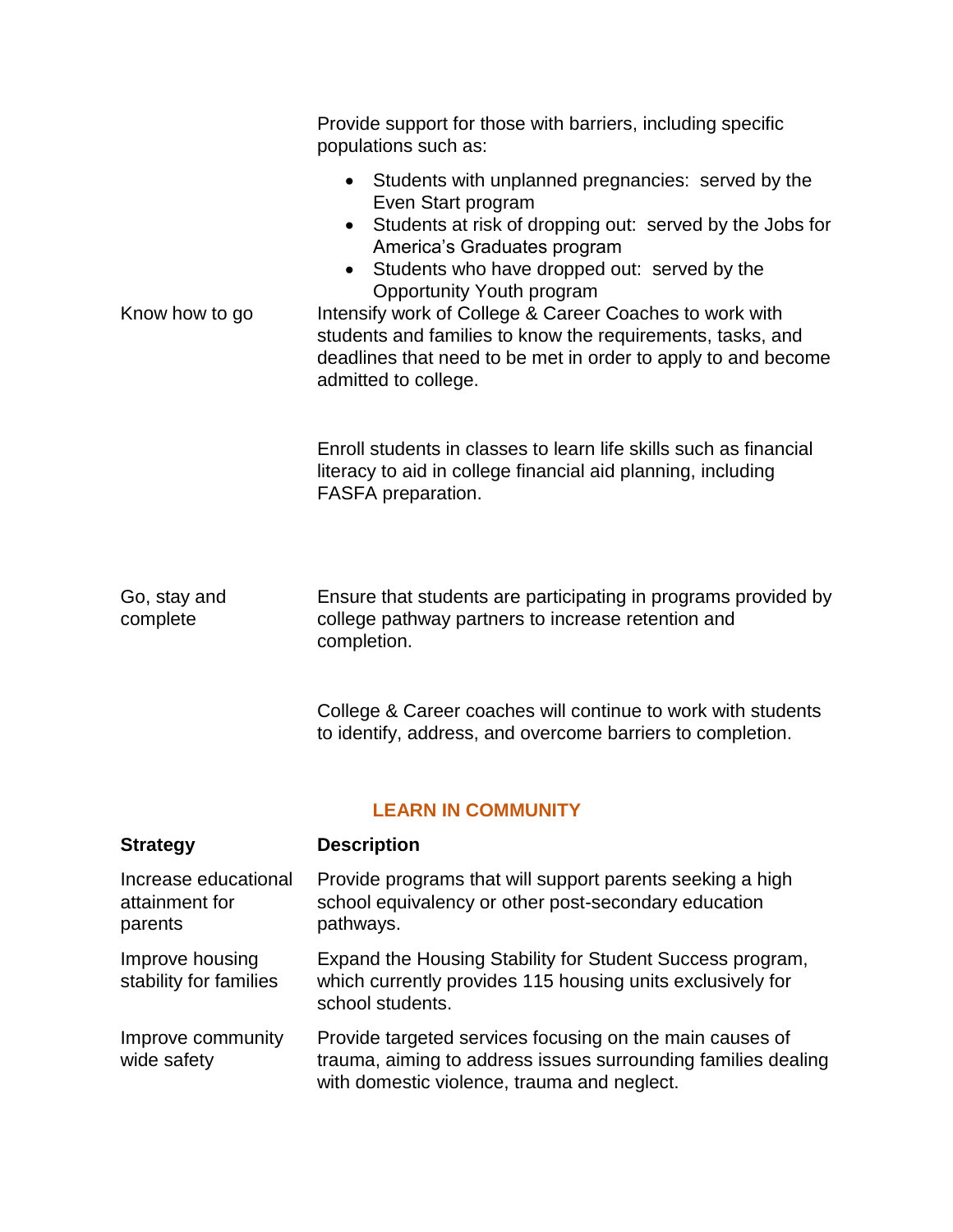|                                                                | Provide services to specifically address substance use<br>disorder, chemical dependency issues and violence occurring<br>in the home.                                                                                                                                                        |
|----------------------------------------------------------------|----------------------------------------------------------------------------------------------------------------------------------------------------------------------------------------------------------------------------------------------------------------------------------------------|
|                                                                | Provide counseling services to both the family and child who<br>may have experienced trauma.                                                                                                                                                                                                 |
| Support workforce<br>development                               | Enroll parents and caregivers in the Center for Working<br>Families sites to prepare them for potential job opportunities<br>and to thrive in careers which will support their families.                                                                                                     |
| Increase<br>engagement of<br>families and<br>community members | Family Navigators will do outreach to provide targeted support<br>to families in crisis, families who may struggle to engage with<br>their child's school and educational support programs, and<br>help to increase the capacity and confidence of families to<br>engage more significantly. |
|                                                                | Provide training opportunities to develop neighborhood<br>leaders.                                                                                                                                                                                                                           |
| Improve Financial<br>Security                                  | Provide financial coaches to assist and encourage area<br>residents to improve their personal financial status as<br>measured by an increase in credit scores, net income and net<br>worth.                                                                                                  |
|                                                                | Provide Individual Development Accounts to further support<br>resident savings and develop a source from which they can<br>draw to purchase a home, pay for post-secondary education,<br>or start a small business.                                                                          |
| Improve family health                                          | Focus on access to healthy food by providing direct access to<br>food through a mobile pantry and a community based pantry.                                                                                                                                                                  |
|                                                                | Offer nutritional education programming for students and<br>families to provide strategies for healthy living and ensure that<br>students are able to show up to school healthy and ready to<br>learn.                                                                                       |

C2. Extent to which the project will significantly increase the proportion of students served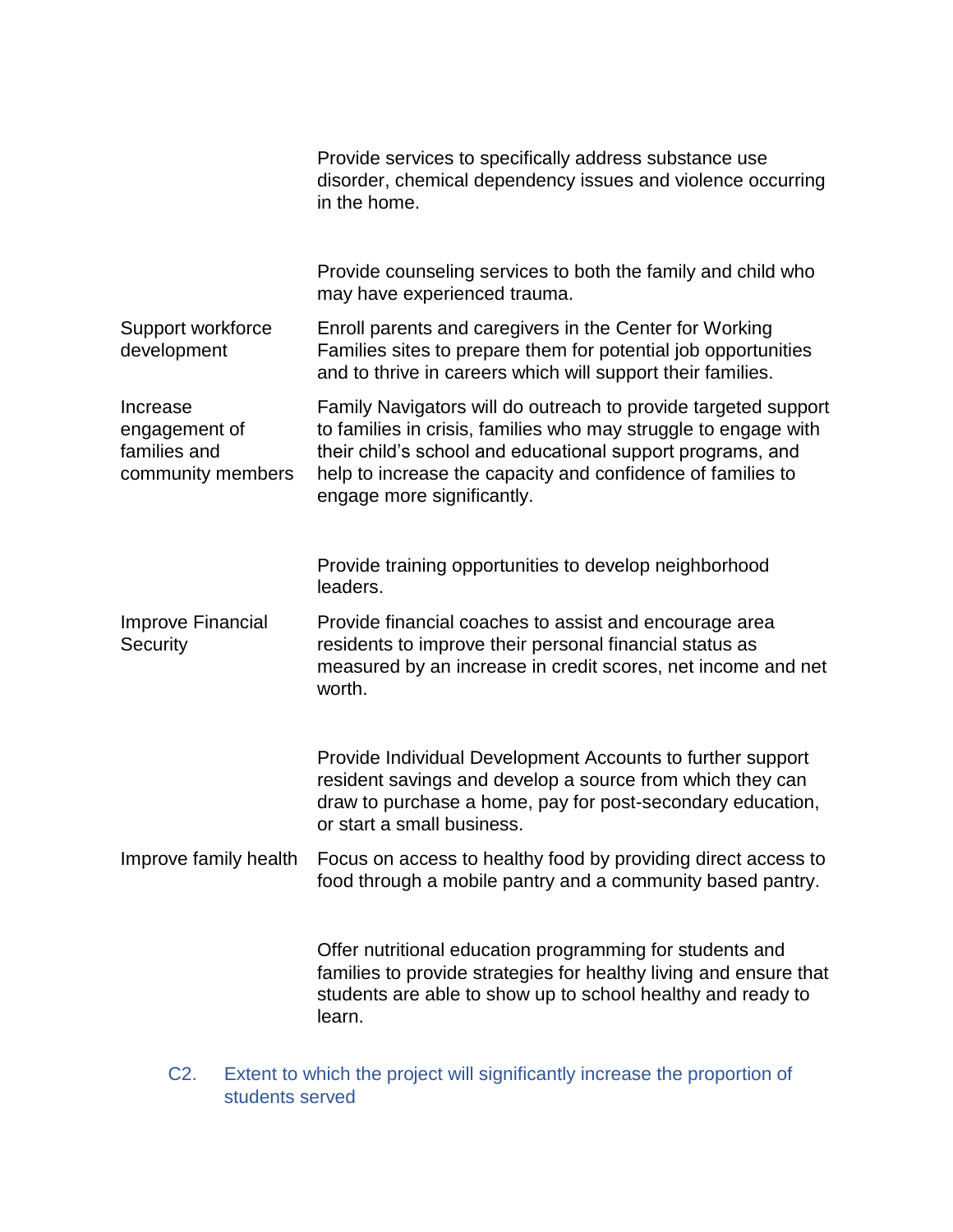IEPNI's phasing plan for its multi-year expansion of the Pipeline Services has been designed and scaled according to geography, need, program provision and participation. The following sections demonstrate how the IEPNI will scale its Pipeline Services in each of the above-mentioned areas.

#### *Geographic Phasing*

IEPNI is challenged by the significant needs of its students and the large number of students in the IEPN. In attempting to understand these challenges, the IEPNI Planning Team considered three categories of students based on residence and school attendance in the complex context of a school choice environment in which students have the option to attend schools throughout the city regardless of where they live. *Target students* are students who attend one of the seven schools selected as part of IEPNI and live within the IEPN. Students living within the IEPN and attending another school are called *neighborhood students*. Students coming to one of the target schools from another neighborhood outside the IEPN are called *traveling students*.

Geographic scaling will be based on target school catchment areas and will start with Thomas Gregg Neighborhood School in Year Two (2023), which is the first school to be reformed in the IEPN. All of the target, neighborhood, and traveling students for this school willbe eligible for all services provided along the Pipeline Services. Simultaneously some students and their families attending Harshman Middle School and Arsenal Technical High School will begin to receive IEPNI services as part of pilot programs during that same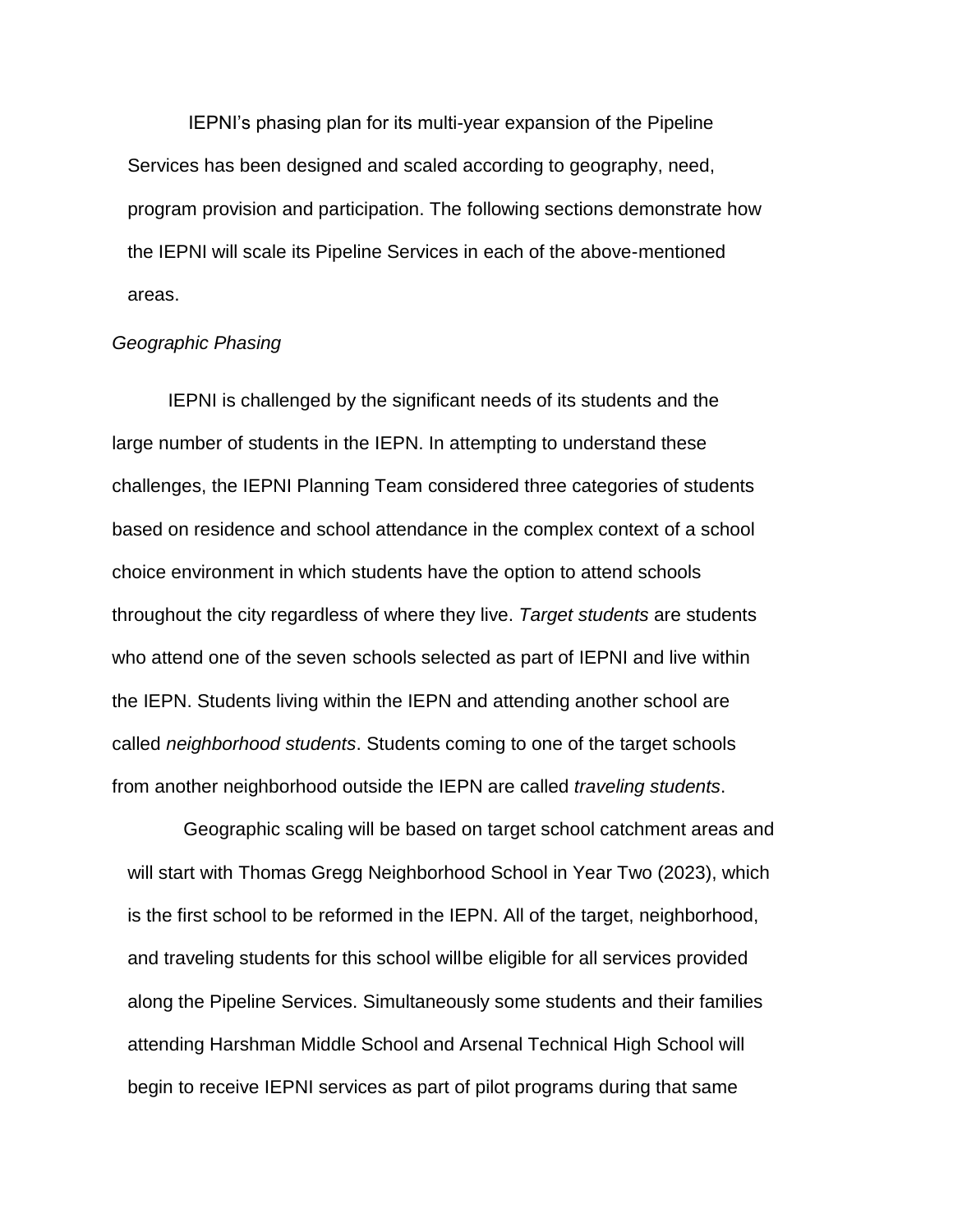year. Pilot programs have been built into the phasing timeline for Years One and Two for the IEPNI services to allow providers and IEPNI staff the opportunity to begin utilizing the data management system, testing service provision methodology and establishing a presence within each target school prior to full implementation. These pilots will allow for the navigation of initial barriers and design of strategies that will ensure successful outcomes.

In Year Three (2024), students attending KIPP and Paramount will begin to access services along the IEPNI Pipeline Services, along with the full implementation of the designatedservices for students attending Harshman Middle School and Arsenal Technical High School.

James Russell Lowell Elementary School will be the second IPS elementary school phased intothe service network in Year Four (2025), with Brookside Elementary School being the third IPS elementary school phased into the service network in Year Five (2026). In those years, target, neighborhood and traveling students as well as their family members who attend designated schools and those attending early childhood education facilities located in the designated catchment areas will be eligible for IEPNI services. Once turnaround measures or outcomes set as part of IEPNI's implementation plan have been met, other schools may be added to IEPNI. *Phasing of Tiered Interventions*

For the purposes of prioritizing student access to intense interventions during early implementation of the IEPNI Pipeline Services plan, all students will be grouped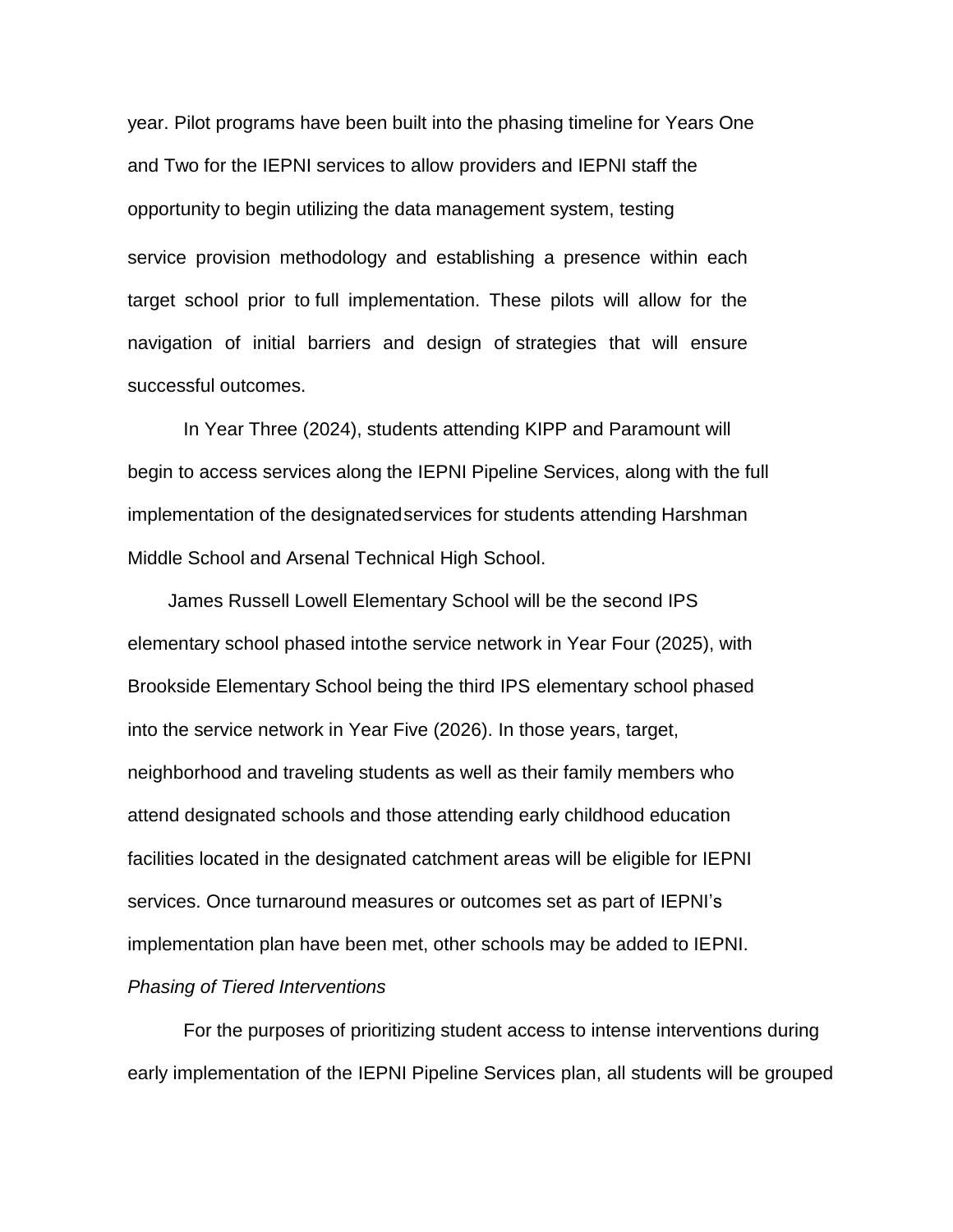in one of three categories, based on the number of absences a student accumulates along with periodic academic assessments. The Academic Case Management process will access these and other early warning data from the IEPNI case management system in ETO. Students will be rated into one of three status categories: self-sufficient, fragile and crisis.

- *Self-sufficient students* are students who have passed both ISTEP exams (ELA and Mathematics) and have had fewer than three unexcused absences in the past year.
- *Fragile students* are students who have experienced one or more of the following: passed only one of the ISTEP exams (ELA or Mathematics) and have had between four and nine unexcused absences in the past year.
- *Crisis students* are students who have experienced one or more of the following: passed none of the ISTEP exams or have had ten or more unexcused absences in the past year.

For both Fragile and Crisis students, teachers, counselors and other school staff may use the ticketing system to flag students with emerging issues that may warrant immediate attention.

Students who are self-sufficient may opt to participate in IEPNI services targeted for fragile orcrisis students. Those students with a fragile status will be targeted for service provision first to prevent any child or student from moving into crisis. As more fragile students move to self- sufficiency, more students with a crisis status will then be targeted with IEPNI service provision.

Programs and services will be offered through a tiered system to ensure all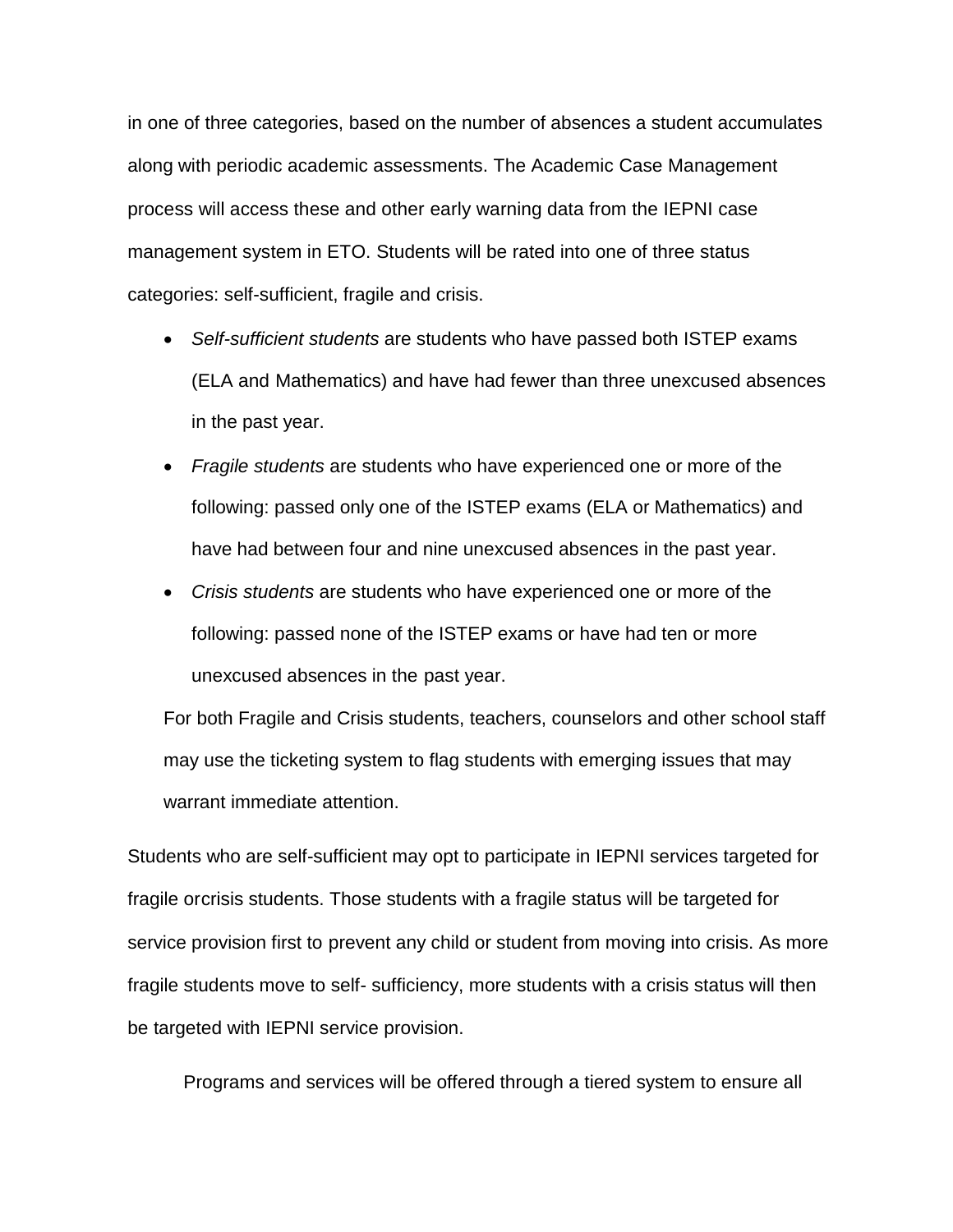studentsand families receive the supports required, resulting in a larger and more diverse group of students receiving what they need.

- *Tier 1 services* are deemed universal and will be offered at the population level to allstudents and families living within the IEPN.
- *Tier 2 services* are considered targeted interventions and are provided through smallgroup formats to target students when the preventative strategies aren't enough.
- *Tier 3 services* support the subset of students in need of more intensive support, often ina one-on-one format. These services require deep intervention with the student and his or her family, typically in the form of providing case management and guidance.

As students move from crisis to fragile to self-sufficient, the level of intensity of the services offered, and the level of care will lessen to allow the student and parent to prosper on their own.However, if a student's situation worsens, additional resources will be provided to intervene. Itis important to note that the triage process for students, no matter their assessed category, will not eliminate students from any program. If a student and his or her family need a specific service, it will be provided to them, regardless of their status. The triage and categorization of students is simply a strategy to begin ramping up services and targeting students in need.

#### Scaling Strategy of Pipeline Services

IEPNI wants to ensure both availability of a comprehensive array of services to meet neighbor needs and an implementation plan that ensures that only high-quality services are partof such an array. In an effort to manage solution quality, IEPNI will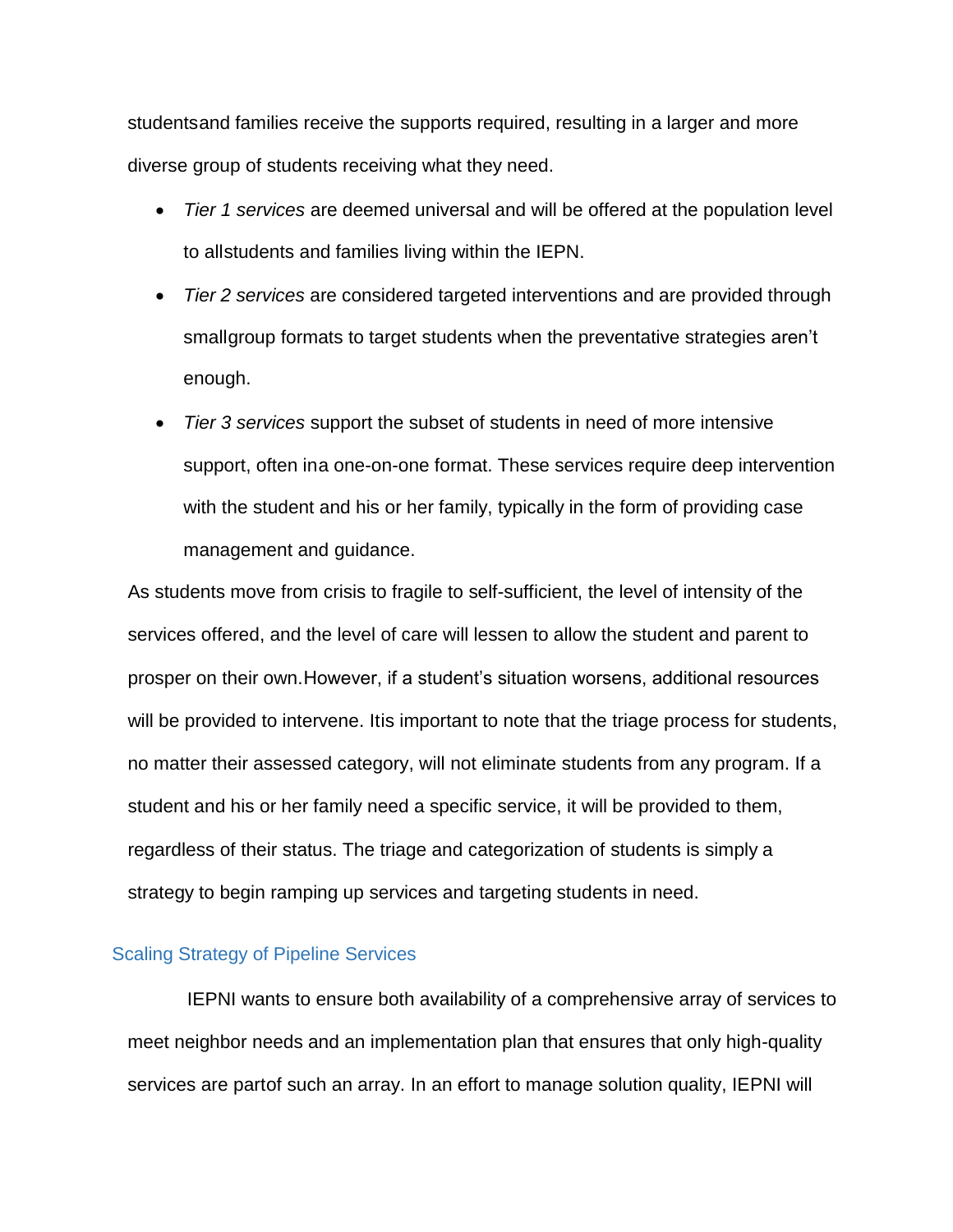strategically phase in services over five years in each of the target school catchment areas. The first year of the initiative will be focused on planning activities which will include the pilot testing of many services to ensure quality service provision and assess the capability of providers to meet goalsidentified as part of the IEPNI results framework. In addition, service providers will be assessed, and supports to build the capacity of providers and improve the quality of services will be provided. By ensuring the strength and capacity of service providers and by testing identified services, the IEPNI will ensure only the highest quality service provision for neighborhood residents. Training related to data management, trauma-informed care, and the key guiding principles of the initiative will also be provided and will ensure continued understanding and alignment of the Theories of Change and Action with the work of service providers prior to and throughout the implementation of the proposed plan.

Services will then be phased in based on their applicability in addressing high priorityneeds that, if left unaddressed, would cause long-term effects that are difficult and costly to correct. In addition, services that have the capacity to serve more residents and were easier to implement during the pilot phase in terms of the capacity and resources available to implement will also begin. Tables below demonstrate the IEPNI plan to phase in programs and increase service numbers over time for each domain of the pipeline. Service numbers have been calculated using baselines for the number of students in each school catchment area, the numberof students falling into student need categories (crisis, fragile and self-sufficient) and the service partners' capacities to scale over time. Service partners were engaged in identifying baseline service numbers as well as determining the potential scaling strategies for their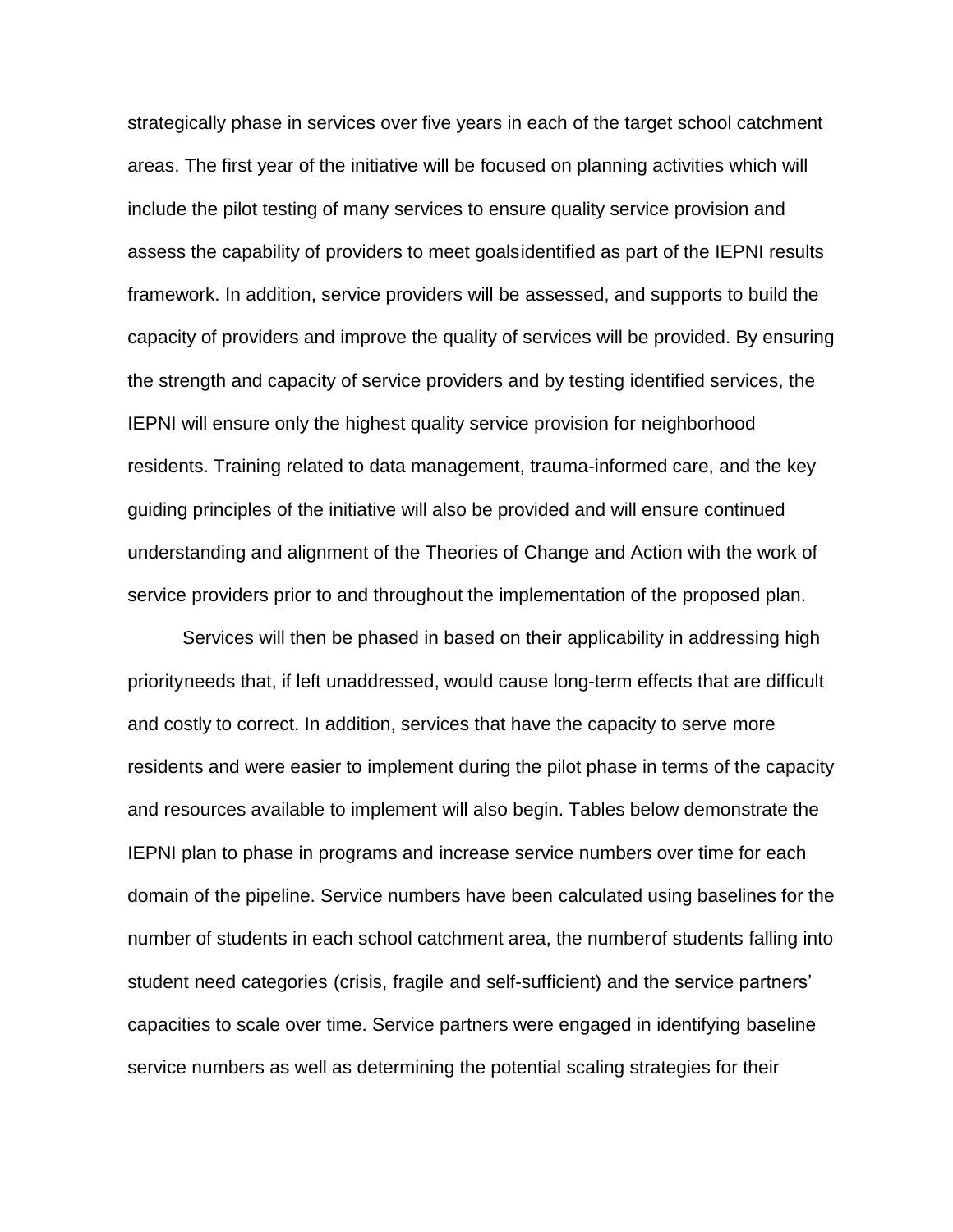associated service offerings for the duration of the grant. This scaling strategy will ensure that IEPNI is able to successfully activate a robust network of community partners in order to align and coordinate service provision with educational services in the IEPN, meet community needs and amplify the impact of the IEPNI project.

# C3. Extent to which the family navigation system is high-quality and provides sufficient services and supports

Connecting and retaining families in the IEPNI high-quality pipeline of services demands an equally high-quality system to empower families as they navigate the pipeline. The IEPNI Family Navigation System ensures that not only do more students and families connect and traverse the system of, but that their engagement becomes deeper, more meaningful, and leads to more successful results for children and adults.

Evidence advises that Family Navigation Model is not out-of-the box, but instead is designed and implemented to reflect local realities, as informed by the families and community it serves. But sources agree on a set of principles necessary for an effective model Family Navigation System that:

- Meets families where they are.
- The system is easy to access because Family Navigation is proactive.
- Ensures family-driven processes, with goals defined by the families.
- Peer-to-peer relationships by Family Navigators is essential for empathy, trust, and effective communications.
- Empowers families and youth to take responsibility for their own lives.
- Provides five types of supports, including information and education; instruction and skill development; instrumental, guiding families in how to accomplish tasks necessary for moving through systems; empathy and affirmation; and advocacy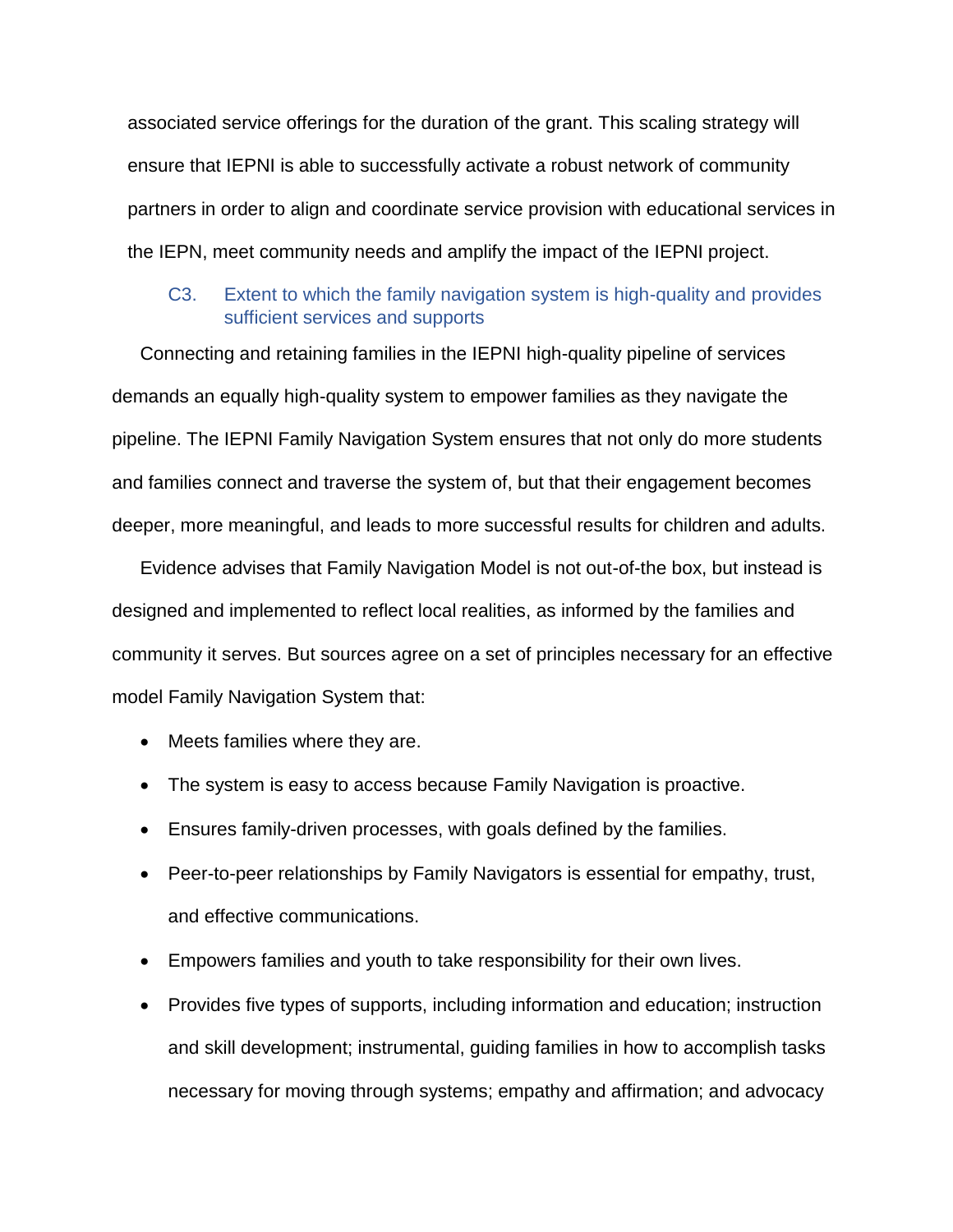for families and children within systems, as well as teaching families how to advocate for themselves. <sup>19</sup>

 Family engagement within the system has no predetermined time frame, but is developmental as families grow in capacity and accomplishments.<sup>20</sup>

In designing and creating the Family Navigation System (FNS), the IEPNI applied evidence, experience, and engagement. The role of the Family Navigator is one such evidence-based strategy, as discussed below. Evidence is also seen in the adoption of research-based strategies which are utilized within the FNS like home visitation and parent training models, both of which are shown to have promising to moderate evidence. The experience of the John Boner Neighborhood Center and Edna Martin Christian Centers includes building out a two-generation program for families and young children. The Two-Gen and Center for Working Families models are based on the establishment and growth of long-term relationships with families. Finally, an engaged community, neighbors and families has led the planning and creation of the IEPNI and is reflected in the governance of JBNC, EMCC, and the Thomas Gregg Neighborhood School. Ultimately, a primary goal of the Family Navigation System is to empower families to assume increasing leadership in the IEPNI and in the community

 $\overline{\phantom{a}}$ 

<sup>&</sup>lt;sup>19</sup> Increasing Mental Health Engagement From Primary Care: The Potential Role of Family Navigation.

Leandra Godoy, Stacy Hodgkinson, Hillary A. Robertson, Elyssa Sham, Lindsay Druskin, Caroline G. Wambach, Lee Savio Beers, Melissa Long. Pediatrics Apr 2019, 143

<sup>&</sup>lt;sup>20</sup> Family Navigator Model: A Practice Guide For Schools. Kim Weis, MA, Pacific Southwest MHTTC, with Millie Sweeney, MS, Family-Run Executive Director Leadership Association (FREDLA). Mental Health Technology Transfer Center, 2018. Downloaded from [https://mhttcnetwork.org/centers/pacific-southwest-mhttc/product/family-navigator-model](https://mhttcnetwork.org/centers/pacific-southwest-mhttc/product/family-navigator-model-practice-guide-schools)[practice-guide-schools](https://mhttcnetwork.org/centers/pacific-southwest-mhttc/product/family-navigator-model-practice-guide-schools) March 2, 2021.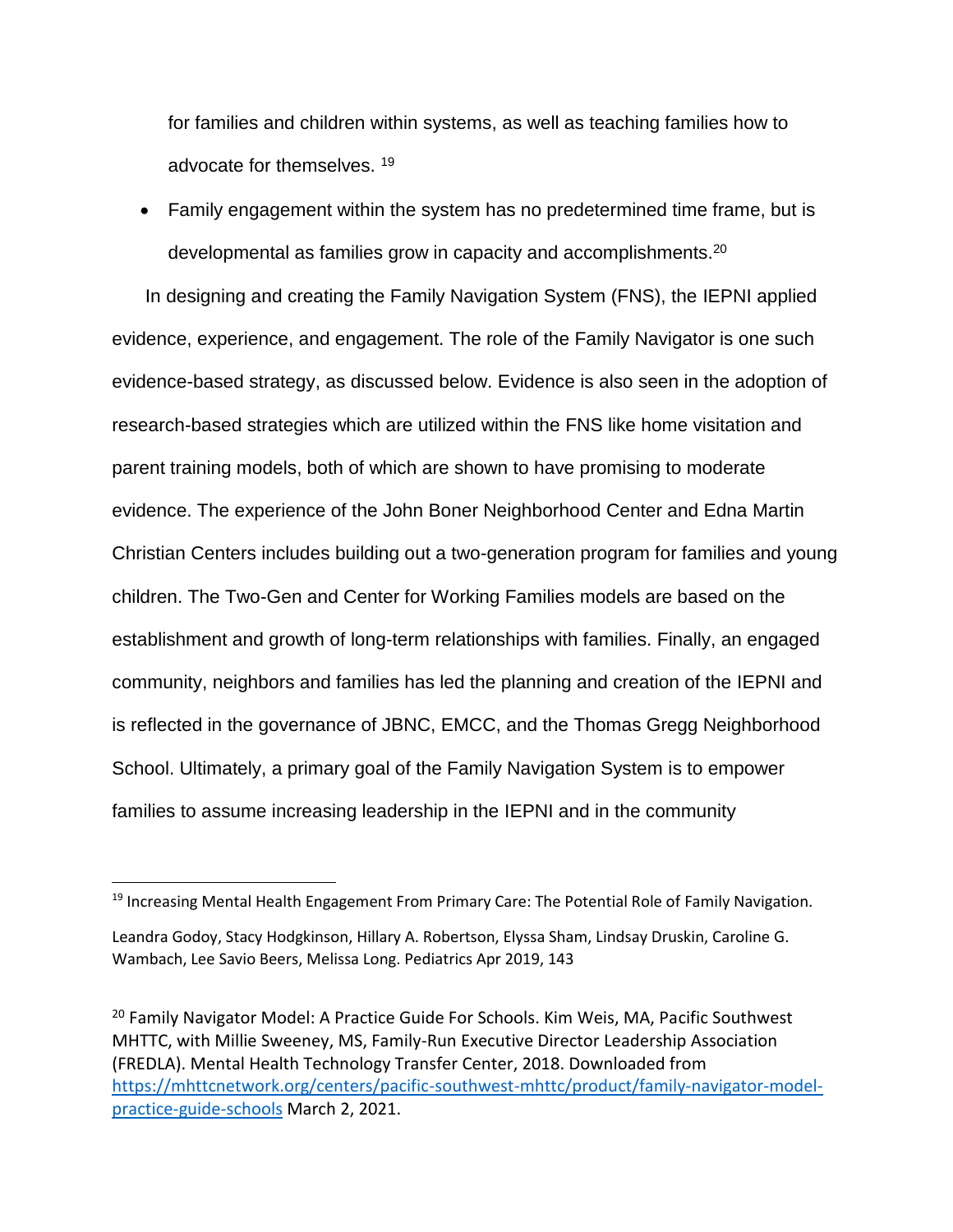Because of poverty, residential mobility, and trauma, many families in our neighborhoods have become disconnected from networks of support. These families benefit from intentional efforts to reach out to them, understand their interests, and connect them to services. The IEPNI Family Navigation System will proactively connect families to the pipeline. The families are not needy, but rather those families represent powerful assets, particularly in ensuring the success of children. All families are strong, resourceful and whole. That central guiding principle from the Center for Working Families will also guide the FNS which will engage and empower families to live the lives they envision for themselves and the futures they want for their children.

*Family Navigators.* The evidence behind the Family Navigator role is significant, particularly in the Community and Mental Health fields. Most importantly, Family Navigation practices are shown to significantly increase the engagement of families in service systems, as seen by such outcomes as family confidence in those systems; satisfactions with services; seeking services and maintaining their engagement over time.

By empowering families to address complex care needs, Family Navigation has demonstrated contributions to improved outcomes for children and adults. Practices for Family Navigation have been well documented in Health Services and increasingly in Education to guide IEPNI's implementation of this role. <sup>21</sup>

l

<sup>&</sup>lt;sup>21</sup> Family Navigator Model: A Practice Guide For Schools. Kim Weis, MA, Pacific Southwest MHTTC, with Millie Sweeney, MS, Family-Run Executive Director Leadership Association (FREDLA). Mental Health Technology Transfer Center, 2018. Downloaded from [https://mhttcnetwork.org/centers/pacific-southwest-mhttc/product/family-navigator-model](https://mhttcnetwork.org/centers/pacific-southwest-mhttc/product/family-navigator-model-practice-guide-schools)[practice-guide-schools](https://mhttcnetwork.org/centers/pacific-southwest-mhttc/product/family-navigator-model-practice-guide-schools) March 2, 2021.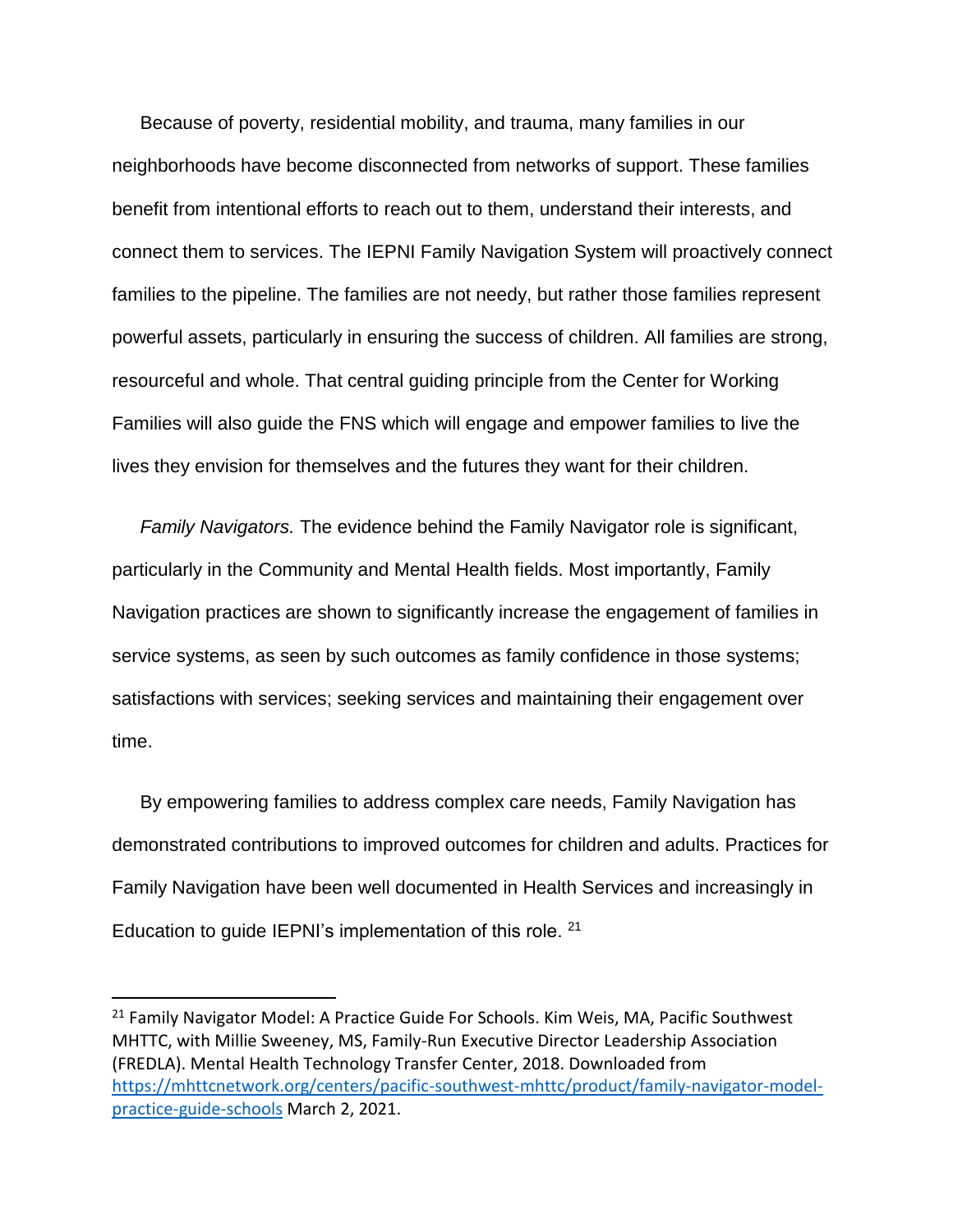The role of Family Navigator is critical to the FNS. The Family Navigators actively outreach and connect to families at schools, in the neighborhood, and at their homes. The Family Navigators are peer, para-professional positions employed from the community, being families and neighbors who are culturally and linguistically empathetic with families and students. Bringing their lived experiences to this role, Family Navigators will establish relationships with families; educate them about the opportunities of the IEPNI; assess their strengths and needs in a family success plan; based on assessments, connect them to services on the pipeline; and be a trusted mentor as families work their success plans with pipeline service providers. Most of all the Family Navigator will be an advocate for families as they utilize the pipeline supports to grow and thrive and to families as they increasingly find their own voice in working with schools and system partners. Cultural Competency is essential for Family Navigators. Other skills and knowledge - in assessment, referral, organization, data collections and management, and implementing evidence-based practices with fidelity can be part of training. But ability to establish peer, trusting relationships with families is essential to the success of a Family Navigator.

*Pipeline Services Enrollment.* The FNS has multiple points of entry. To connect to families, Family Navigators will go where families are. Home visits, already a common evidence-based practice for family engagement in the IEPNI Innovation School, will be a principal outreach action for Navigators. Outreach will also happen in community gathering places like churches, barber shops and salons, laundromats, coffee shops, etc. Much of the outreach will take place either in the IEPNI target school as well as early childhood care and education facilities (Head Start, centers, churches,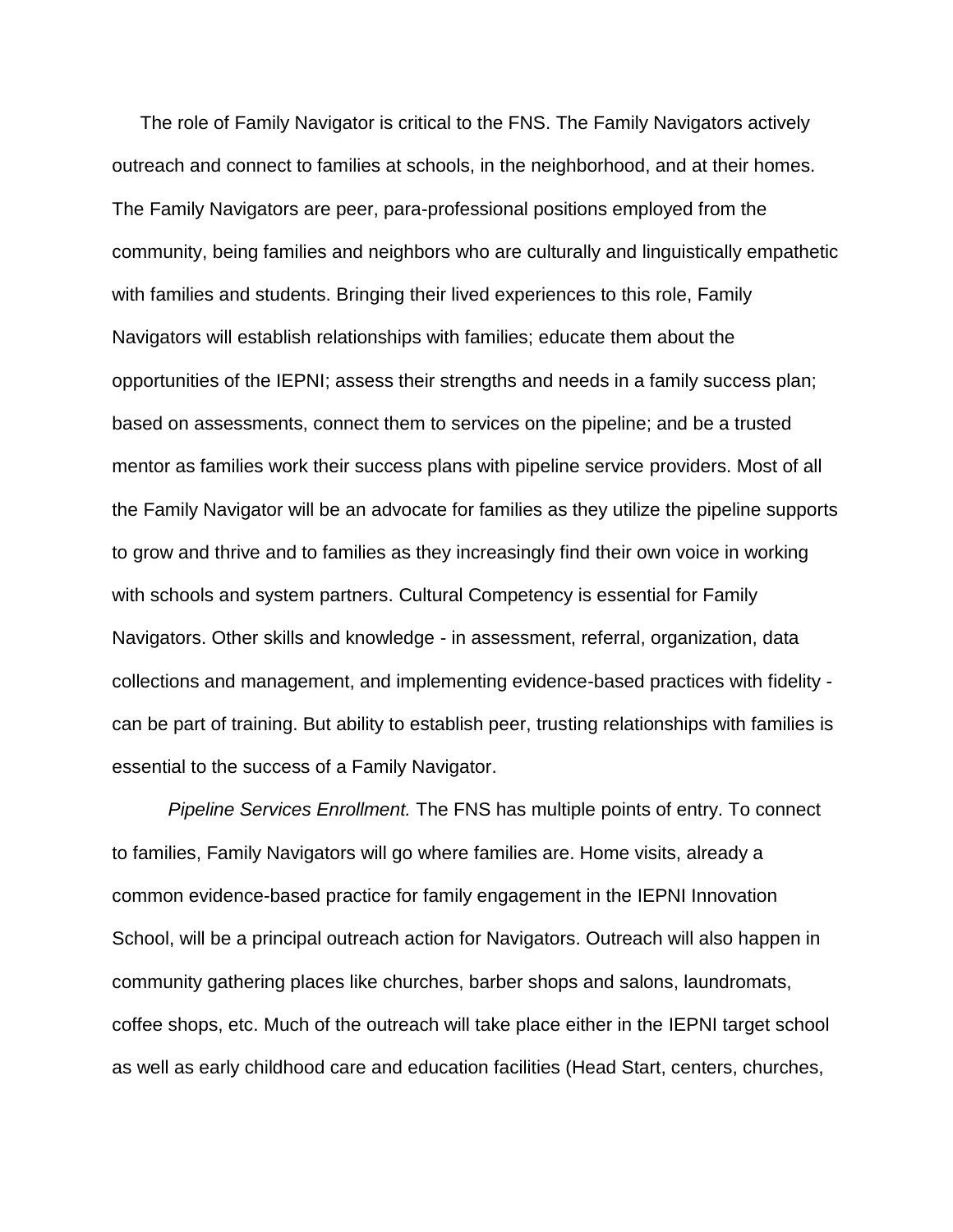homes) the places where the children are located. The two community centers, John Boner Neighborhood Center and Edna Martin Christian Center, already serve as community hubs where neighbors gather and seek out community support services. Leveraging the existing footprint of both centers, the IEPNI will establish Success Centers as a key point of pipeline enrollment for all IEPN neighbors. As such, both locations will serve as offices for the Family Navigators, providing central locations for assessing and enrolling families, and providing additional referral and case management capacity. Family Navigators located at the IEPN Success Center will meet with residents both on-site and out in the community.

*Family Navigation Assessment and Data Tracking.* The application of a case management information systems has been the backbone of the Center for Working Families model at both JBNC and EMCC, enabling consistent, long-term relationships as adults moved through their success plans. Both centers utilize ETO (Efforts to Outcomes) database as their case management system. ETO and its use is discussed in more detail in the Management Plan. For Family Navigation, the Navigators and other staff will utilize the ETO case management system to record information about families enrolled in the IEPNI, their activities in the pipeline, their engagement in the community and their children's education, and their progress towards life goals, as defined in the Family Success Plan. As necessary, Family Navigators will follow up with families to facilitate reconnection and follow through on plans and referrals.

An initial step for families at enrollment will be the completion of a Family Success Plan. This is a self-assessment process by the family, guided by the Family Navigator or other staff, to capture assets, as well as areas of improvement for families to achieve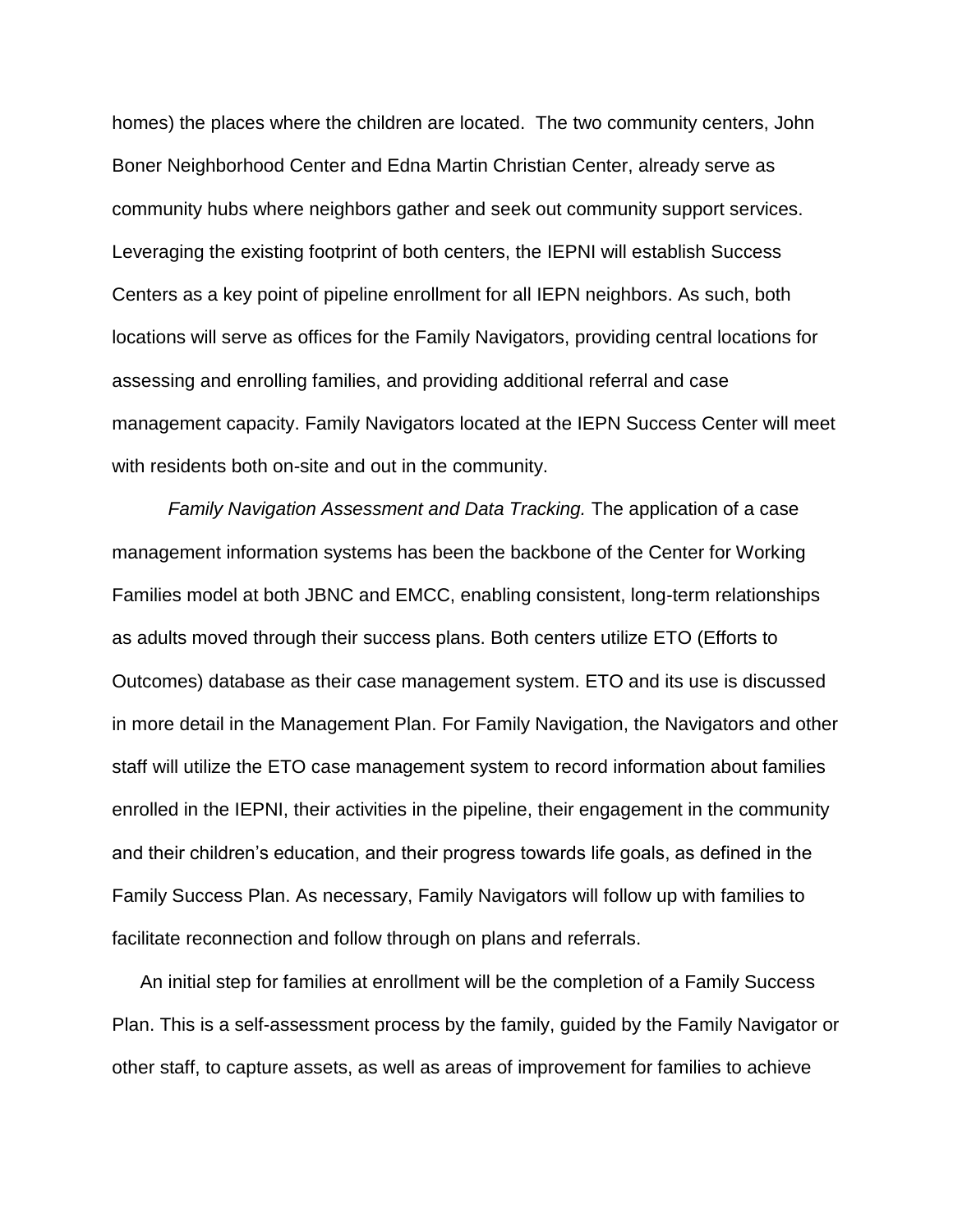their dreams. The Family Success Plan is based in the enrollment process for the Center for Working Families, and was modified as part of the Innovation School family engagement program. Having been tested for three years in school settings, the Family Success Plan has proven to provide an effective framework for families navigating the resources available to adults and children to grow and thrive.

*Other Family Navigation Roles in the IEPNI.* Because other IEPNI staff roles also interact with families, other people working in the IEPNI in student and family-facing positions will support Family Navigators in the FNS within the different domains of the IEPNI pipeline.

- *Learn Early.* Home Visitors provide maternal care and parenting education to new parents. Visitors will coordinate their cases with the Family Navigators as a supplement to their work and then to hand off family relationships as the child ages.
- *Learn in School.* Within schools, the Academic Case Manager monitors student performance and progress, to coordinate with Family Navigators to enroll families of students and connect them to the pipeline. Academic Case Managers will also access any IEPs for students and inform Family Navigators about supports available. Working alongside the Academic Case Managers,Family Navigators ensure that families receive program support in the home to encourage the success ofthe child's academic pursuits. In schools, teachers, social workers, and counselors will be able to refer families to Family Navigators
- *Learn Through College and Career.* College and Career Coaches support students and families in traversing the pathways to post-secondary education. In middle and high school, many non-academic challenges can block that pathway for students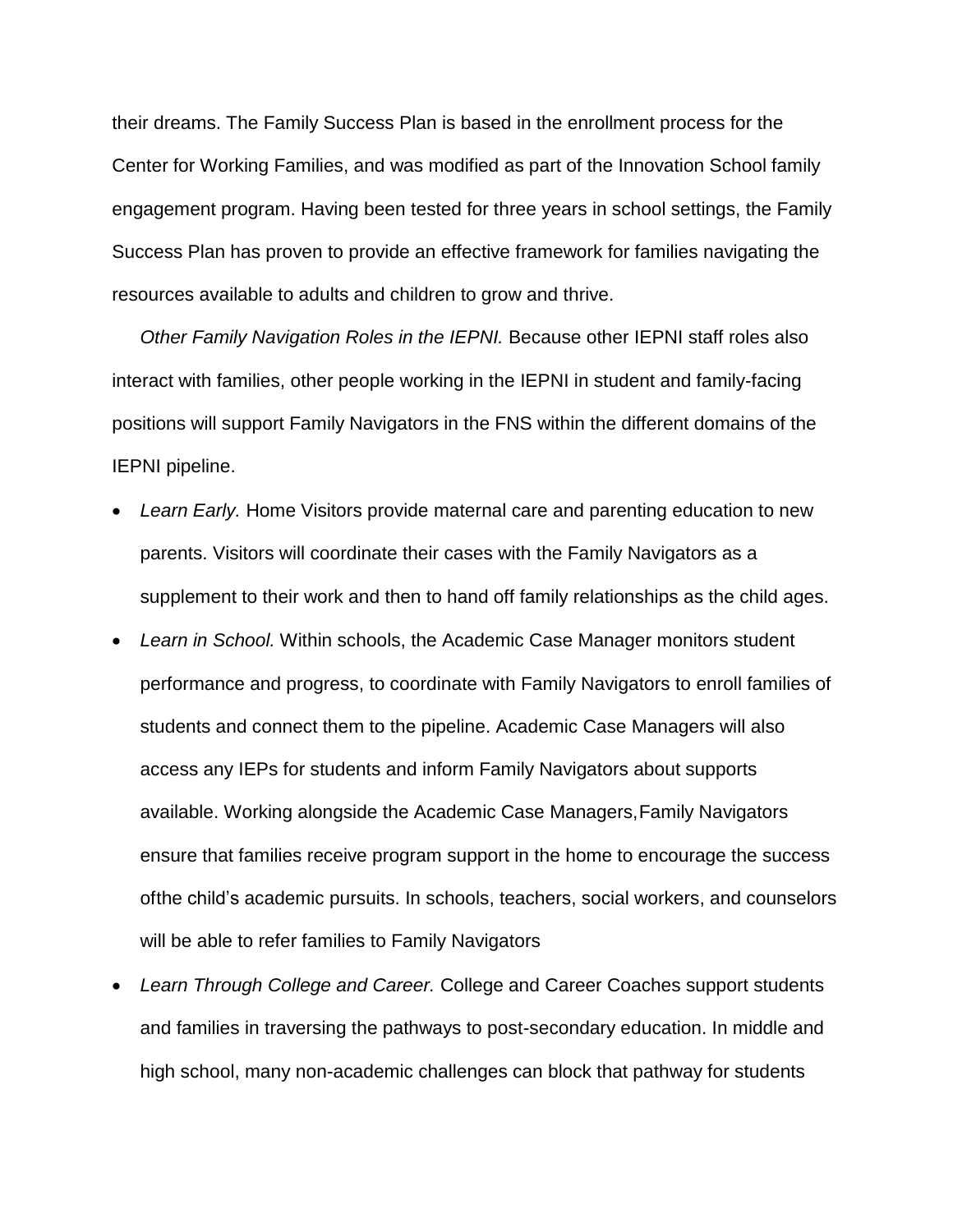and families. The Family Navigators will coordinate with Coaches to enroll nonconnected families into the Pipeline and the FNS in order to anticipate and overcome those barriers.

 *Learn in Community.* As family members pursue services to grow and as parents, learners, workers, and thriving adults, Family Navigators and pipeline providers will collaborate to support and track families. Many pipeline services in this domain are connected to the Center for Working Families in order to build the material successes – financial, employment, housing, asset development, etc. Family Navigation also assumes that families will grow in their connections to supportive community networks. The pipeline includes supports so families can grow in their leadership, including family engagement in schools and leadership roles in the neighborhood. For example, the IEPNI anticipates over time that more families will assume roles in the initiative, including in family navigation, education, and the provision of supportive services to other families.

The need for family engagement is critical in a child's success across the cradleto-career Pipeline. IEPNI will focus on building a family's capacity to engage in and support theirchild's educational attainment. Parents will become more knowledgeable about their child's needs and how to meet those needs, be able to connect with other parents for support and become empowered to use their voice to advocate on behalf of their child, family and community. In the schools, IEPNI staff members along with IPS staff, including the Parent Involvement Educator, are tasked with training parents in learning strategies so they can better support their child with schoolwork and participating in and organizing engagement events thathelp both parents and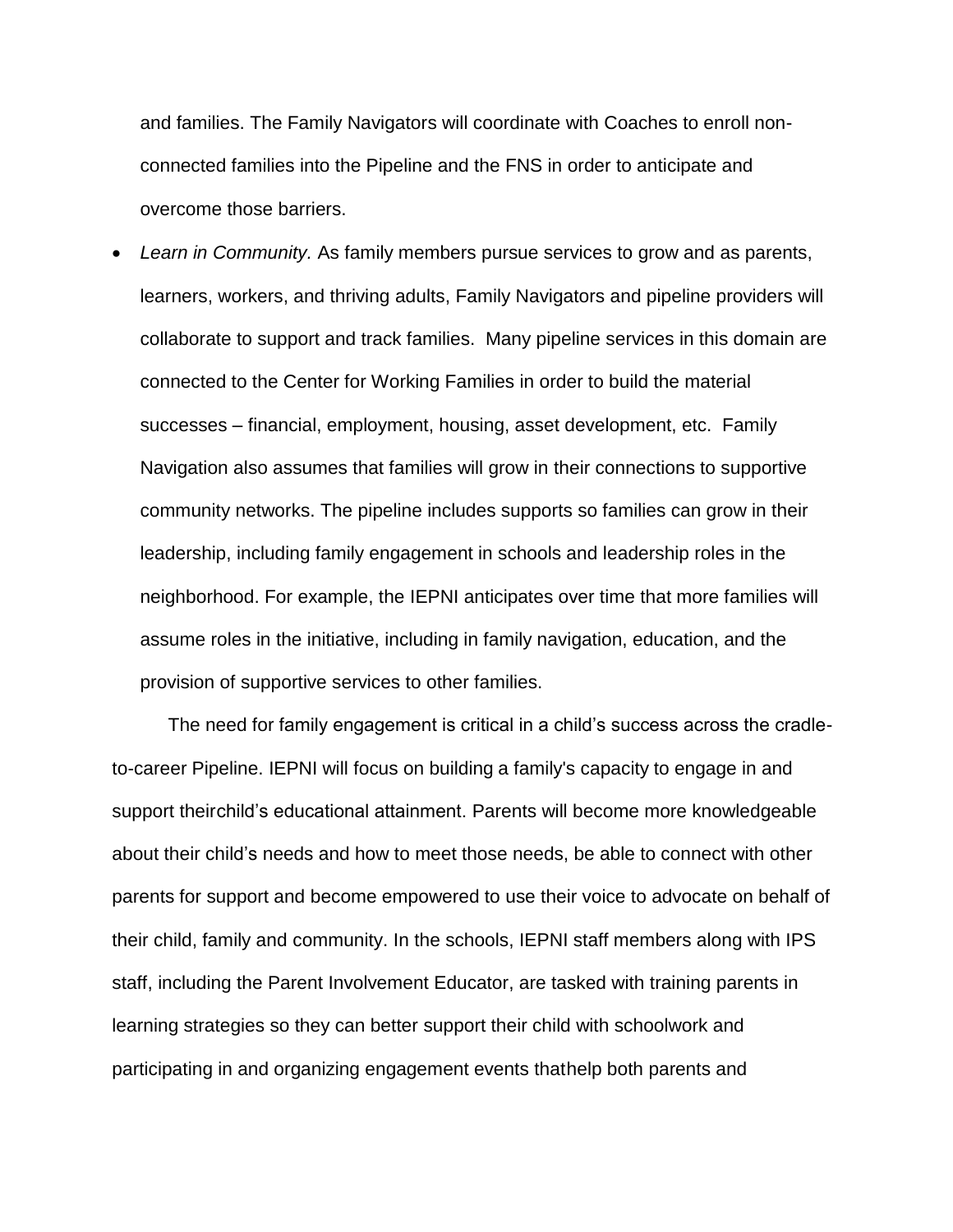communities play a more active role in the education of neighborhood children. Family leadership in schools is especially important for students with Individualized Education Plans (IEPs) which address specific challenges a student might face.

# **D. Quality of the Management Plan**

# D1. Adequacy of plan to achieve objectives on time and within budget

The adequacy of the plan to achieve the objectives of the project on time is demonstrated as follows:

- Robust governance structure will ensure strategic management of the project including results-based accountability;
- Strong governance members will ensure access to resources and support barrier removal;
- Robust partnership system will ensure IEPNI attracts and prepares high quality, results-based partners ready to implement and continually improve as needed;
- Key staff from the community will engender creditability, thus quickly mobilizing residents and families in all aspects of the IEPNI plan implementation; and,
- Staff will embrace this work as a personal mission-fit and will exceed performance expectations and leverage resources.

The adequacy of the plan to achieve the objectives within budget is demonstrated as follows:

- Comprehensive asset mapping will leverage existing resources and create efficiencies;
- Robust partnership system will ensure we attract high quality, results-based partners ready to support resource development and allocation to support IEPNI;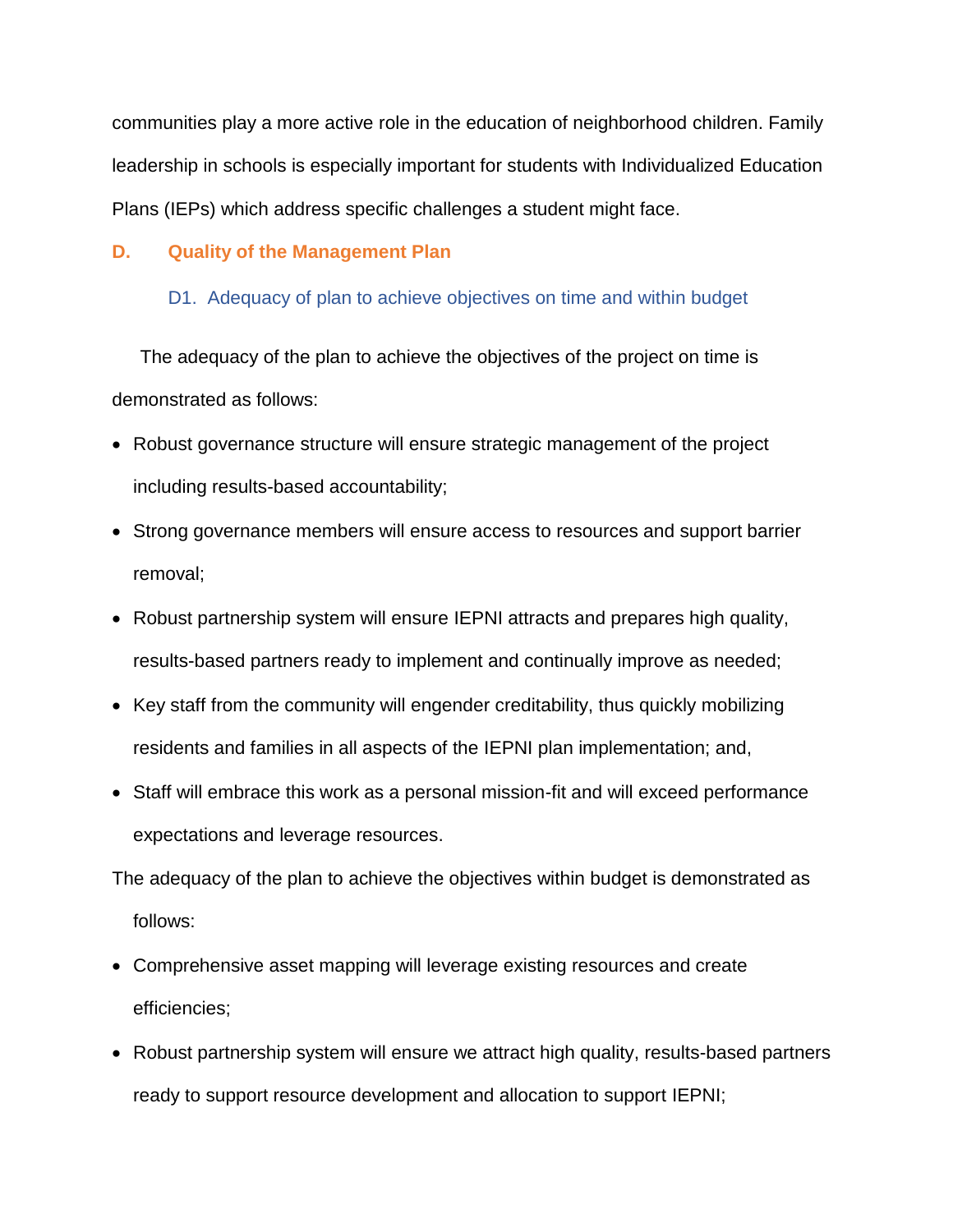Management Consortium partners will collectively steward the resources to ensure high-impact but efficient use of resources;

D2. Experience, lessons learned, and proposal to build capacity of team *Experience of Lead Applicant***:**

John Boner Neighborhood Center has an extensive history collecting, analyzing, and utilizing data to inform decision making, continuous quality improvement, and accountability. The process utilized currently by the organization to track and evaluate existing initiatives includes the following distinct stages: 1) Acquisition, 2) Analytics, and 3) Answers. The "Acquisition" section collects four different sources of data: case management, school, neighborhood, and survey data. Case management and school data are stored in Efforts to Outcomes (ETO), and neighborhood and survey data are stored in the longitudinal data warehouse at The Polis Center. Families and clients across partner organizations are linked using enterprise enrollment features to reduce intake time and improve accuracy of linking services and results across partners. The "Analytics" section has various data sources used to create reports to analyze and evaluate outcomes for the client, family, school, program or partner and for the IEPN and community as a whole. In this section, JBNC creates reports that show real-time data as well as quarterly reports. The "Answers" section outlines the process of how the information from various reports is used to guide decision-making within the IEPN network. JBNC utilizes ETO reports to identify early warning indicators for interventions, follow-up with families, and manage data-entry and service provision.

Additionally, JBNC currently utilizes Key Performance Indicators (KPIs) to report progress in achieving outputs and outcomes for multiple efforts, programs, and services crucial to the overall success in serving neighborhood residents. JBNC's KPI's are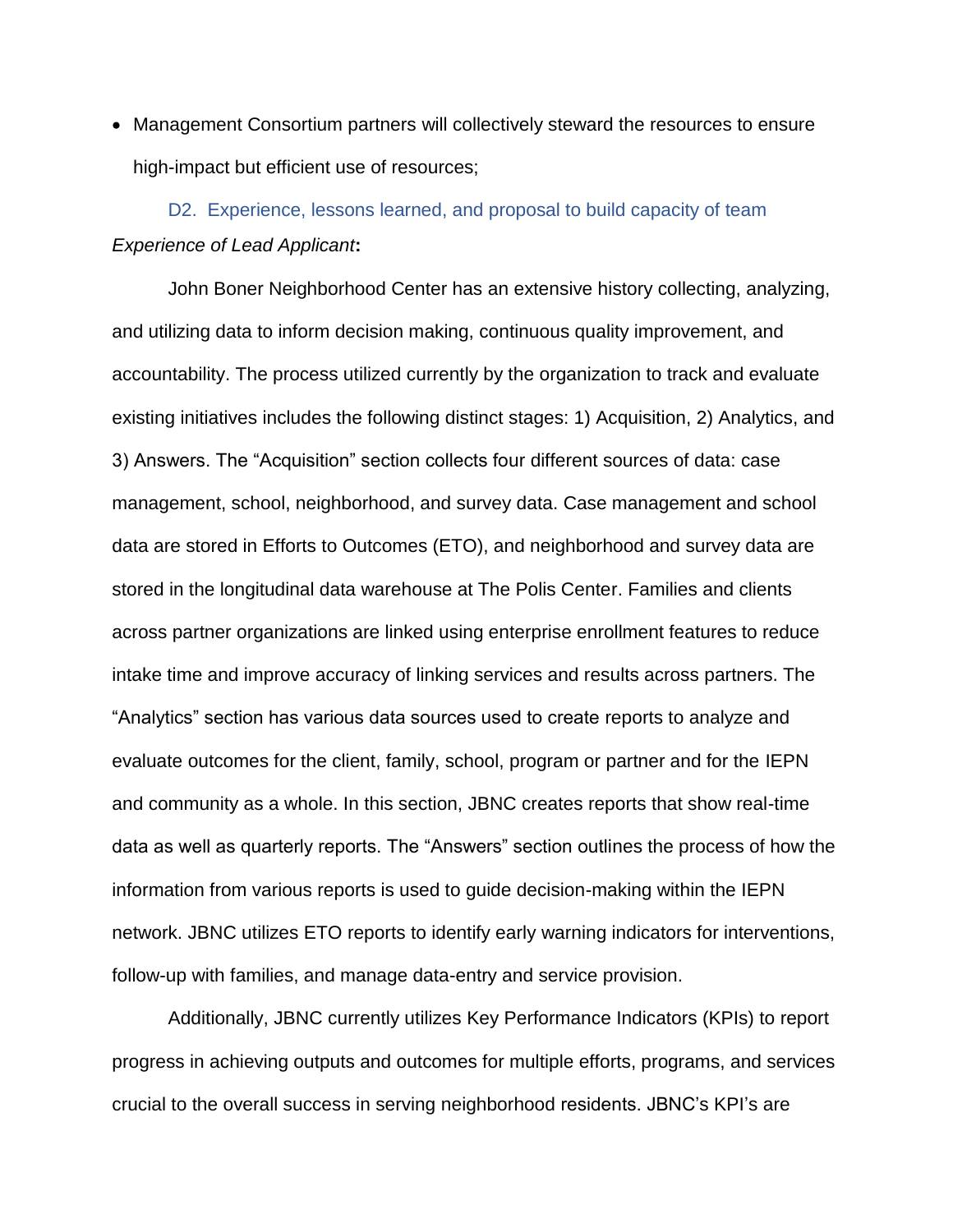linked to the organization's strategic plan and are used by the Board to assess and evaluate whether or not JBNC is on target to meet planned goals. Through JBNC's KPI system, the Board and Leadership Team review data and monitor progress, identify and examine successes and failures, and use data to improve operations, services, and outcomes. On a monthly basis, program directors meet with executive leadership to review results, make adjustments, and plan for future improvements. This procedure ensures improvement based upon real-time data incorporated into the management processes. In addition, on a semi-annual basis, JBNC's Program Committee reviews the results of any adjustments made and reports back to the Board.

The philosophy of leveraging data to inform decision making and ensure continuous quality improvement has been woven into the culture that has helped JBNC ensure the success of the many collective impact initiatives the organization has historically and continues to lead. JBNC has worked extensively to develop internal training protocols that ensure staff and partners are not only competent in the skills necessary to effectively collect key data points, but also on how to strategically analyze and utilizing findings to improve the quality-of-service provision to neighborhood families within the scope of their respective roles. The experience and expertise they've developed will help to ensure the continued competencies of all those engaged in supporting the IEPNI and the effective collection and utilization of data to support associated efforts.

| <b>Summary of Collective Experience of the IEPN Data Team:</b> |                                     |                       |
|----------------------------------------------------------------|-------------------------------------|-----------------------|
| <b>Skill</b>                                                   | Organization                        | Example of            |
|                                                                |                                     | Experience            |
| <b>Collecting Data</b>                                         | John Boner Neighborhood             | The Polis Center      |
|                                                                | Centers                             | works collaboratively |
|                                                                | <b>Edna Martin Christian Center</b> | with partner such as  |
|                                                                | <b>Public Policy Institute</b>      | the the State of      |
|                                                                | The Polis Center                    | Indiana's             |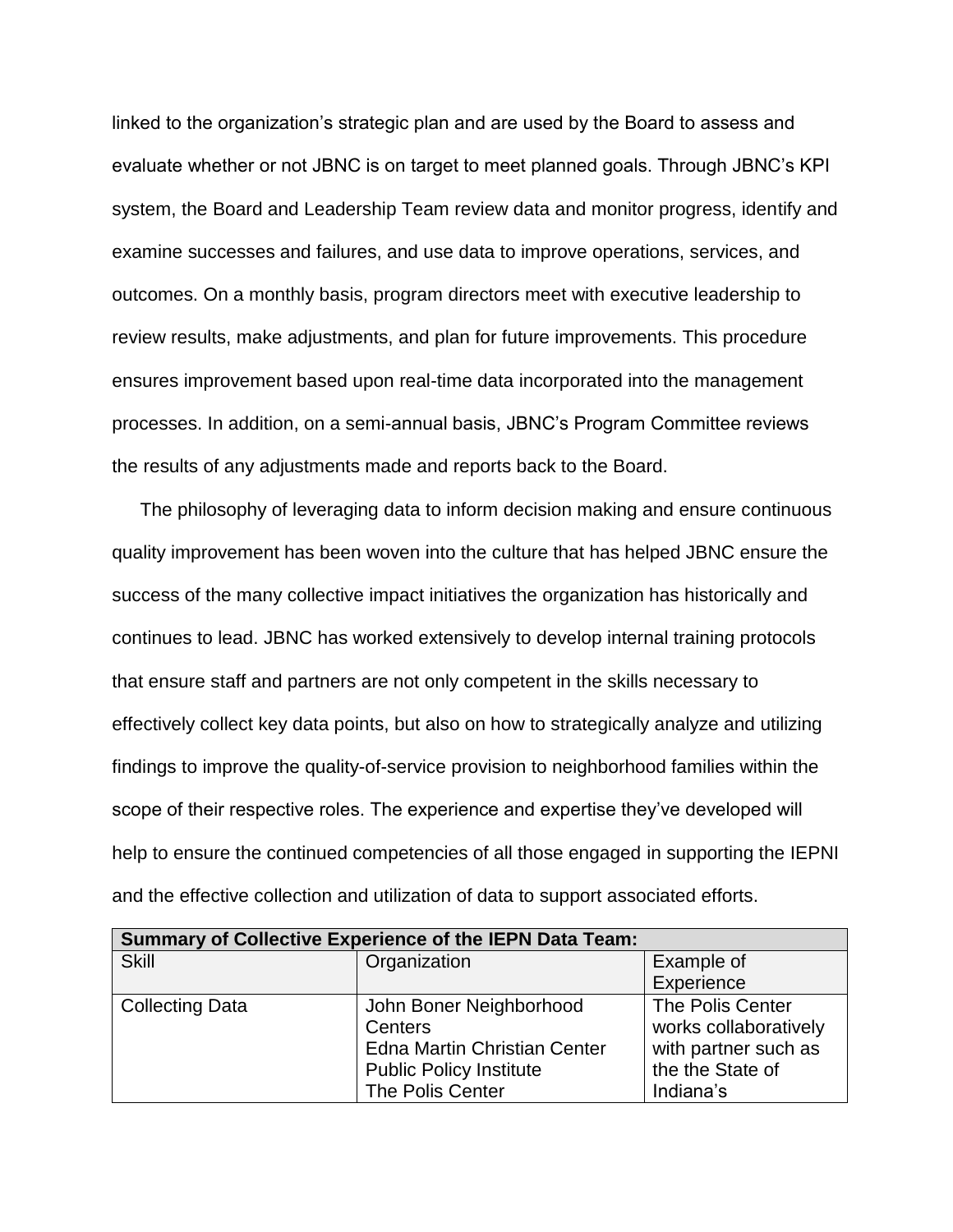|                               | United Way of Central Indiana<br>Indianapolis Public Schools                                                                                                                                           | Management<br>Performance Hub<br>(MPH), the IU Public<br>Policy Institute, and IU<br><b>Business Research</b><br>Center on the Indiana<br>Data Partnership<br>(IDP) project. Its aim<br>is to increase the<br>availability and<br>usefulness of data-<br>sharing among state<br>agencies and<br>between the state and<br>various local<br>government and<br>nonprofit<br>organizations.                                                              |
|-------------------------------|--------------------------------------------------------------------------------------------------------------------------------------------------------------------------------------------------------|------------------------------------------------------------------------------------------------------------------------------------------------------------------------------------------------------------------------------------------------------------------------------------------------------------------------------------------------------------------------------------------------------------------------------------------------------|
| <b>Analyzing Data</b>         | John Boner Neighborhood<br>Centers<br><b>Edna Martin Christian Center</b><br><b>Public Policy Institute</b><br><b>The Polis Center</b><br>United Way of Central Indiana<br>Indianapolis Public Schools | Both JBNC and<br><b>EMCC utilize Efforts</b><br>to Outcomes (ETO),<br>as primary data<br>management tools to<br>capture, track, and<br>analyze data points to<br>manage existing 2-<br>gen program activity<br>and assess the impact<br>of interventions. Both<br>organizations<br>leverage data to<br>create reports to<br>analyze and evaluate<br>outcomes for the<br>client, family, school,<br>program, partner, and<br>community as a<br>whole. |
| Data Based Decision<br>Making | John Boner Neighborhood<br>Centers<br><b>Edna Martin Christian Center</b><br><b>Public Policy Institute</b><br>The Polis Center<br>United Way of Central Indiana<br>Indianapolis Public Schools        | IPS leverages data in<br>an ongoing fashion to<br>identify and address<br>inequalities in<br>education. By<br>analyzing data, IPS<br>staff identify how<br>factors such as                                                                                                                                                                                                                                                                           |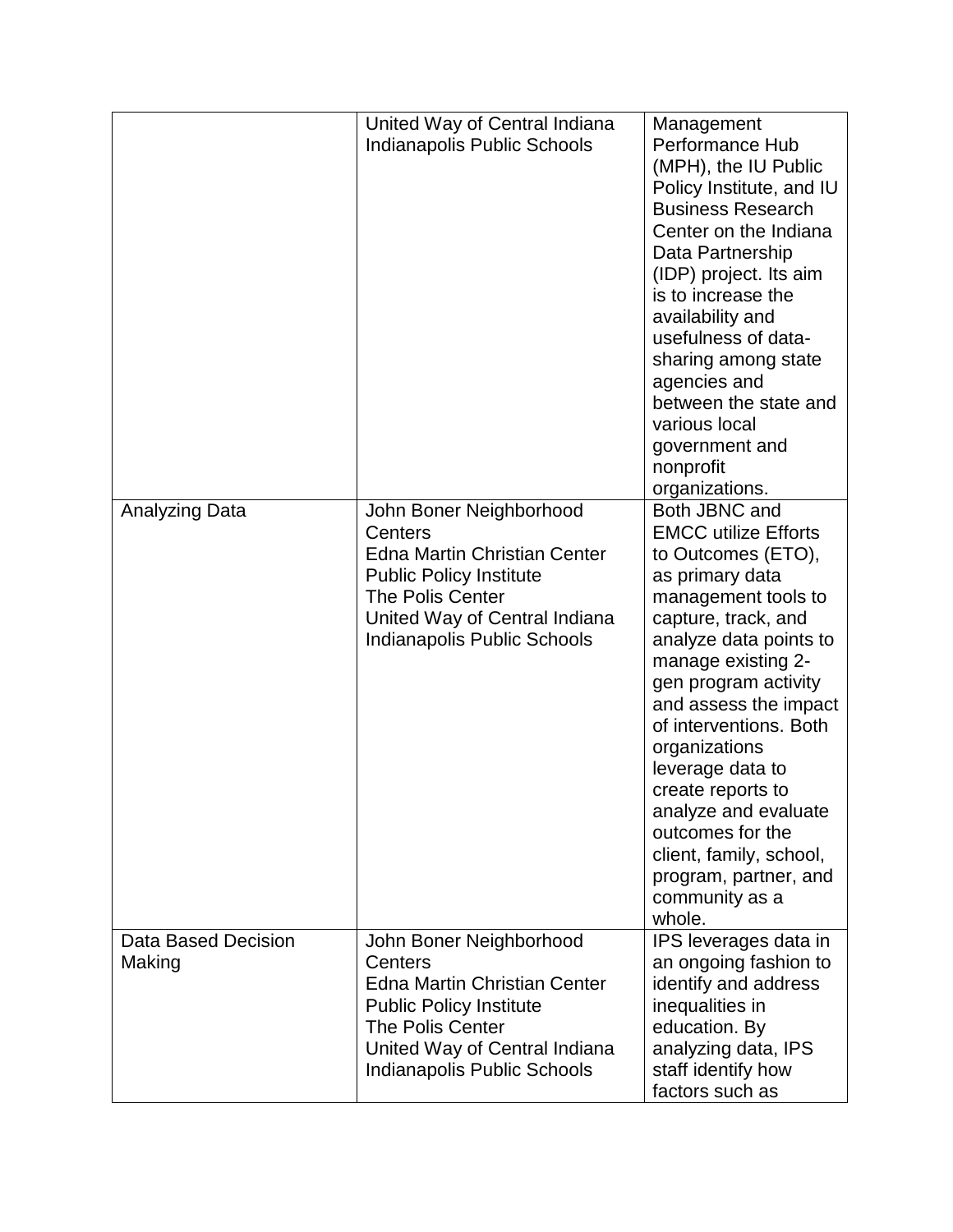|                         |                                                                                                                                                                                                        | nutrition, pre-K<br>programs, and<br>parental involvement<br>impact achievement<br>gaps.                                                                                                                                                                                                                                                                                                                                                                                     |
|-------------------------|--------------------------------------------------------------------------------------------------------------------------------------------------------------------------------------------------------|------------------------------------------------------------------------------------------------------------------------------------------------------------------------------------------------------------------------------------------------------------------------------------------------------------------------------------------------------------------------------------------------------------------------------------------------------------------------------|
| Using Data for Learning | John Boner Neighborhood<br>Centers<br><b>Edna Martin Christian Center</b><br><b>Public Policy Institute</b><br><b>The Polis Center</b><br>United Way of Central Indiana<br>Indianapolis Public Schools | <b>United Way of Central</b><br>Indiana has a<br>research and data<br>analytics team that is<br>equipped to collect<br>and rigorously<br>analyze data<br>submitted by our<br>partners. United Way<br>conducts data and<br>research projects to<br>illustrate our<br>community's specific<br>needs and<br>opportunities and<br>shares those findings<br>across the network to<br>support the ongoing<br>development of<br>programs that best<br>meet our neighbors'<br>needs. |
| Continuous Improvement  | John Boner Neighborhood<br>Centers<br><b>Edna Martin Christian Center</b><br><b>Public Policy Institute</b><br><b>The Polis Center</b><br>United Way of Central Indiana<br>Indianapolis Public Schools | <b>Edna Martin Christian</b><br>Center continuously<br>tracks and monitors<br>the activities that were<br>set forth in the<br>organization's<br>strategic plan. The<br>team makes<br>adjustments in policy,<br>practice, data<br>collection strategies,<br>and reports, and then<br>revises<br>implementation<br>strategies based on<br>the continuous<br>feedback from both<br>program staff and<br>external program                                                        |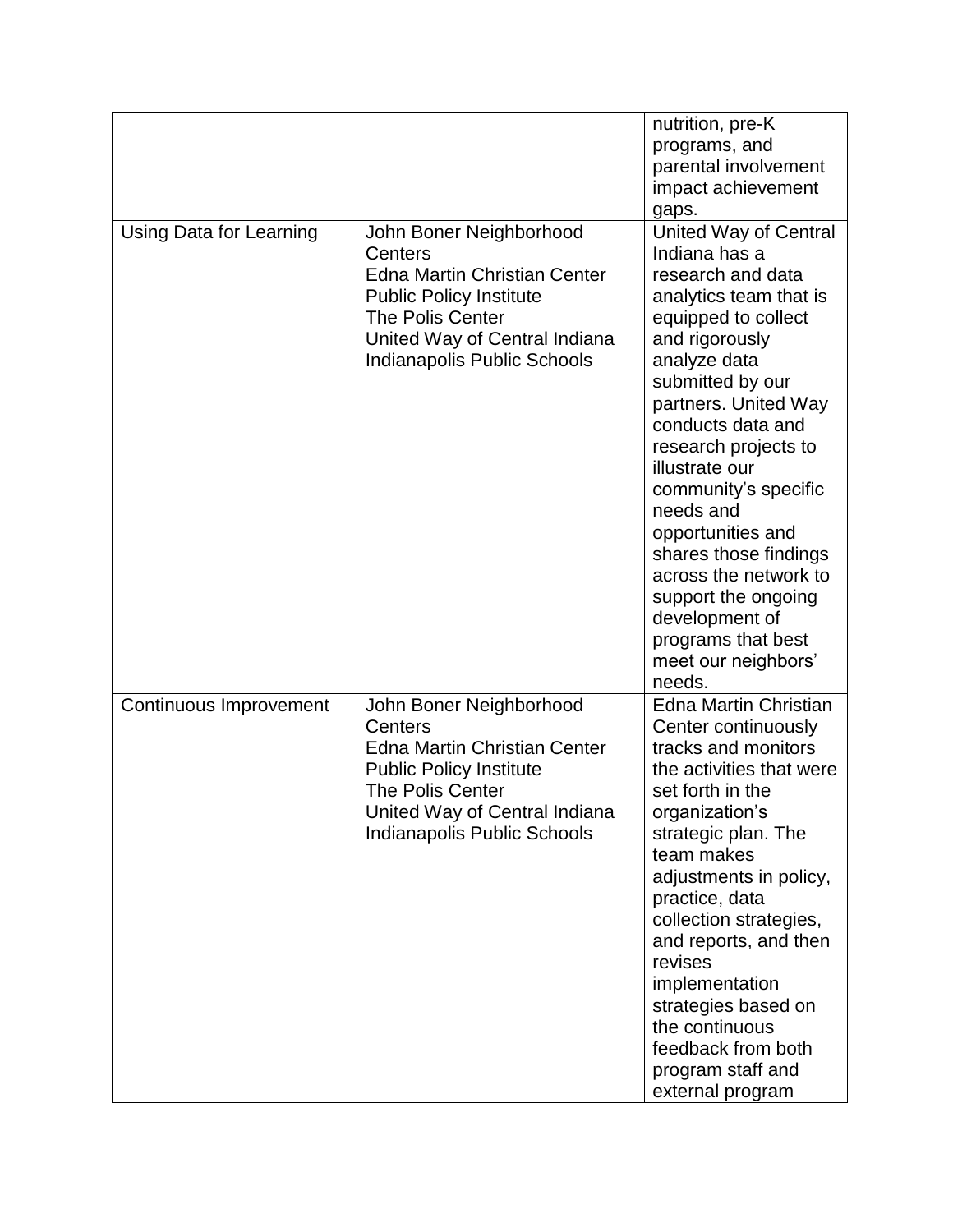|                |                                                                                                                                    | evaluators when<br>utilized.                                                                                                                                                                                                                                                                                                                                 |
|----------------|------------------------------------------------------------------------------------------------------------------------------------|--------------------------------------------------------------------------------------------------------------------------------------------------------------------------------------------------------------------------------------------------------------------------------------------------------------------------------------------------------------|
| Accountability | John Boner Neighborhood<br>Centers<br>Edna Martin Christian Center<br>United Way of Central Indiana<br>Indianapolis Public Schools | John Boner<br>Neighborhood<br>Centers currently<br>serves as a Lead<br>Agency for the Near<br><b>Eastside Quality of</b><br>Life Plan responsible<br>for ensuring the<br>implementation of a<br>plan that spans 9 core<br>areas and over 50<br>implementation<br>partners to address<br>community needs<br>ranging from<br>education to arts and<br>culture. |

# Lessons Learned

With years of experience developing and managing their own data systems to track, assess, and improve their many collective impact initiatives, JBNC has developed an extensive understanding of key strategies that ensure the effective implementation and utilization of data systems to ensure effective decision making and continuous quality improvement. Highlighted below are some of the lessons JBNC staff and community partners have lifted up as practices they have learned as a result of implementing their data management system and associated protocols over the past many years:

| <b>Summary of Lessons Learned</b> |                                                                                                                                                                                                                                                                                      |
|-----------------------------------|--------------------------------------------------------------------------------------------------------------------------------------------------------------------------------------------------------------------------------------------------------------------------------------|
| <b>Collecting Data</b>            | • Poor quality data can result in wasted effort and<br>resources required to make corrections, so<br>placing emphasis on ensuring high-quality data<br>collection initially is essential to long-term<br>success and efficiency.<br>• High quality data ensure trust and credibility |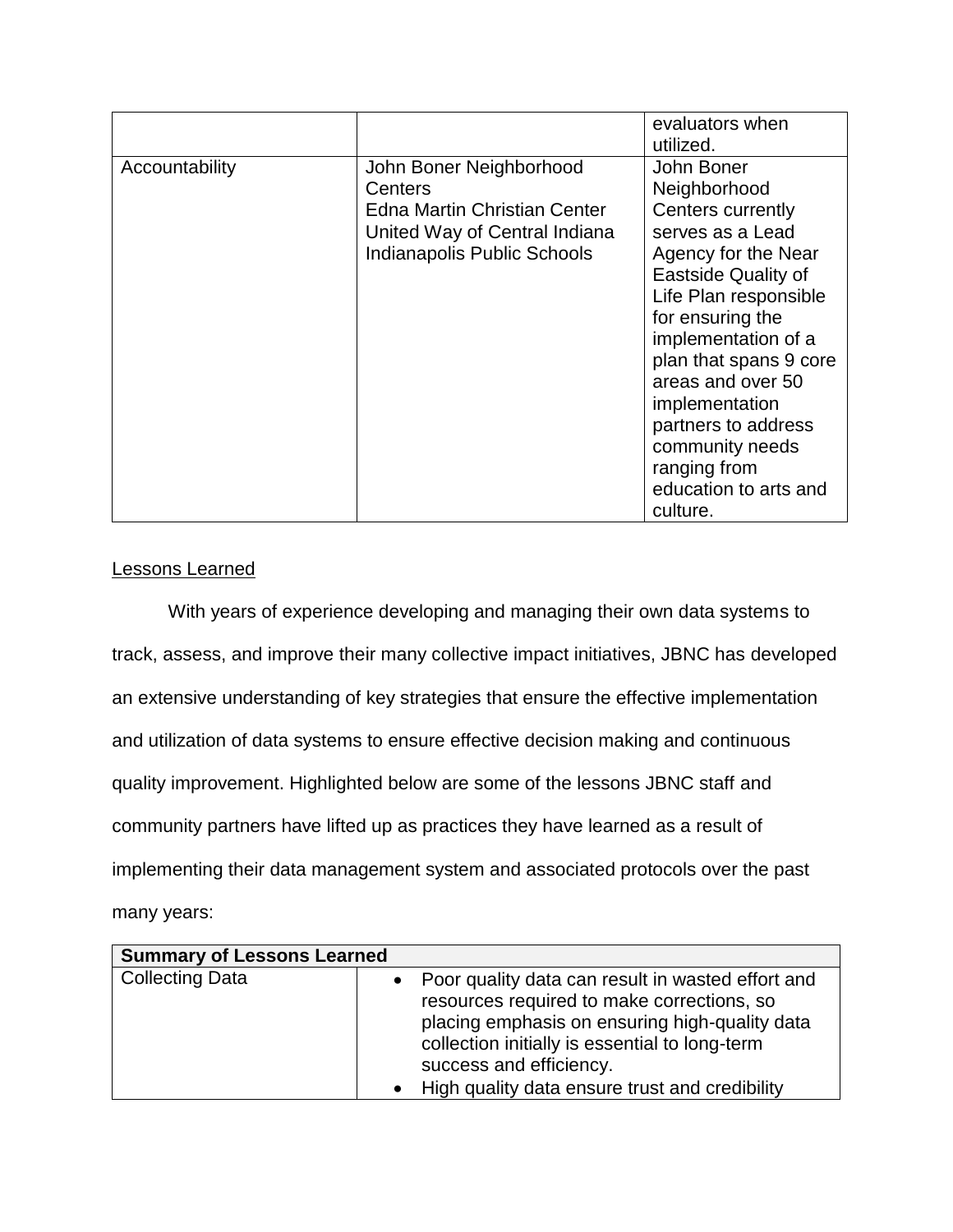|                                | among stakeholders, which is essential in helping<br>to expand and sustain the efforts of the initiative.                                                                                                                                                                                                                                                                                                                                                                                                                                                                                                                                                                                                                                                                                                                                                                                                                                                                                                  |
|--------------------------------|------------------------------------------------------------------------------------------------------------------------------------------------------------------------------------------------------------------------------------------------------------------------------------------------------------------------------------------------------------------------------------------------------------------------------------------------------------------------------------------------------------------------------------------------------------------------------------------------------------------------------------------------------------------------------------------------------------------------------------------------------------------------------------------------------------------------------------------------------------------------------------------------------------------------------------------------------------------------------------------------------------|
| <b>Analyzing Data</b>          | Processes need to be established to consistently<br>$\bullet$<br>evaluate the quality of data and address<br>concerns or inconsistencies quickly to ensure the<br>impacts of bad data are limited.                                                                                                                                                                                                                                                                                                                                                                                                                                                                                                                                                                                                                                                                                                                                                                                                         |
| Data Based Decision<br>Making  | As the culture of data driven decision making is<br>embraced, the risk of poor-quality data impacting<br>decision making increases. Bad data can result in<br>failing to identify crucial needs, directing<br>resources to the wrong places, and investment in<br>the wrong solutions.                                                                                                                                                                                                                                                                                                                                                                                                                                                                                                                                                                                                                                                                                                                     |
| <b>Using Data for Learning</b> | Creativity in presenting data to various<br>$\bullet$<br>stakeholder groups is essential. In reports,<br>presentations, and other venues, using pictures,<br>pie charts, graphs, and other visual<br>representations of data used can help translate<br>hard numbers into meaningful pieces of<br>information for all audiences.<br>Combining data with stories of real neighbors<br>helps the data come alive and help interested<br>parties connect more with hard data.                                                                                                                                                                                                                                                                                                                                                                                                                                                                                                                                 |
| Continuous Improvement         | In developing an interagency continuous quality<br>$\bullet$<br>improvement system it is essential to take a close<br>look at what data, results, and evaluation groups<br>already exist in other agencies and systems.<br>Moving from a singular agency management<br>information system to one that involves<br>stakeholders from different agencies and<br>includes family involvement will be a necessary<br>cultural shift for many agencies.<br>Educating stakeholder groups about the value of<br>a continuous quality improvement systems,<br>ensures it becomes valuable to all concerned.<br>The more valuable the continuous quality<br>improvement program becomes to people the<br>more likely they will fight to keep it as a part of<br>the system you are creating.<br>The effectiveness of data management teams<br>increases when program staff, partners, and<br>organizational leadership are engaged in the<br>planning, development, and implementation of<br>data governance plans. |
| Accountability                 | Ensuring high quality data is the responsibility of<br>$\bullet$<br>everyone who collects, enters, reports, and uses<br>data requiring special attention and emphasis to                                                                                                                                                                                                                                                                                                                                                                                                                                                                                                                                                                                                                                                                                                                                                                                                                                   |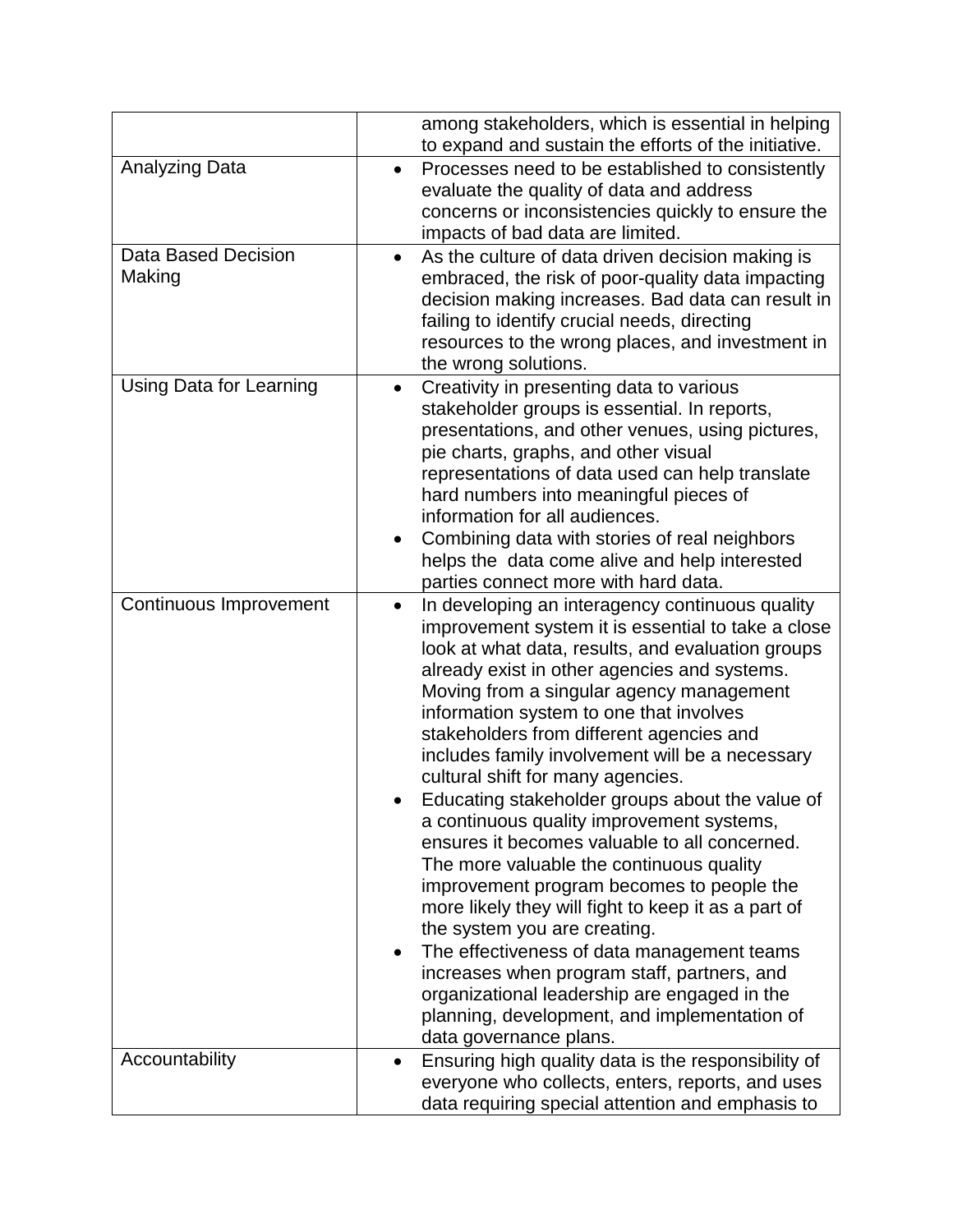| be placed on training, assigning roles and<br>responsibilities, and ensuring data management<br>practices are in place and followed.<br>• Quality rules must dictate the timeliness of data<br>entry to ensure data is accessible to allow for |
|------------------------------------------------------------------------------------------------------------------------------------------------------------------------------------------------------------------------------------------------|
| timely decision making                                                                                                                                                                                                                         |
| • Case management data is essential for ensuring<br>performance accountability across the initiative<br>and among partners thus making population level<br>results more likely to be achieved.                                                 |
| • Formal data sharing agreements among partners<br>ensure the commitment of key stakeholders to                                                                                                                                                |
| collect, analyze and use data for decision                                                                                                                                                                                                     |
| making, continuous improvement, and for                                                                                                                                                                                                        |
| accountability purposes.                                                                                                                                                                                                                       |

# **Plan to Build Capacity**

| Year 1: Capacity Building Focus Strategies |                                                           |
|--------------------------------------------|-----------------------------------------------------------|
| <b>Collecting Data</b>                     | • IEPNI Data Management Orientation                       |
|                                            | <b>Promise Neighborhoods Mentoring</b><br>$\bullet$       |
| Analyzing Data                             | <b>IEPNI Data Management Orientation</b><br>$\bullet$     |
|                                            | Promise Neighborhoods Mentoring<br>$\bullet$              |
| Data Based Decision                        | <b>IEPNI Data Management Orientation</b><br>$\bullet$     |
| Making                                     | <b>Results-Based Accountability Training</b><br>$\bullet$ |
|                                            | Promise Neighborhoods Mentoring<br>$\bullet$              |
| Using Data for Learning                    | <b>IEPNI Data Management Orientation</b><br>$\bullet$     |
| Continuous Improvement                     | <b>IEPNI Data Management Orientation</b><br>$\bullet$     |
|                                            | <b>Promise Neighborhoods Mentoring</b><br>$\bullet$       |
| Accountability                             | <b>IEPNI Data Management Orientation</b>                  |
|                                            | <b>Results-Based Accountability Training</b><br>$\bullet$ |
|                                            | Promise Neighborhoods Mentoring                           |

# **E. Adequacy of Resources**

# E1. Costs are reasonable in relation to number of persons served

The Year One request for funding for the IEPNI is \$5,995,063. In order to

meet the minimum threshold requirement contained in the Promise Neighborhood

NOFA, 54 percent of Year One resources will be utilized for planning activities. In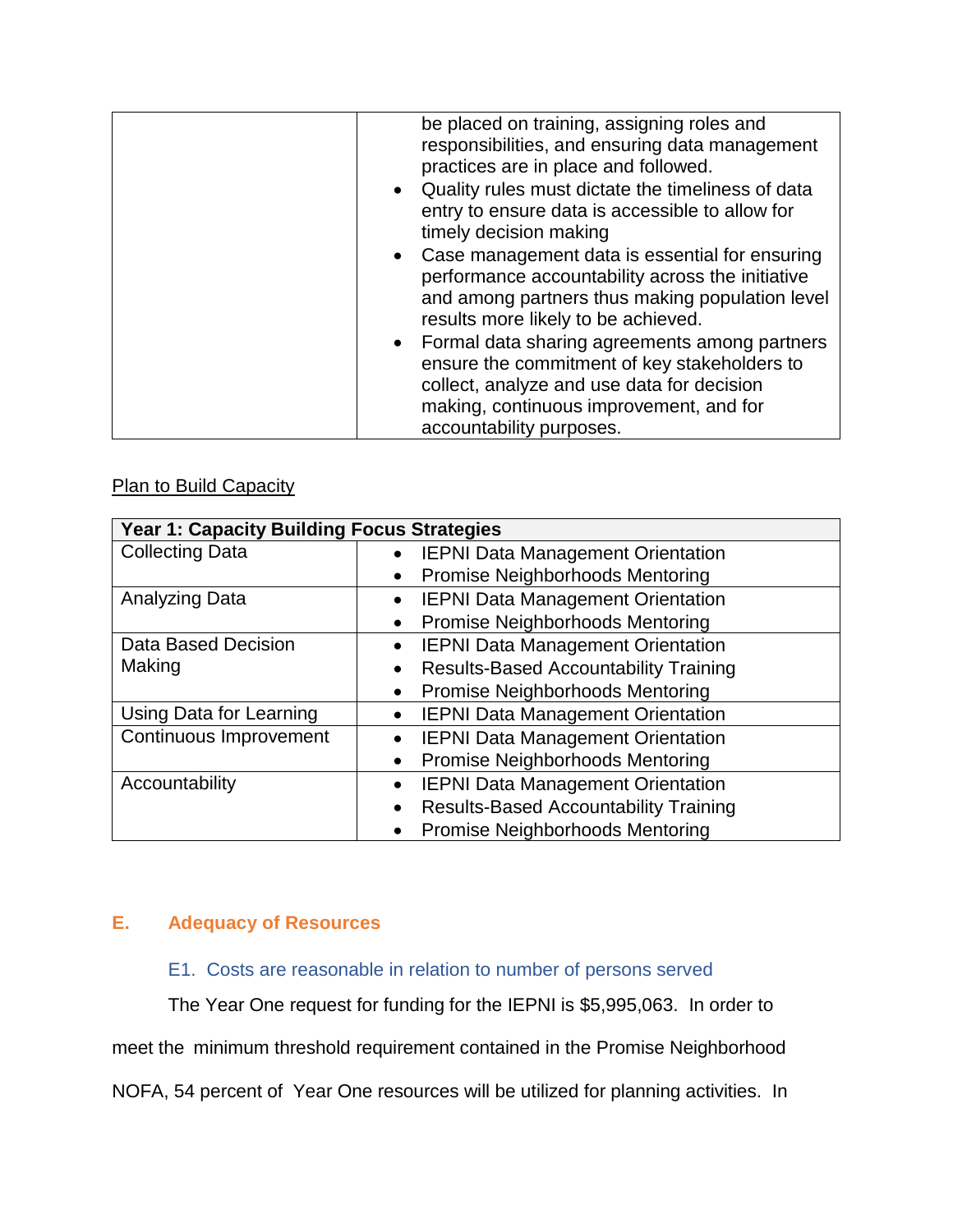Year Two, no less than 25 percent of resources will be utilized for planning activities. Planning activities include capacity assessment, capacity building, implementation of the management plan, development of program infrastructure and pilot testing of program elements among other related activities.

**Personnel:** This category accounts for staff who will manage the project, provide outreach, conduct academic case management, provide Family Navigation, provide career and college readiness, provide community-school coordination and serve as support service staff. IEPNI allocated 32 percent for this category in the first year. IEPNI staff members will have direct contact and conduct outreach to a total of 6,168 children, youth and adults, or 20 percent of the total IEPNI population in years one through five. IEPNI anticipates levels of service from the direct service staff by Year One and Year Five respectively, as indicated below.

#### **IEPNI Expected Level of Service by Staff Position – Year One**

Community-Schools **Partnerships** 

Family Navigators 375 students/150 families receiving services Academic Case Management 268 students receiving services Family Navigators<br>
Academic Case Management 268 students receiving services<br>
College and Career Services 20 students receiving services 455 students receiving services

#### **IEPNI Expected Level of Service by Staff Position – Year Five**

Community-Schools **Partnerships** 

Family Navigators 1,875 students/750 families receiving Academic Case Management 2,326 students receiving services Family Navigators<br>
Academic Case Management 2,326 students receiving service<br>
College and Career Services 600 students receiving services 1,367 students receiving services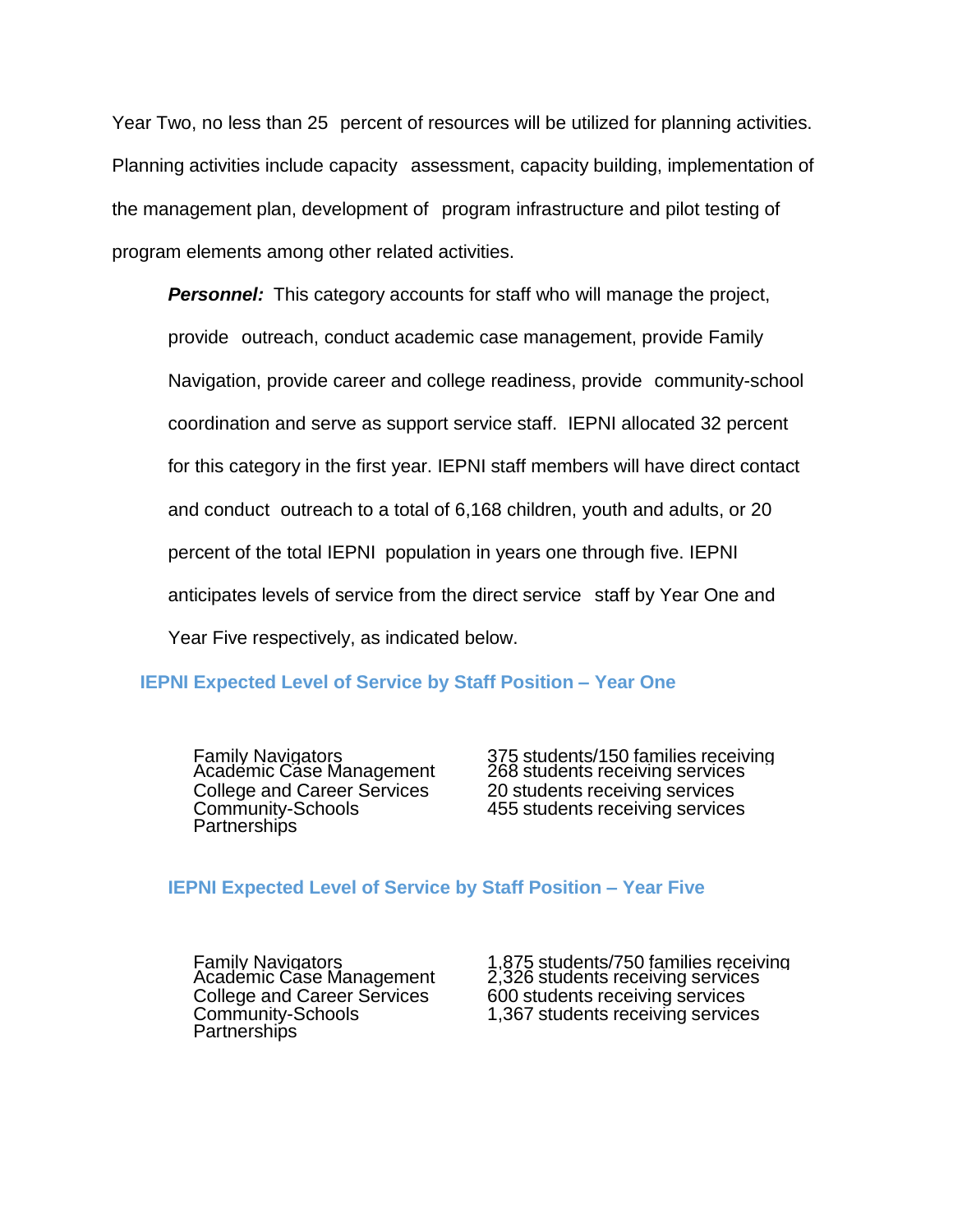#### Infrastructure, Integration of Client and Performance Data and Core Capacity:

This category accounts for the needed infrastructure and support to implement the Data Implementation and Management Plans, including data and community analysis, implementation of the common case management system and capacity building for implementation of the Pipeline Services. IEPNI allocated 29 percent of Year One funding resources to this category. This investment is critical for the effective operations of the program.

*Scaling and Implementation of Services Pipeline:* This category accounts for the implementation or scaling of new or existing services in the Learn Early, Learn in School, Learn for College and Career and Learn in Community domains as well as for removing barriers for special populations and for start-up technical assistance. IEPNI allocated 29 percent of Year One funding resources to this category. More specifically, for each of the four Pipeline Services domains, the resources allocated and the number of children and adults served with those resources in Year One are included in the table below.

#### **IEPNI Budget for Contractual Services – Year One**

Category of Services Learn Early <u>i</u>mpacted the team Early team Early team of the S515,000 645 Learn in School \$152,200 1,335<br>Learn for College and \$89,700 1.350 Learn for College and Career Learn in Community \$587,500 2,813

Dollars Allocated # of people \$89,700<br>\$587.500

\*\* These numbers include households and children who receive benefits from multiple pipeline services; this is not an unduplicated count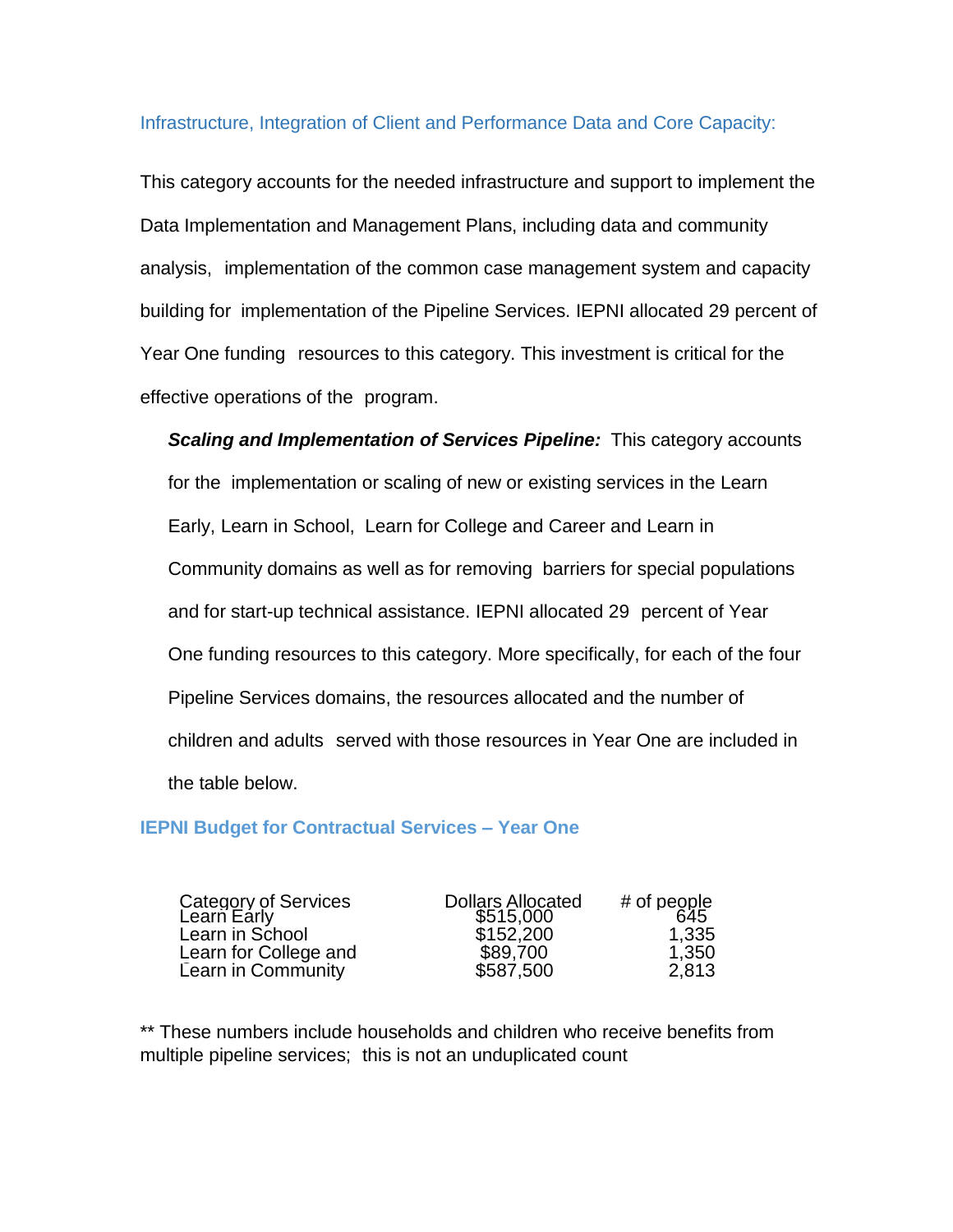Of the 2,283 households with children under the age of 18 in the geography, IEPNI projects an overall penetration rate of 28 percent in which a parent or caregiver and/or their children would be enrolled in and receiving one or more services from the Pipeline Services during the first two years. This does not include additional families who do not reside within the IEPN boundaries but whose children attend one of the target schools and who are receiving services by a service provider. While difficult to project, IEPNI anticipates an additional 200 households from this group would benefit during Year One.

### E2. Demonstrated resources to operate the project beyond the length of the grant

# *Support:* The preponderance of work undertaken during the two year planning process of the IEPNI has been less about funding and more about the difficult work of redefining and reforming systems, creating accountability, and structuring relationships to achieve authentic integration that is results-driven and based upon

*Resources for the Project, Operating Model, Commitments from Partners and*

data. The IEPNI Planning Team has boldly committed to a new vision for the Indianapolis community. While this work may start within the boundaries of the IEPN, the long-term concept is for a citywide expansion of the Promise Neighborhoods model. Understandably, it takes resources to achieve these goals and to bring the project to scale, but the work to redefine systems and build and integrate structures is currently underway by local partners with a long-term vision. The fully executed Consortium MOU includes renewal clauses to keep this work in place for the next 20 years. The IEPNI Planning Team developed this model for the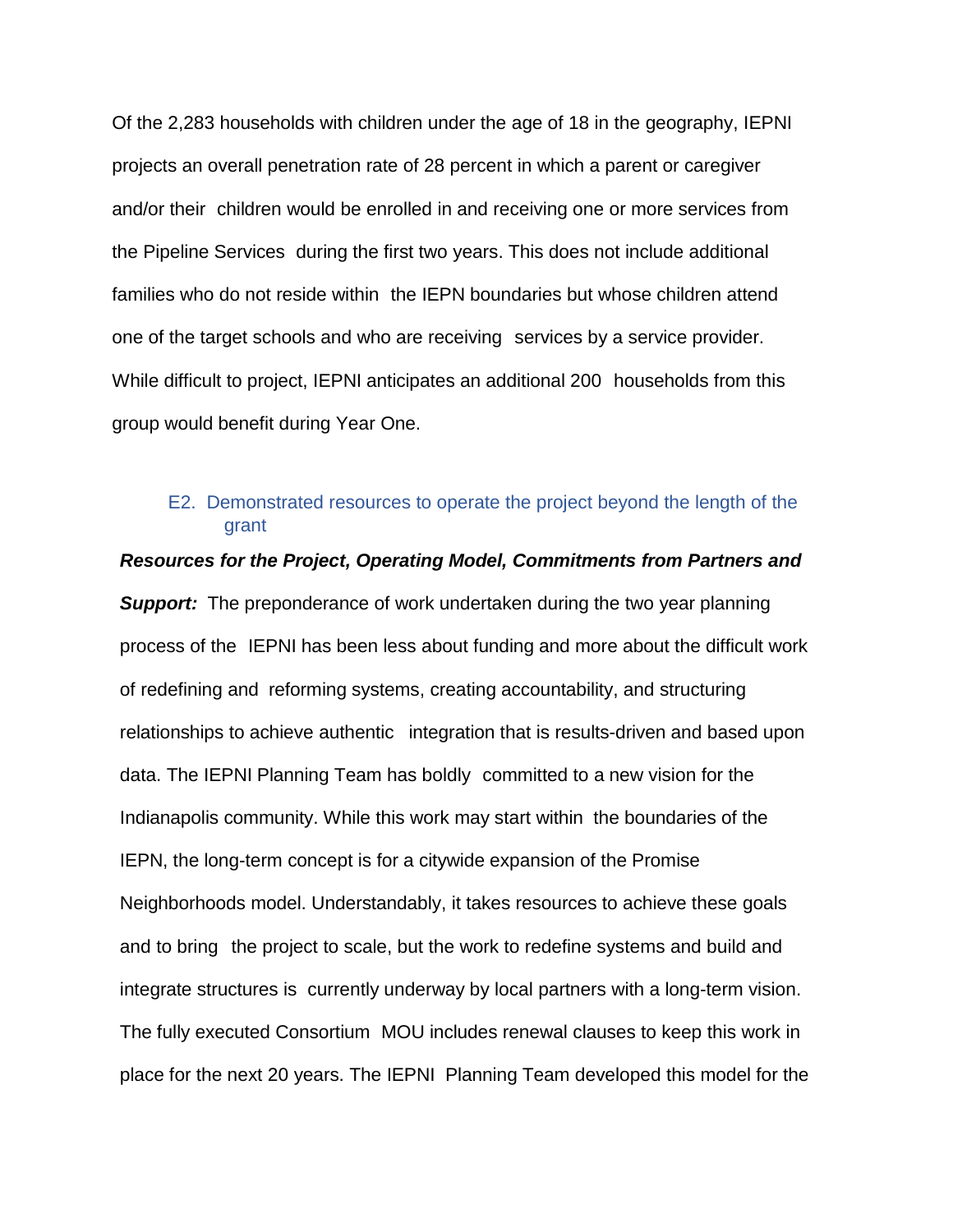long-term.

The IEPNI Planning Team has based the long-term sustainability of the IEPNI financial model on four different, but complementary, strategies. JBNC has developed, implemented and proven successful significant elements of these strategies during the course of the implementation of the neighborhood's Quality of Life Plan, the Super Bowl Legacy Project and the IndyEast Promise Zone designation. These elements are as follows:

- Leveraging and aligning local resources;
- Leveraging and scaling of Pipeline Services partners' capacity to secure resources;
- Creation of a funders council; and,
- Leveraging of the federal Promise Zone and Opportunity Zone designations.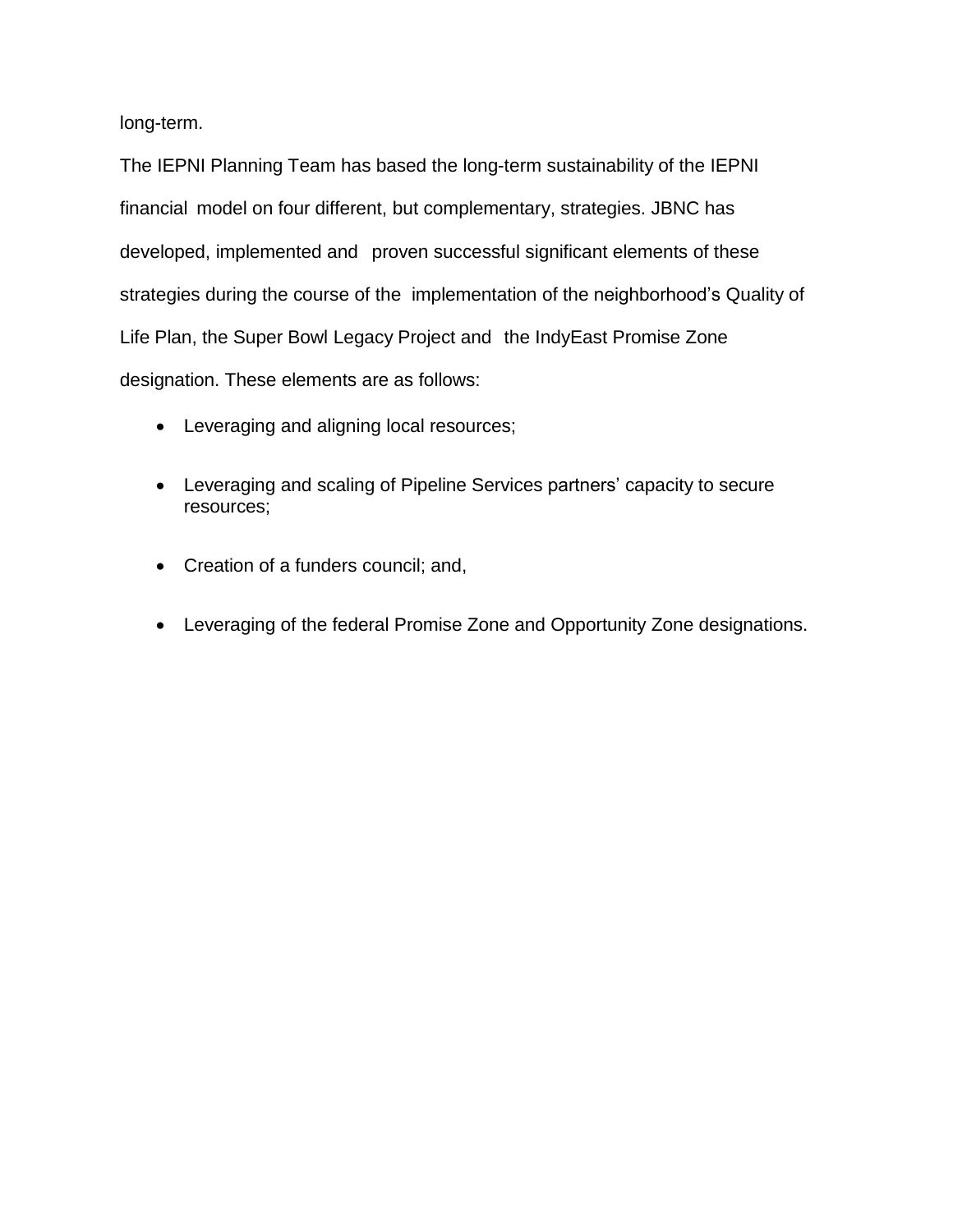*Leveraging and Aligning Local Resources:* For the past eight years, the Indianapolis community has pursued numerous efforts with a clear focus on layering multiple efforts, funding, and leadership in clearly defined geographies with capacity to generate collective impact. The IEPNI effort is the newest iteration in which sizeable partners, key funders and broader community stakeholders have and will leverage considerable investments to support the goals of the IEPNI. While numerous partners will be committing their own resources for this project, the matching funding is documented from JBNC, EMCC, EmployIndy and the United Way of Central Indiana.

While the NOFA requires a 1:1 financial match for Year One, these local commitments, comprise a financial match of over 3:1 and exceeds the requirements in the NOFA. This equates to over \$17,621,339 in funding commitments from locallybased organizations. \$5.3M of these matching funds come from private and/or charitable sources exceeding the 10% match requirement ten-fold. This amount should be viewed as a resounding and unambiguous commitment to this project. This deep investment by many different groups will increase during implementation. With clear programmatic results, other local investors and additional groups will be inspired to become a Consortium, Pipeline Services or Systems Partner in support of this work going forward.

*Leveraging and Scaling of Program Partners' Capacity to Secure Resources*: JBNC based this element upon its experience with collective impact models that have repeatedly demonstrated the ability of JBNC to build the capacity of key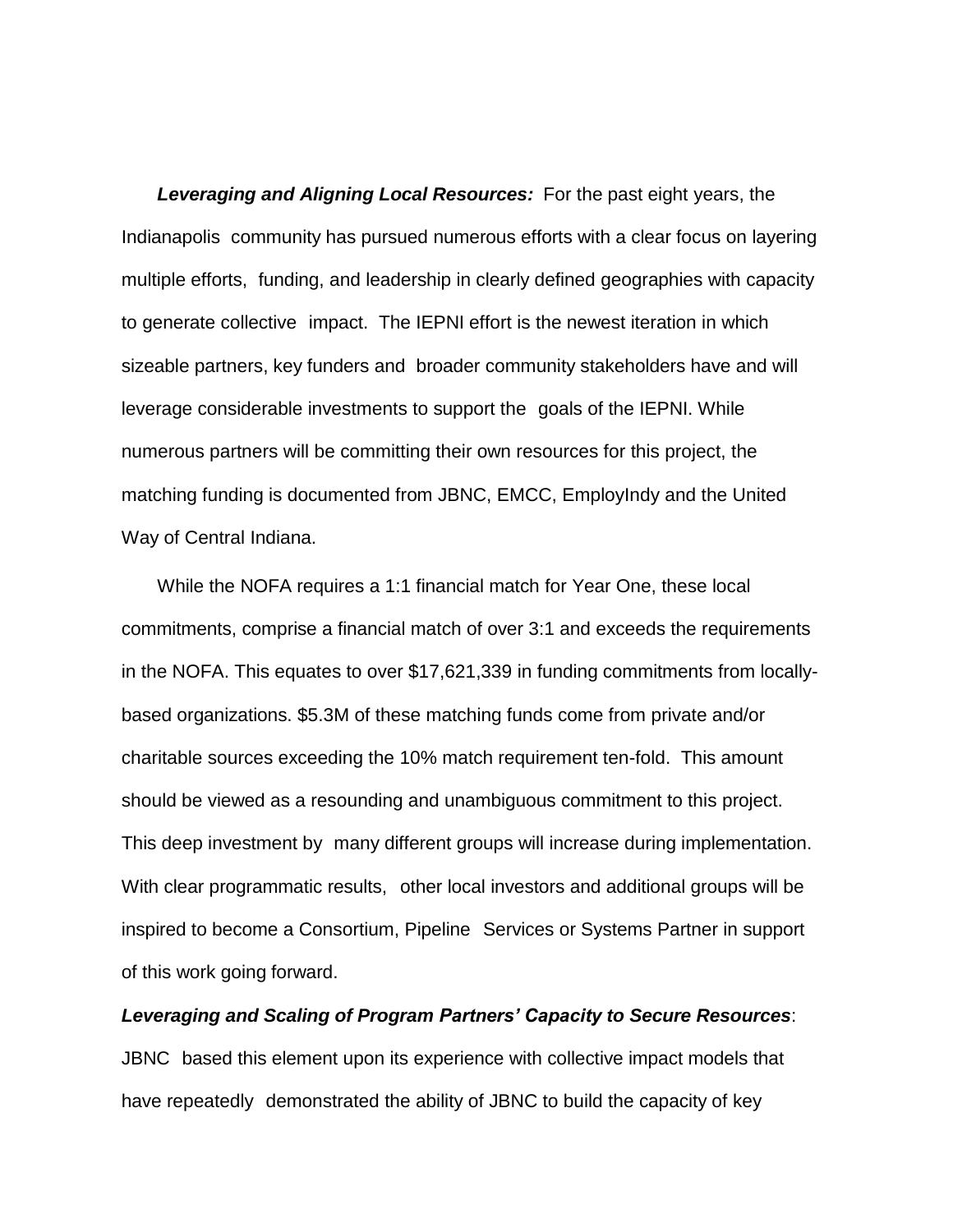partners to not only perform their missions but to secure needed resources to expand their impact. The Near Eastside community development corporation known as Near East Area Renewal (NEAR) best demonstrates this element. At the beginning of the Super Bowl Legacy Project in 2008, NEAR was an unfunded agency with a minimal record of accomplishment. Through becoming a partner with JBNC, NEAR secured seed funding from three local foundations to complete planning, build capacity and hire start-up staff. Through this collective impact partnership, NEAR has grown by demonstrating results in the community, and as a result, leveraged funding from a wide variety of sources. Since 2009, NEAR has completed over \$55 million in affordable housing developments, including completion of nearly 220 units of housing through renovated or newly built homes or multi-family housing within or near the Thomas Gregg Neighborhood School catchment area. NEAR is now regarded as one of the most prominent community development corporations in Indianapolis, and has developed deep funding relationships that have enabled it to expand its efforts to serve the community. As it did with NEAR, JBNC anticipates duplicating this success with the IEPNI, working closely with a number of partners to expand their capacity and to create new relationships based upon their performance and outcomes generated for the initiative. In fact, the data and outcomes generated by IEPNI will be much more robust and deeper than any individual program partner could have produced on their own, which will create an advantage in leveraging additional investments at the Pipeline Services partner level.

*Creation of a Funders Council:* The purpose of the Funders Council is to address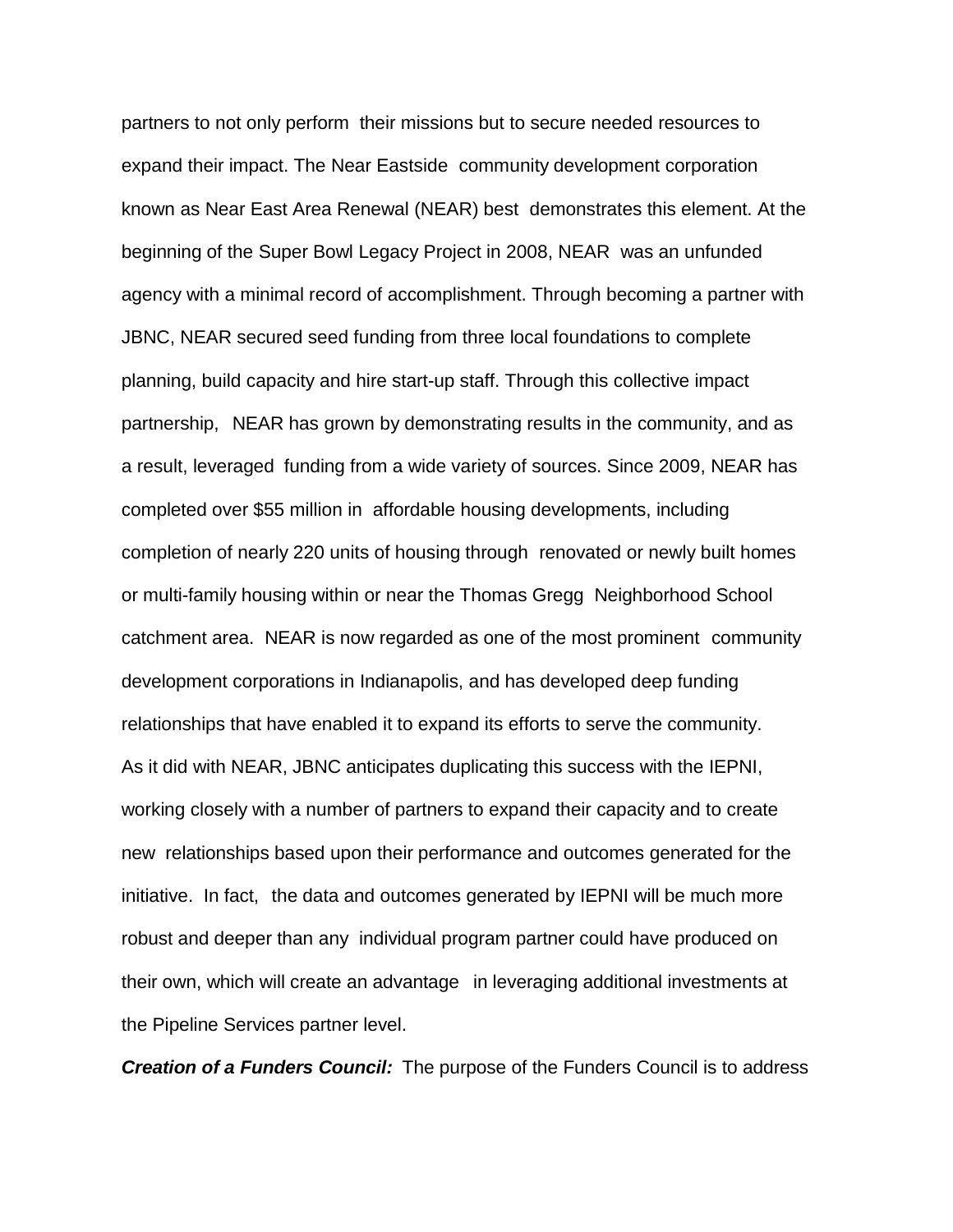the long-term stability of the IEPNI. The management consortium has identified

over 30 potential members of the Funders Council to include local and family

foundations; regional, statewide and national foundations; and funding groups. The

Funders Council will review additional opportunities, including federal, state, local

and private resources in determining which funding opportunities align with the

goals of the IEPNI. As an organization that works closely with private donors, the

Funders Council will advise JBNC and other IEPNI partners on ways to engage

private donors for this initiative. The Funders Council will enable IEPNI to continue

successful implementation of the Pipeline Services past the five-year award.

The specific annual goals for the Funders Council and JBNC are guided and

informed by best practices developed by the Promise Neighborhoods Institute.

The goals that JBNC have established are listed in the table below.

Year IEPNI Funders Council Annual Goals

1 Secure funding from U.S. Department of Education. Secure funding to support capacity building and

implementation as needed for JBNC and project partners. Inform and

- 2 Complete an analysis of existing resources and assess opportunities for scaling up resources. Complete an<br>Describe al limitation
- 3 Develop and implement a plan to support partners in leveraging resources and
- 4 Data measurements from the first three years of results will provide new opportunities to pursue funding
- on a local and national level. Pursue at least ten opportunities of new funders
- 5 Secure new resources while ramping up existing funding support. Consider future geographical expansion and the resources needed.

# *Leveraging of Federal Promise Zone and Opportunity Zone Designation:* In April

2015, JBNC and the Near Eastside received the federal Promise Zone designation. In

the round in which this designation was awarded, ninety-six cities applied and only

five, including Indianapolis, were selected. The federal inter-agency team evaluated

Promise Zone applications on need (10 points), strategy (40 points) and capacity and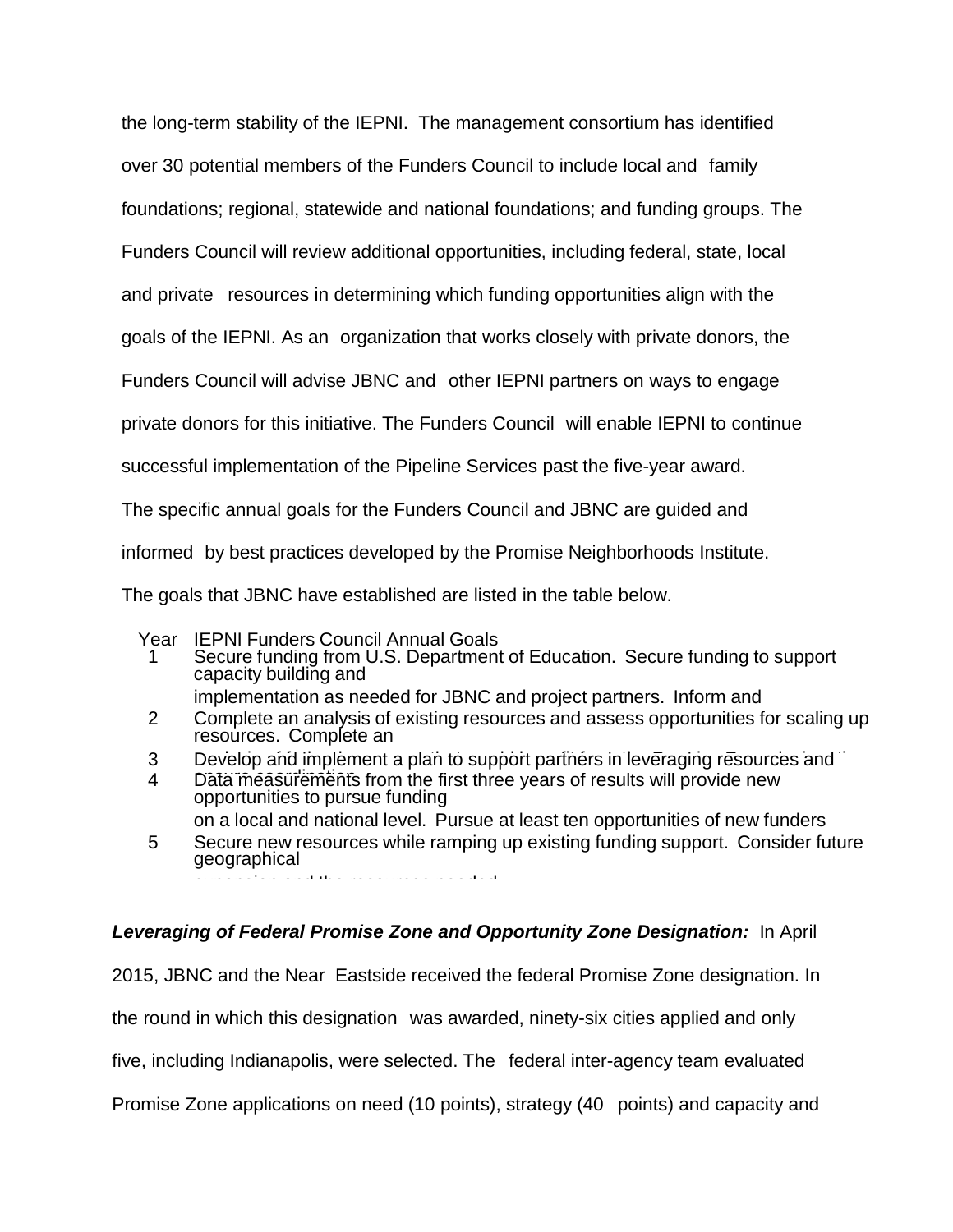local commitment (50 points). Under the capacity section, the federal evaluation team evaluated JBNC on its ability to leverage private resources, including grants and investment capital, to manage large grants and to blend funding from multiple sources. In addition, the capacity section rated the strengths of local partnership and resource development. In the inter–agency federal review process, JBNC scored 48 out of 50. Since receiving the Promise Zone designation in April 2015, JBNC and its partners have used this designation to secure \$194 million in federal dollars. Included in these awards was funding secured by JBNC in 2018 from the U.S. Department of Justice from the Community-Based Crime Reduction program of \$999,913. In addition to awards of funding, in 2018, the IEPZ partners successfully advocated for 10 census tracts within the Promise Zone to be designated by the U.S. Department of Treasury as qualified Opportunity Zones census tracts. The combination of these two federal designations is a uniquely powerful tool in securing public and private investments in support of the IEPNI. All target schools that are a part of this application are located within an Opportunity Zone census tract.

Of the awarded amount of funding to IEPZ partners, \$26.5 million funds activities that tie directly to the Promise Zone goal of improving educational outcomes, all of which are investments that provide a foundation for this application. Included in this amount is the 2019 award of funding to JBNC from the U.S. Department of Education for Full-Service Community Schools in the amount of \$2,497,465. In addition, EMCC was also awarded funding from this same program in 2020 in the amount of \$2.5M. Moving forward, the ten-year Promise Zone designation and Opportunity Zones will be utilized for the sustainability of the IEPNI by seeking other federal sources to sustain or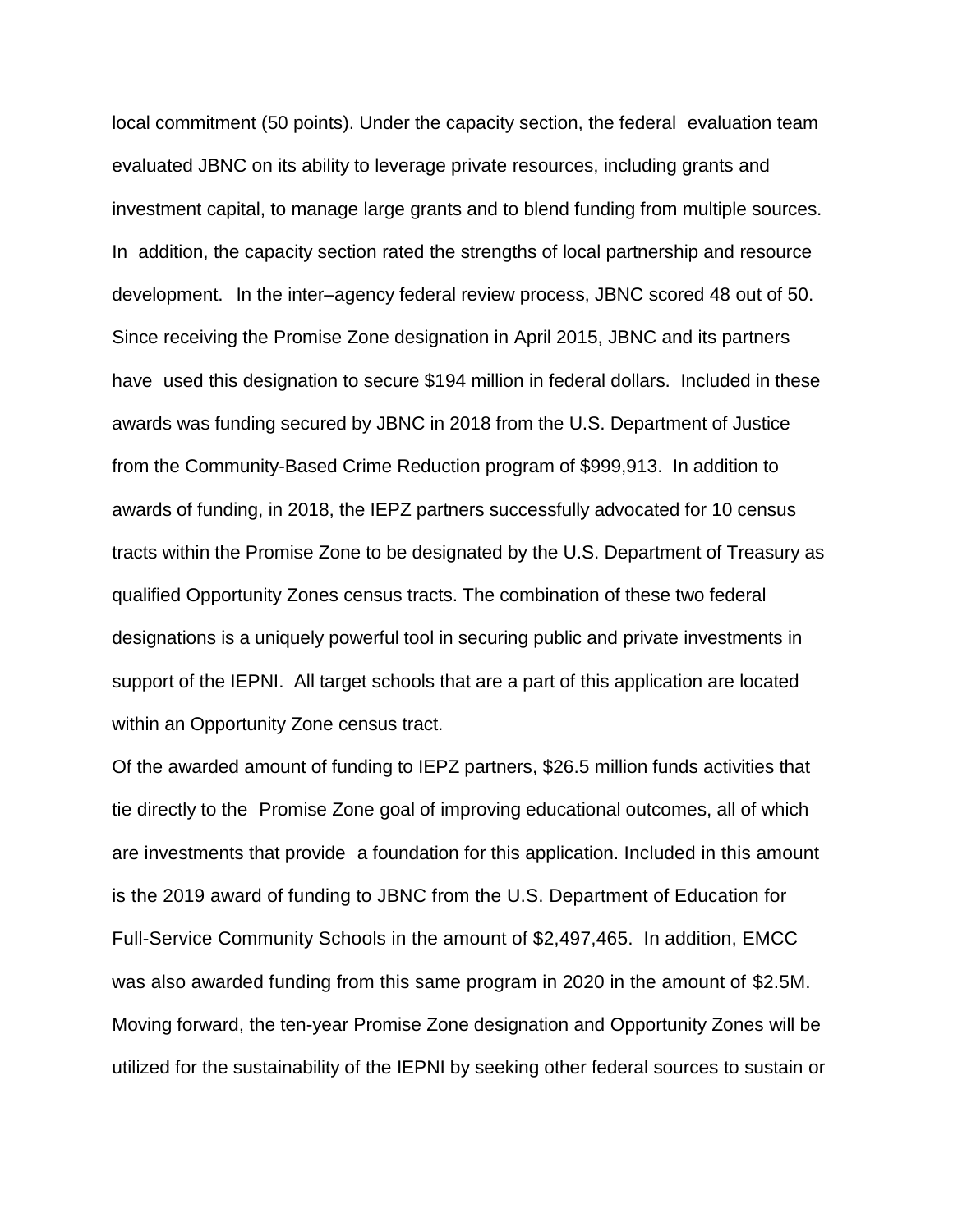expand the IEPNI. Already identified as current and potential federal resources include the U.S. Department of Labor - Youth and Adult Workforce Development, Youth Employment, YouthBuild program, the U.S. Department of Agriculture -SNAP Farmers Market, Food Insecurity, Community Foods Projects, Local Foods Promotion programs and the Corporation for National and Community Service - AmeriCorps program.

These four financial strategies are or will be employed during the implementation of IEPNI's plan. The four financial strategies will provide a dynamic plan to ensure full implementation and scaling of the project for decades in the IndyEast Promise Neighborhood and across the City of Indianapolis.

E3. Identifies existing neighborhood assets and programs supported by funds The identification of existing assets and programs has been a theme throughout the resident-led revitalization work occurring in the Near Eastside and Martindale-Brightwood neighborhoods. With the creation of the original QLP in 2007, asset mapping was a critical piece that contributed to the understanding of existing gaps in the neighborhood and current assets and programs. In addition, asset mapping was a key piece of the creation of the IndyEast Promise Zone and the Great Places 2020 initiatives. Neighborhood assets and gaps change frequently because the IEPN is an area in transition with new assets and emerging gaps. As such, the IEPNI Planning Team reviewed past asset mapping resources for accuracy with school staff, residents, and community members before updating and building upon these resources. By engaging in this process, the Planning Team found that the IEPN has hundreds of neighborhood institutions, programs, initiatives, businesses, resources, and partners who serve the students and residents in the geography.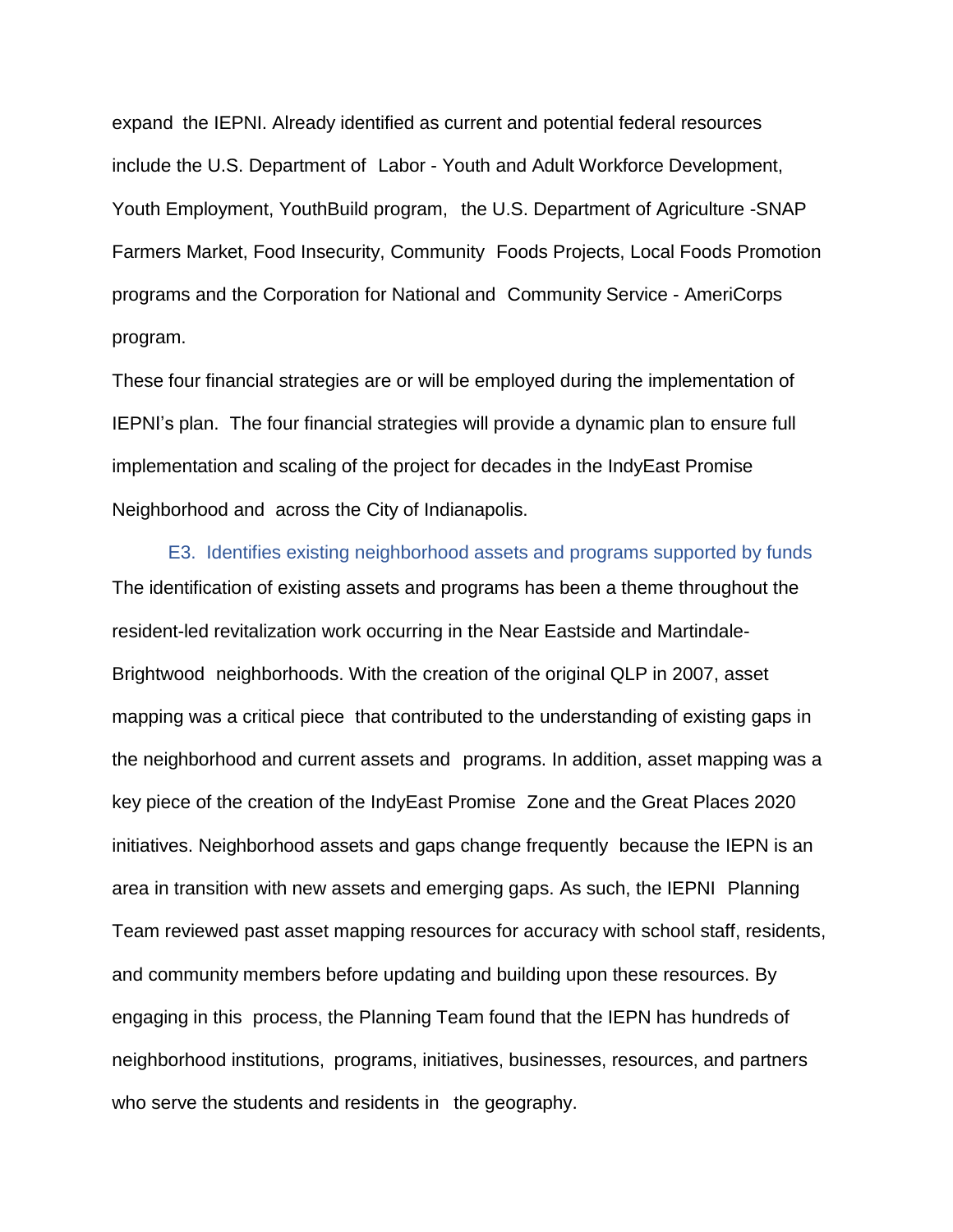The IEPN geography is the location of over 40 strategic investments from local businesses, nonprofit organizations, community development corporations, service providers, and state and federal governmental agencies; over 15 different revitalization and/or redevelopment focus areas; over ten different workforce development opportunity centers; four public transportation corridors; ten public safety resources and facilities; 15 educational institutions; 34 early childhood education resources rated on the Paths to QUALITY system; and approximately eight parks and greenways. In addition, the area is home to countless neighborhood groups and faith-based communities. Current asset maps with detailed information on all institutional and organizational assets are located in Appendix G. In addition to exploring the information that was readily available from asset mapping activities, IEPNI conducted interviews with school staff and community members to identify every partner currently working with each of the seven target schools in the IEPN who provide services to students and their families. Partners already working in or with the schools were interviewed to identify the programming offered, determine the quality of evidence for that program, and assess the program's results in meeting needs of the students, families and residents as revealed in the Needs and Segmentation Analysis. These programs and partners were added to the available assets list used in the IEPNI planning effort. In considering the neighborhood assets that could contribute to IEPNI, some neighborhood organizations have already proven their effectiveness, collaboration, and commitment to the community over time, including the JBNC, EMCC, the IU HealthNet People's Health Center, Children's Bureau, Near East Area Renewal and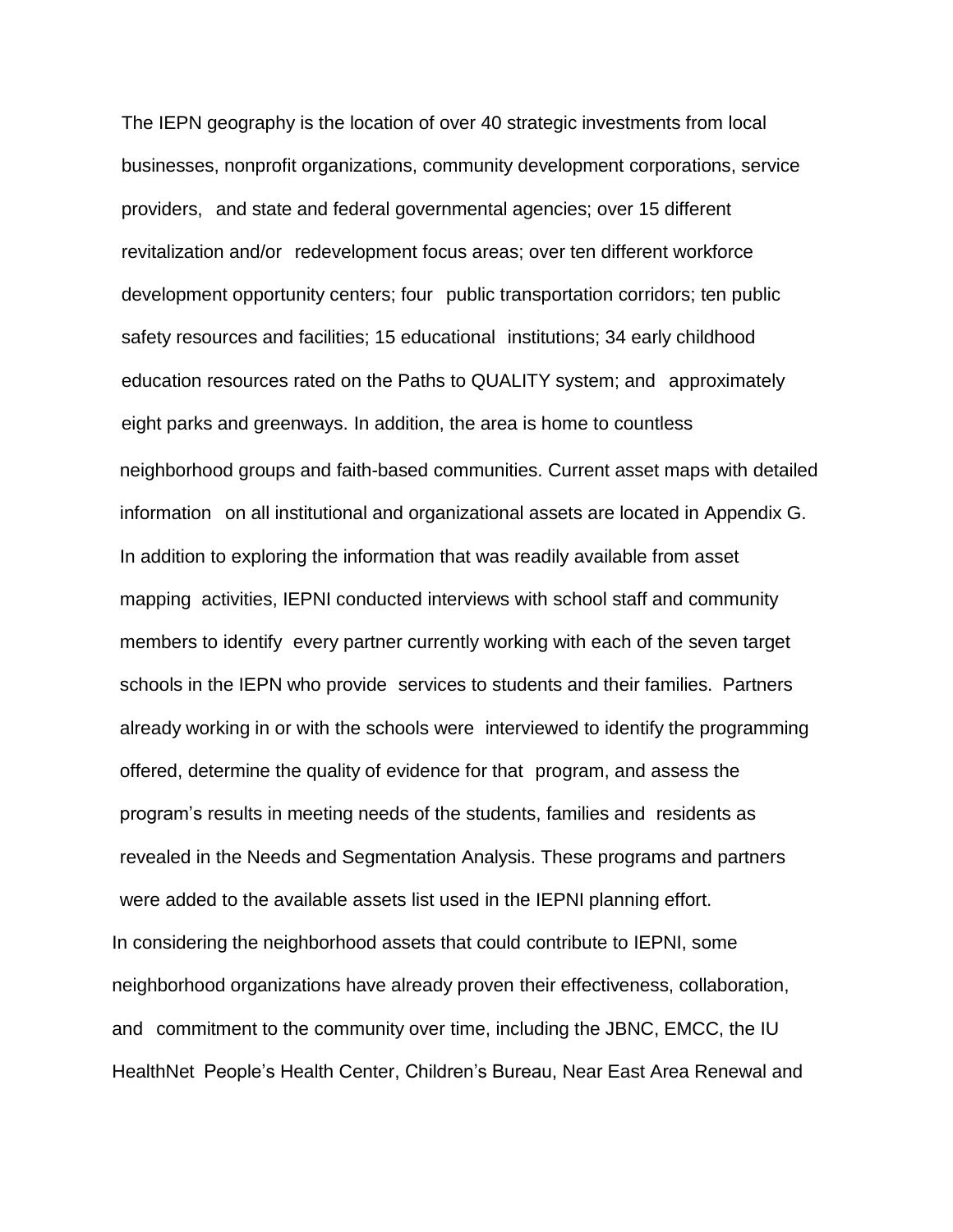Englewood Community Development Corporation. Other organizations emerged as partners when JBNC led the development of the IndyEast Promise Zone application, including United Way and the Central Indiana Community Foundation, and two data partners at IUPUI: The Polis Center and the IU Public Policy Institute. Additionally, the implementation of the Thomas Gregg Neighborhood School promoted strong partnerships with Indianapolis Public Schools and The Mind Trust. Finally, ongoing work around developing workforce development pathways has led to solid partnerships with EmployIndy and the Local Initiatives Support Corporation. In addition to the above partners, the IEPNI planning process engaged several systems partners from city and state government, including the Indiana Department of Education,

Indiana Commission for Higher Education, Indiana State Department of Health, Indiana Office of Early Childhood and Out of School Learning, Early Learning Indiana, the Lumina Foundation, the Indiana Afterschool Network, and the Indianapolis Mayor's Office of Education Innovation, among others. The challenge faced by the IEPNI is not purely a shortage of resources. Despite important gaps in resources such as grocery stores, bookstores, and early childhood education seats, investments in the IEPN's children are currently being made by both public and private funders, with many successful programs and active organizations in the IEPN. However, these efforts are neither aligned nor accountable for producing the high-quality results the IEPN's children deserve. IEPNI's implementation plan calls for solutions to maximize the use of existing resources while positioning partners to align and coordinate service delivery. The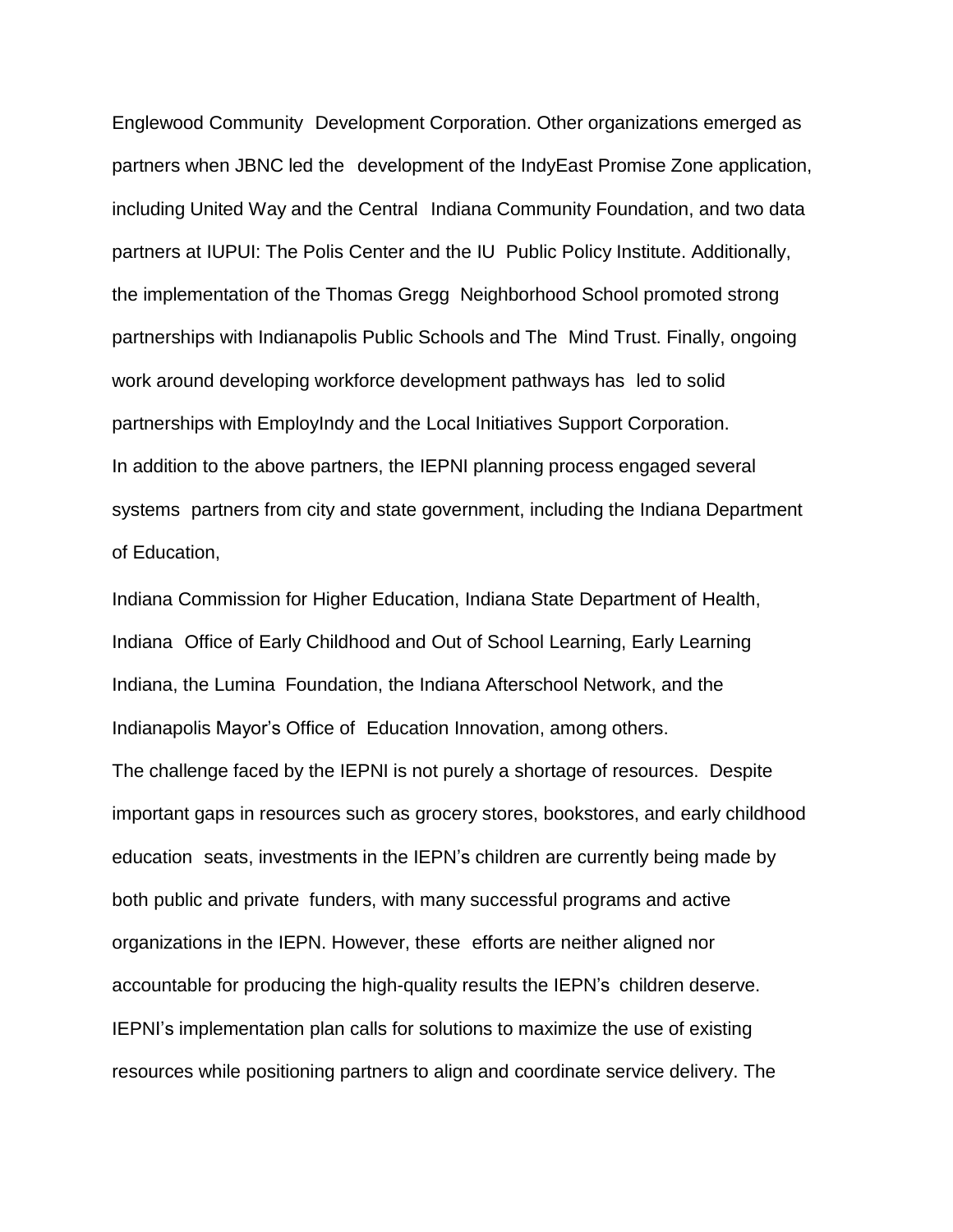IEPNI Planning Team selected solutions and partners based on the following criteria:

- 1) Program addressed an IEPNI project, program indicator or need indicated in the Needs and Segmentation Analysis.
- 2) Program demonstrated evidence-based practice to support results.
- 3) Program partner committed to share data, be evaluated on the results of the data and amend programs as needed over the implementation period of the IEPNI's plan;
- 4) Program partner committed to align their theory, framework and approach with the vision and IEPNI Theories of Change and Action;
- 5) Program partner's commitment and capacity to develop and maintain rigorous, data-driven results and participate in sharing client information in a shared case management system, namely the Efforts to Outcomes (ETO) system developed by Social Solutions;
- 6) Program partner had significant experience working with both private and public grant funding and had the ability to leverage funds to expand programs
- 7) Program partner has demonstrated success working in the IEPN community and/or with residents from the community

The selection process identified nearly 100 existing partners and resulted in the selection of 26 partners who best aligned with the above criteria to ensure the design of the most effective and cohesive cradle-to-career Pipeline Services. The current Pipeline Services has no gaps in time or resources, but should gaps occur in the